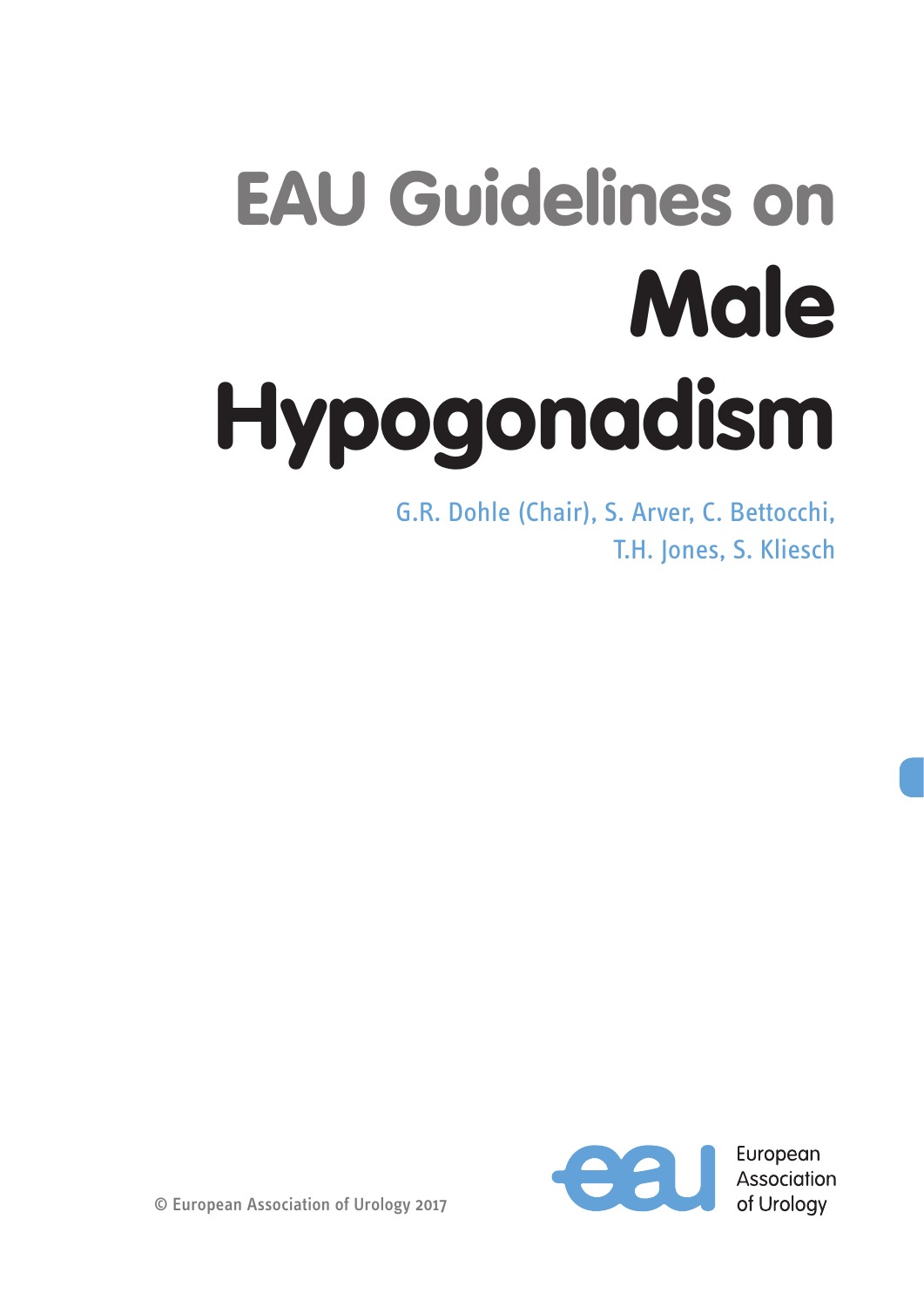## **TABLE OF CONTENTS PAGE**

| 1. |               | <b>INTRODUCTION</b> |                                                                         | 4              |
|----|---------------|---------------------|-------------------------------------------------------------------------|----------------|
|    | 1.1           | Aim                 |                                                                         | 4              |
|    | $1.2^{\circ}$ |                     | Publication history                                                     | 4              |
|    | 1.3           |                     | <b>Available Publications</b>                                           | 4              |
|    | 1.4           |                     | Panel composition                                                       | 4              |
| 2. |               | <b>METHODS</b>      |                                                                         | 4              |
|    | 2.1           | Introduction        |                                                                         | 4              |
|    | 2.2           | Review              |                                                                         | 5              |
|    | 2.3           | Future goals        |                                                                         | 5              |
| 3. |               |                     | EPIDEMIOLOGY, AETIOLOGY AND PATHOLOGY                                   | 5              |
|    | 3.1           |                     | Epidemiology                                                            | $\,$ 5 $\,$    |
|    |               | 3.1.1               | Role of testosterone for male reproductive health                       | 5              |
|    | 3.2           | Physiology          |                                                                         | 5              |
|    |               | 3.2.1               | The androgen receptor                                                   | 6              |
|    | 3.3           | Aetiology           |                                                                         | $\overline{7}$ |
|    | 3.4           |                     | Classification                                                          | $\overline{7}$ |
|    |               | 3.4.1               | Male hypogonadism of testicular origin (primary hypogonadism)           | $\overline{7}$ |
|    |               | 3.4.2               | Male hypogonadism of hypothalamic-hypopituitary origin                  |                |
|    |               |                     | (secondary hypogonadism)                                                | 8              |
|    |               | 3.4.3               | Male hypogonadism due to mixed dysfunction of hypothalamus/pituitary    |                |
|    |               |                     | and gonads (Adult-onset hypogonadism)                                   | 8              |
|    |               | 3.4.4               | Male hypogonadism due to defects of androgen target organs              | 8              |
| 4. |               |                     | <b>DIAGNOSTIC EVALUATION</b>                                            | 10             |
|    | 4.1           |                     | Clinical symptoms and laboratory testing                                | 10             |
|    | 4.2           |                     | History-taking and questionnaires                                       | 12             |
|    | 4.3           |                     | Physical examination                                                    | 12             |
|    | 4.4           |                     | Summary of evidence and recommendations for the diagnostic evaluation   | 12             |
|    | 4.5           |                     | Clinical consequences of hypogonadism                                   | 12             |
|    |               | 4.5.1               | Prenatal androgen deficiency                                            | 12             |
|    |               | 4.5.2               | Prepubertal onset of androgen deficiency                                | 13             |
|    |               | 4.5.3               | Adult-onset hypogonadism                                                | 13             |
|    |               | 4.5.4               | Hypogonadism in Type 2 Diabetes                                         | 14             |
|    |               |                     | 4.5.4.1<br>Recommendations for screening men with adult-onset           |                |
|    |               |                     | hypogonadism                                                            | 14             |
| 5. |               |                     | DISEASE MANAGEMENT                                                      | 14             |
|    | 5.1           |                     | Indications and contraindications for treatment                         | 14             |
|    | 5.2           |                     | Benefits of treatment                                                   | 15             |
|    | 5.3           |                     | Choice of treatment                                                     | 16             |
|    |               | 5.3.1               | Preparations                                                            | 16             |
|    |               |                     | 5.3.1.1<br>Testosterone undecanoate                                     | 16             |
|    |               |                     | 5.3.1.2<br>Testosterone cypionate and enanthate                         | 16             |
|    |               |                     | Transdermal testosterone<br>5.3.1.3                                     | 16             |
|    |               |                     | 5.3.1.4<br>Future perspectives                                          | 17             |
|    | 5.4           |                     | Hypogonadism and fertility issues                                       | 17             |
|    | 5.5           |                     | Recommendations for testosterone replacement therapy                    | 18             |
|    | 5.6           |                     | Risk factors in testosterone treatment                                  | 18             |
|    |               | 5.6.1               | Male breast cancer                                                      | 18             |
|    |               | 5.6.2               | Risk for prostate cancer                                                | 18             |
|    |               | 5.6.3               | Cardiovascular diseases                                                 | 18             |
|    |               | 5.6.4               | Obstructive sleep apnoea                                                | 20             |
|    |               | 5.6.5               | Anabolic steroid-induced hypogonadism                                   | 20             |
|    | 5.7           |                     | Summary of evidence and recommendations on risk factors in testosterone |                |
|    |               |                     | replacement treatment                                                   | 20             |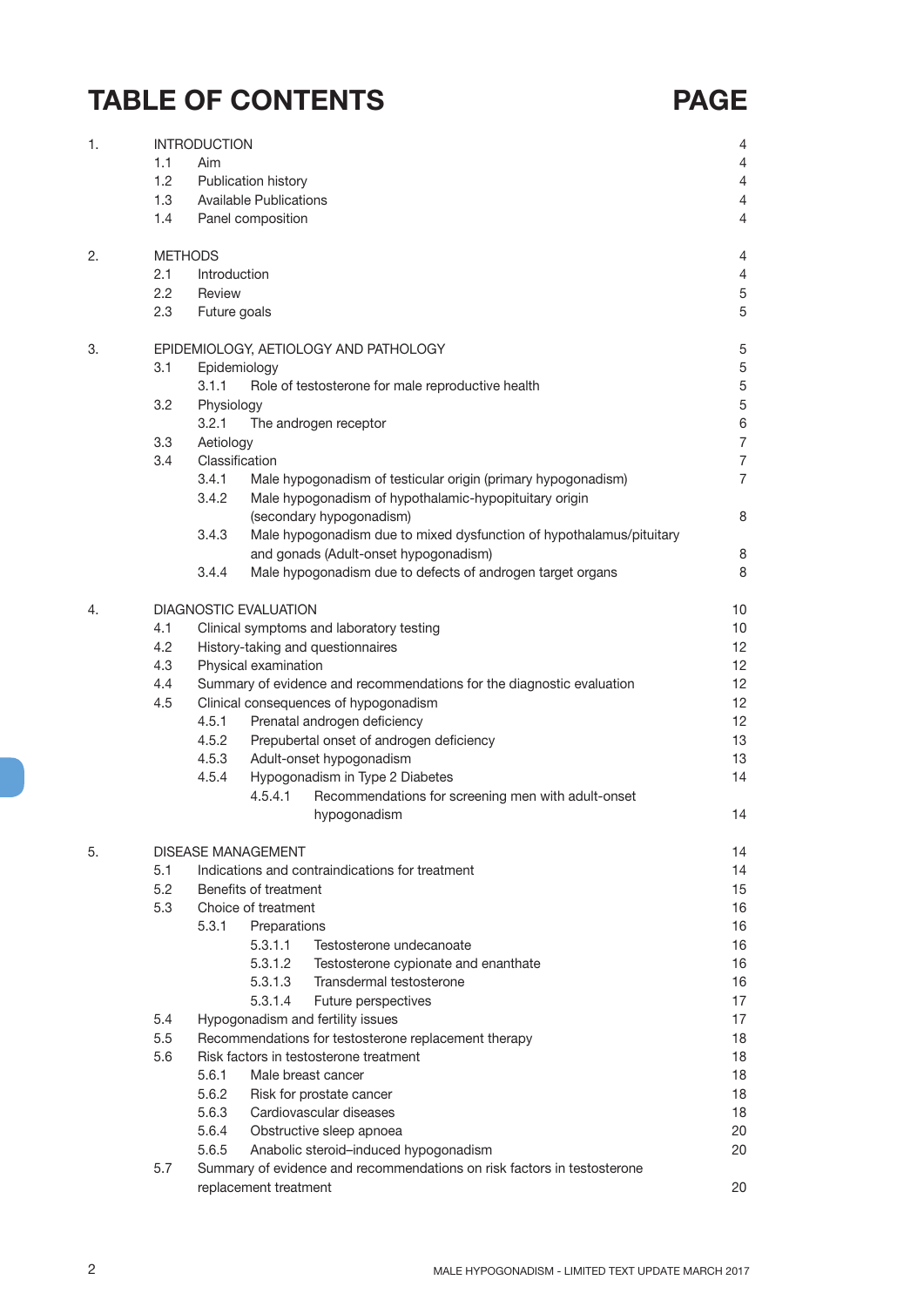| 6. | FOLLOW-UP                                                                |    |
|----|--------------------------------------------------------------------------|----|
|    | Monitoring of patients receiving testosterone replacement therapy<br>6.1 | 21 |
|    | 6.2<br>Testosterone level                                                | 21 |
|    | 6.3<br>Bone density                                                      | 21 |
|    | Haematocrit<br>6.4                                                       | 21 |
|    | 6.5<br>Prostate safety                                                   | 21 |
|    | 6.6<br>Cardiovascular monitoring                                         | 22 |
|    | 6.7<br>Recommendations for follow-up                                     | 22 |
| 7. | <b>REFERENCES</b>                                                        | 22 |
| 8. | <b>CONFLICT OF INTEREST</b>                                              | 31 |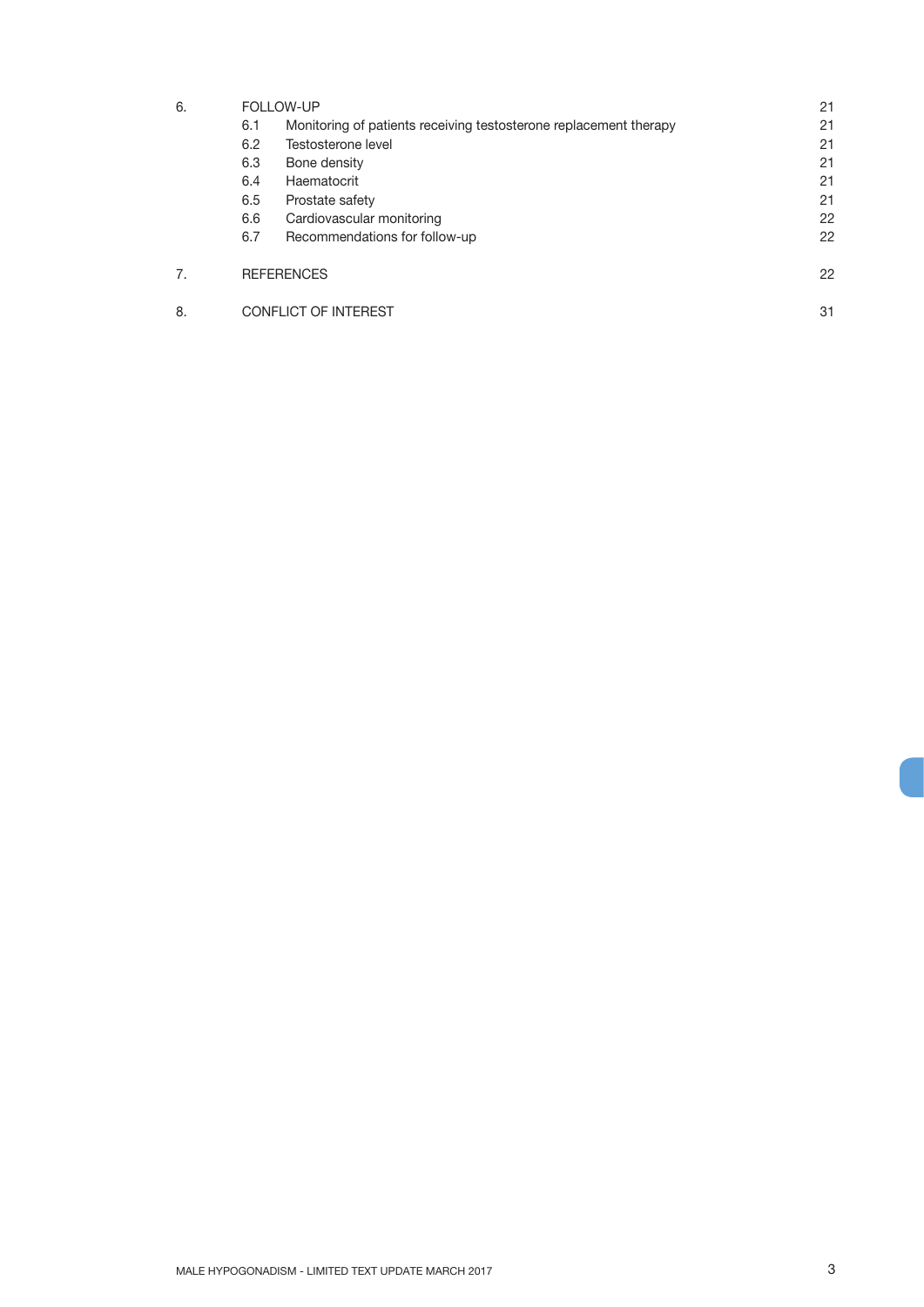## **1. INTRODUCTION**

#### **1.1 Aim**

Androgens play a crucial role in the development and maintenance of male reproductive and sexual functions, body composition, erythropoiesis, muscle and bone health, and cognitive functions. Low levels of circulating androgens in utero can cause disturbances in male sexual development, resulting in congenital abnormalities of the male reproductive tract, such as testicular dysfunction, testicular maldescensus and hypospadias. Later in life, this may result in reduced male fertility, sexual dysfunction, decreased muscle formation and bone mineralisation, disturbances of fat metabolism and cognitive dysfunction and may contribute to the development of testicular tumours. Testosterone levels decrease slightly as a process of ageing; risks factors for developing adult onset hypogonadism are: obesity, chronic diseases and a poor general health. Symptomatic hypogonadal patients may benefit from testosterone treatment. This document presents the European Association of Urology (EAU) Guidelines on the diagnosis and treatment of male hypogonadism, with the aim to provide practical recommendations on how to deal with primary and secondary forms of hypogonadism, ageing-related decline in testosterone in men, as well as the treatment of testosterone deficiencies.

It must be emphasised that clinical guidelines present the best evidence available to the experts. However following guideline recommendations will not necessarily result in the best outcome. Guidelines can never replace clinical expertise when making treatment decisions for individual patients, but rather help to focus decisions - also taking personal values and preferences/individual circumstances of patients into account. Guidelines are not mandates and do not and should not purport to be a legal standard of care.

#### **1.2 Publication history**

These Guidelines are a series of revisions of the first edition of the EAU Guidelines on Male Hypogonadism published in 2012.

#### **1.3 Available Publications**

A quick reference document (Pocket Guidelines) is available, both in print and in a number of versions for mobile devices, presenting the main findings of the Male Hypogonadism Guidelines. These are abridged versions which may require consultation together with the full text versions. All available material can be viewed and downloaded for personal use at the EAU website. The EAU website also includes a selection of EAU guidelines articles as well as translations produced by national urological associations: http://www.uroweb.org/ guidelines/online-guidelines/.

#### **1.4 Panel composition**

The EAU Male Hypogonadism Panel consists of a multidisciplinary group of experts, including urologists specialising in andrology and endocrinologists.

## **2. METHODS**

#### **2.1 Introduction**

References used in this text are assessed according to their Level of Evidence (LE) and Guidelines are given a Grade of Recommendation (GR) according to a classification system modified from the Oxford Centre for Evidence-based Medicine Levels of Evidence [1]. Additional methodology information can be found in the general Methodology section of this print, and online at the EAU website: http://www.uroweb.org/guideline/. A list of Associations endorsing the EAU Guidelines can also be viewed online at the above address.

The recommendations provided in these guidelines are based on a systematic literature search and review performed by the panel members in 2016. MedLine, Embase and Cochrane databases were searched to identify original articles and review articles. The controlled vocabulary of the Medical Subject Headings (MeSH) database was used alongside a 'free-text' protocol, combining 'male hypogonadism' with the terms 'diagnosis', 'epidemiology', 'investigations', 'treatment', 'testosterone', 'androgens' and 'hypogonadism'.

For the 2017 update, a scoping search was performed, covering all areas of the guideline and the search terms 'hypogonadism', 'eugonadal or hypogonadism or hypogonadal or gonadal', and 'low or lower testosterone', starting from 2011 with a cut-off date of April 2016. Embase, Medline and the Cochrane Central Register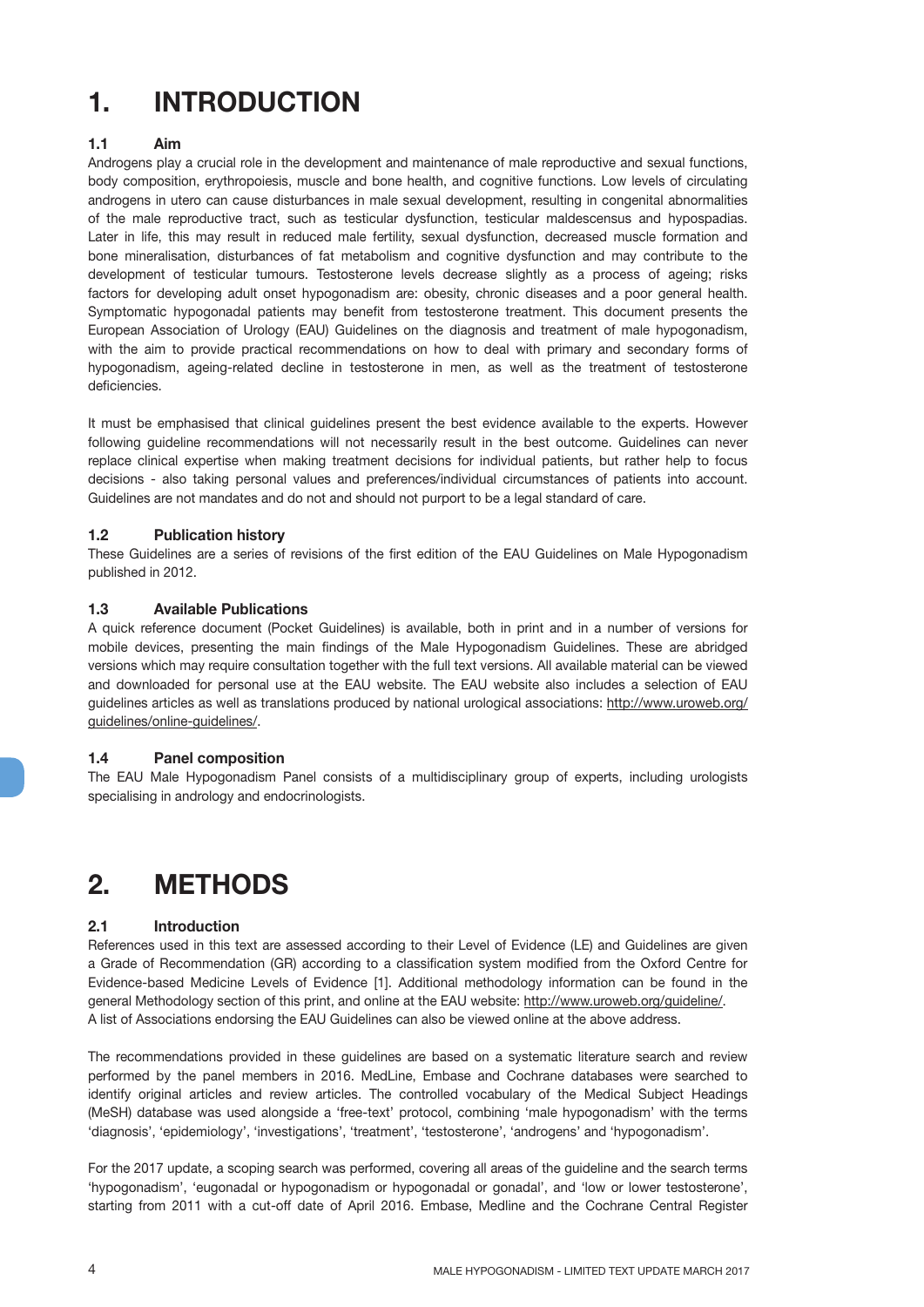of Controlled Trials databases were searched, with a limitation to reviews, meta-analyses or meta-analysis of randomised controlled trials. A total of 2,252 unique records were identified, retrieved and screened for relevance, of which 51 publications were selected for inclusion. A detail search strategy is available online: http://www.uroweb.org/guideline/male-hypogonadism/.

#### **2.2 Review**

This document was subject to peer review prior to publication in 2015.

#### **2.3 Future goals**

The results of ongoing and new systematic reviews will be included in the 2018 update of the Male Hypogonadism Guidelines. Ongoing systematic reviews are:-

- What are the risks of major cardiovascular events from testosterone replacement therapy (TRT)? [2].
- What are the benefits and harms of testosterone treatment for male sexual dysfunction? [3].

## **3. EPIDEMIOLOGY, AETIOLOGY AND PATHOLOGY**

#### **3.1 Epidemiology**

Definition: male hypogonadism is a clinical syndrome caused by androgen deficiency which may adversely affect multiple organ functions and quality of life (QoL) [4]. A diagnosis of male hypogonadism must comprise both persistent clinical symptoms and biochemical evidence of testosterone deficiency.

Androgen deficiency increases slightly with age also in healthy men [5, 6]. In middle-aged men, the incidence of biochemical hypogonadism varies from 2.1-12.8% [7]. The incidence of low testosterone and symptoms of hypogonadism in men aged 40-79 varies form 2.1-5.7% [6, 7]. Hypogonadism is more prevalent in older men, in men with obesity, those with co-morbidities, and in men with a poor health status.

#### *3.1.1 Role of testosterone for male reproductive health*

Androgens, which are produced by the testis and by the adrenal glands, play a pivotal role in male reproductive and sexual function. Androgens are crucial for the development of male reproductive organs, such as the epididymis, vas deferens, seminal vesicle, prostate and penis. In addition, androgens are needed for puberty, male fertility, male sexual function, muscle formation, body composition, bone mineralisation, fat metabolism, and cognitive functions [8].

#### **3.2 Physiology**

Male sexual development starts between the  $7<sup>th</sup>$  and  $12<sup>th</sup>$  week of gestation. The undifferentiated gonads develop into a foetal testis through expression of multiple genes, including the sex-determining region of the Y chromosome (SRY gene complex) and the SOX genes [9]. The foetal testis produces three hormones: testosterone, insulin-like peptide 3 (INSL3) and anti-Müllerian hormone (AMH). Testosterone is needed for the stabilisation of the Wolffian ducts, resulting in formation of the epididymis, vas deferens and seminal vesicle. Anti-Müllerian hormone activity results in regression of the Müllerian ducts (Figure 1). INSL3, AMH and testosterone regulate testicular descent.

Under the influence of intratesticular testosterone, the number of gonocytes per tubule increases threefold during the foetal period [10]. In addition, testosterone is needed for development of the prostate, penis and scrotum. However, in these organs testosterone is converted into the more potent metabolite 5α-dihydrotestosterone (DHT) by the enzyme 5α-reductase. Testosterone and DHT are required for penile growth, both activating the androgen receptor [11].

Intratesticular testosterone is needed to maintain the spermatogenic process and to inhibit germ cell apoptosis [12]. The seminiferous tubules of the testes are exposed to concentrations of testosterone 25-100 times greater than circulating levels. Suppression of gonadotropins (e.g. through excessive testosterone abuse) results in a reduced number of spermatozoa in the ejaculate and hypospermatogenesis [13]. Complete inhibition of intratesticular testosterone results in full cessation of meiosis up to the level of round spermatids [14, 15]. Testosterone does not appear to act directly on the germ cells, but functions through the Sertoli cells by expression of the androgen receptor (AR) and influencing the seminiferous tubular microenvironment [15].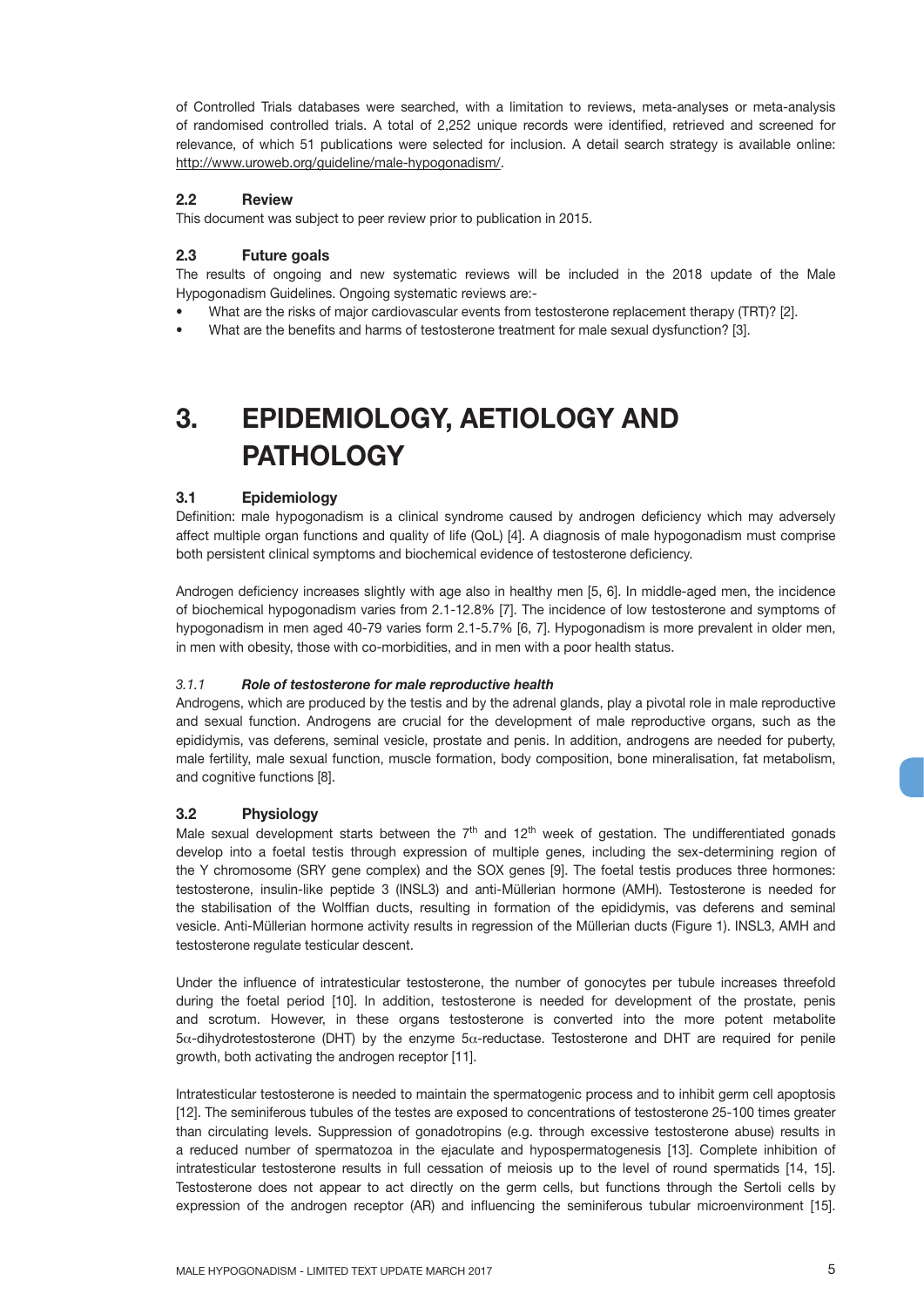Testosterone can also be metabolised into oestradiol by aromatase, present in fat tissue, the prostate, the testes and bone. Oestradiol is also essential for bone mineralisation in men [16]. The production of testosterone is controlled in the foetus by placental chorion gonadotropin (hCG) and after birth by luteinising hormone (LH) from the pituitary gland. Immediately after birth, serum testosterone levels reach adult concentrations over several months (mini puberty). Thereafter and until puberty, testosterone levels are low, thus preventing male virilisation. Puberty starts with the production of gonadotropins, initiated by gonadotropin-releasing hormone (GnRH) secretion from the hypothalamus and results in testosterone production, male sexual characteristics and spermatogenesis [17]. Figure 1 shows the development of the male reproductive system.

#### *3.2.1 The androgen receptor*

Testosterone exerts its action through the androgen receptor (AR), located in the cytoplasm and nucleus of target cells. During the foetal period, testosterone increases the number of ARs by increasing the number of cells with the AR and by increasing the number of ARs in each individual cell [11, 16]. The AR gene is located on the X chromosome (Xq 11-12): defects and mutations in the AR gene can result in male sexual maldevelopment, which may cause testicular feminisation or low virilisation (i.e. disorder of sexual development (DSD)). Less severe mutations in the AR gene may cause mild forms of androgen resistance and male infertility [18]. In exon 1 of the gene, the transactivation domain consists of a trinucleotide tract (cytosine-adenineguanine (CAG) repeats) of variable length. Androgen sensitivity may be influenced by the length of the CAG repeats in exon 1 of the AR gene [18]. Shorter repeats have been associated with an increased risk for prostate disease, and longer repeats with reduced androgen action in several tissues [19]. CAG repeat number may influence androgenic phenotypical effects, even in case of normal testosterone levels [20].

#### **Summary of evidence**

Testosterone is essential for normal male development.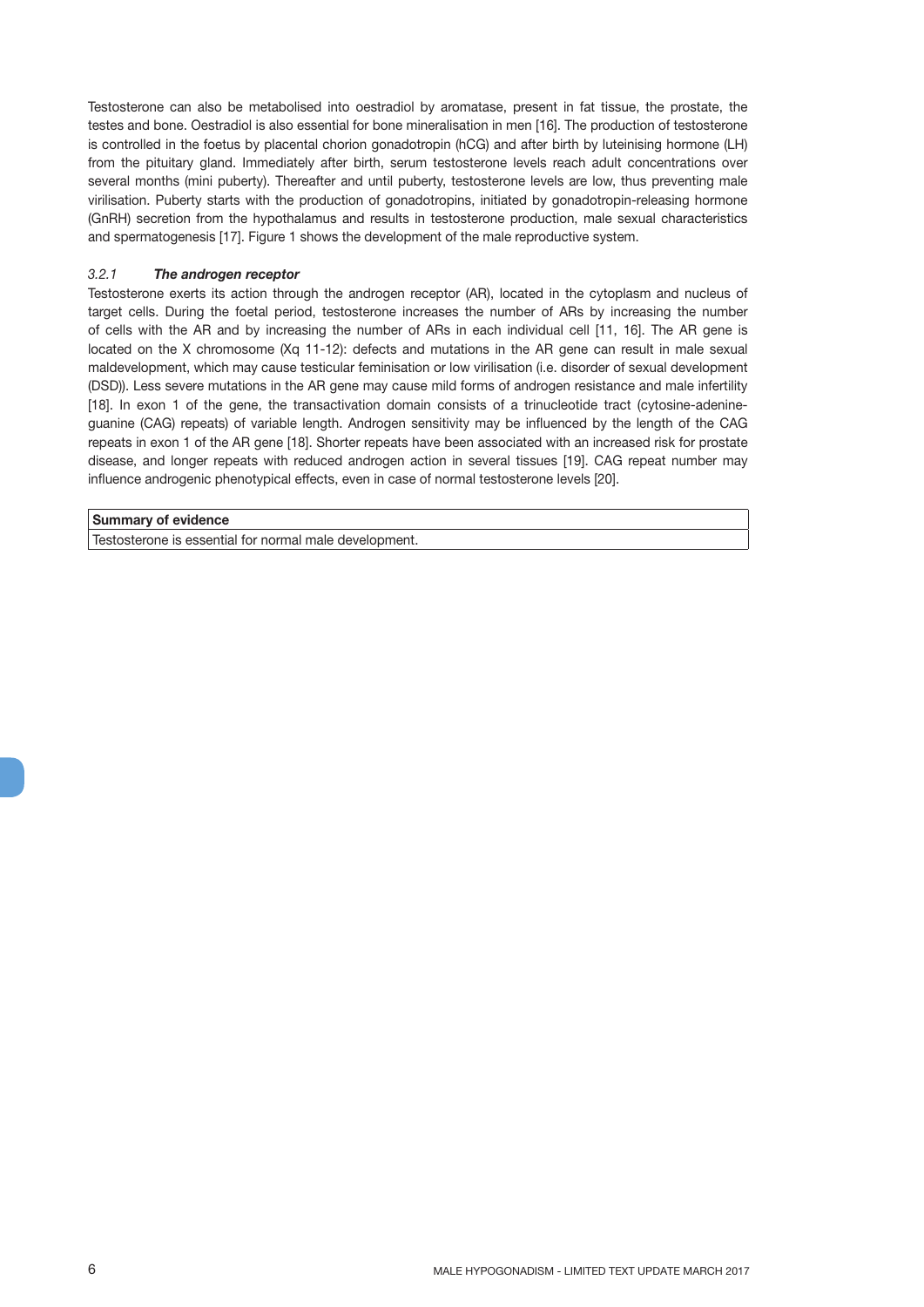**Figure 1: Development of the male reproductive system**



*FSH = follicle-stimulating hormone; LH = luteinising hormone; SRY = sex determining region of the Y chromosome; INSL3= insulin-like peptide 3.*

#### **3.3 Aetiology**

Hypogonadism results from testicular failure, or is due to the disruption of one or several levels of the hypothalamic-pituitary-gonadal axis (Figure 2).

Male hypogonadism can be classified in accordance with disturbances at the level of:

- the testes (primary hypogonadism);
- the hypothalamus and pituitary (secondary hypogonadism);
- the hypothalamus/pituitary and gonads (common in adult-onset hypogonadism);
- androgen target organs (androgen insensitivity/resistance).

#### **3.4 Classification**

#### *3.4.1 Male hypogonadism of testicular origin (primary hypogonadism)*

Primary testicular failure is the most frequent cause of hypogonadism and results in low testosterone levels, impairment of spermatogenesis and elevated gonadotropins (high LH and FSH). The most common clinical forms of primary hypogonadism are Klinefelter syndrome and testicular tumours.

- Klinefelter syndrome affects 0.2% of the male population. It is the most frequent form of male hypogonadism and the most common numerical chromosomal aberration, with 47,XXY in 90% of cases [21]. It arises due to non-disiunction during paternal or maternal meiotic division of germ cells [22].
- Testicular tumours are the most frequent type of cancer in young males after puberty. Risk factors are contralateral germ cell cancer, maldescended testes, gonadal dysgenesis, infertility, testicular atrophy and familial germ cell cancer. Twenty-five per cent of men with testicular tumours develop testosterone deficiency after treatment [23-25].

The main reasons for primary hypogonadism are summarised in Table 1.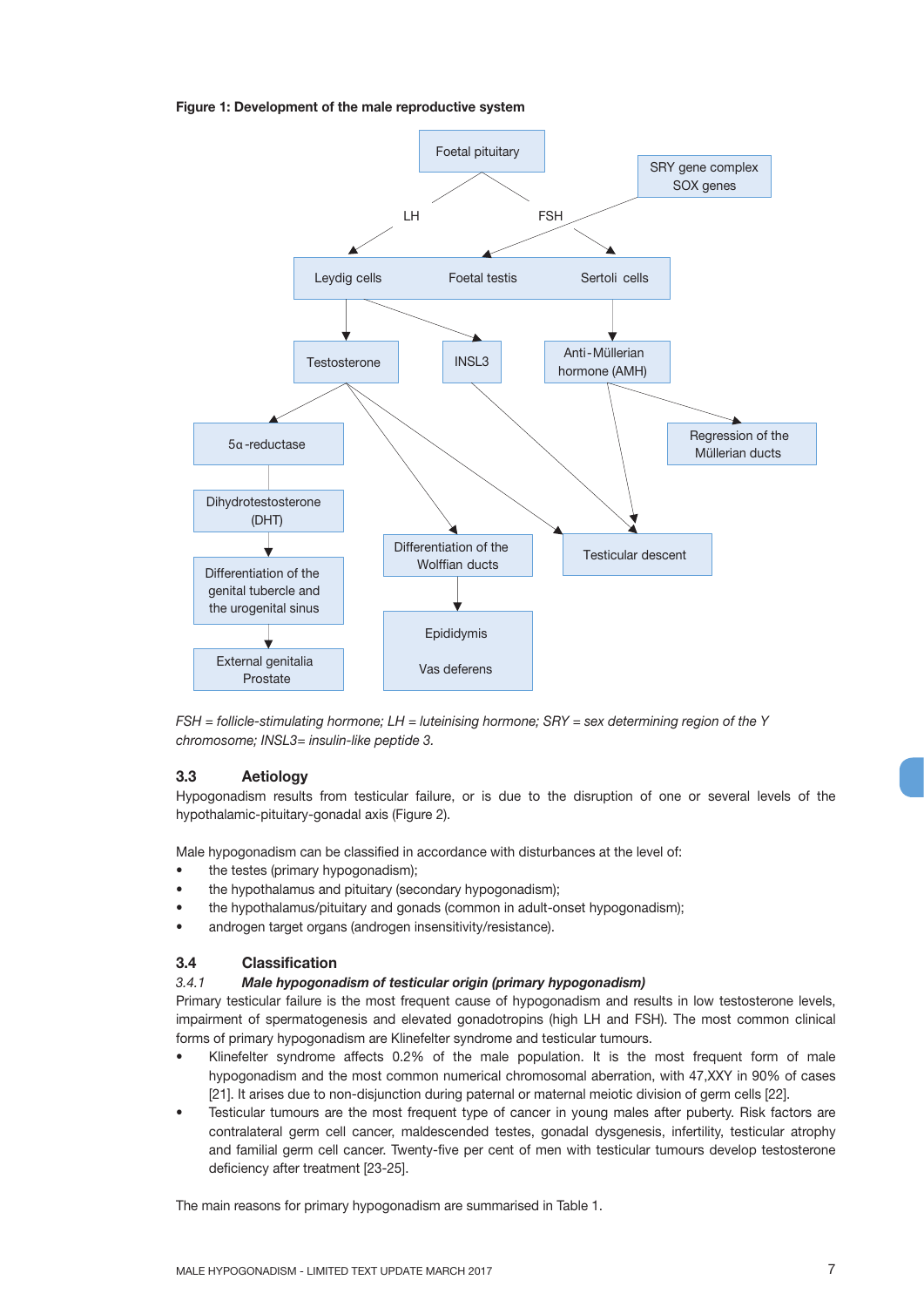#### *3.4.2 Male hypogonadism of hypothalamic-hypopituitary origin (secondary hypogonadism)*

Central defects of the hypothalamus or pituitary cause secondary testicular failure. Identifying secondary hypogonadism is of clinical importance, as it can be a consequence of pituitary pathology (including prolactinomas) and can cause infertility, which can be restored by hormonal stimulation in most patients with secondary hypogonadism.

The most relevant forms of secondary hypogonadism are:

- *Hyperprolactinemia* (HP), caused by prolactin-secreting pituitary adenomas (prolactinomas) (microprolactinomas < 10 mm in diameter vs. macroprolactinomas) or drug-induced (by dopamineantagonistic effects of substances such as phenothiazine, imipramine, risperidone and metoclopramide); additional causes may be chronic renal failure or hypothyroidism. Testosterone levels may however be normal despite the presence of a prolactinoma [26].
- *Isolated* (formerly termed idiopathic) or congenital hypogonadotrophic hypogonadism (IHH, CHH).
- *Kallmann's syndrome* (hypogonadotrophic hypogonadism with anosmia, genetically determined, prevalence one in 10,000 males).

These disorders are characterised by disturbed hypothalamic secretion (low LH and FSH) or low levels of gonadatropin-releasing hormone (GnRH). An inborn error of migration and homing of GnRH-secreting neurons results in Kallmann's syndrome [27, 28]. The most important symptom is the constitutional delay of puberty: it is the most common cause of delayed puberty (pubertas tarda) [29]. Other rare forms of secondary hypogonadism are listed in Table 2.

#### *3.4.3 Male hypogonadism due to mixed dysfunction of hypothalamus/pituitary and gonads (Adult-onset hypogonadism)*

Combined primary and secondary testicular failure results in low testosterone levels and variable gonadotropin levels. Gonadotropin levels depend predominantly on primary or secondary failure. What has also been labelled as late-onset hypogonadism and age-related hypogonadism is comprised of these two types of hypogonadism [30-32].

#### *3.4.4 Male hypogonadism due to defects of androgen target organs*

These forms are primarily rare defects and will not be further discussed in detail in these guidelines. There are AR defects with complete, partial and minimal androgen insensitivity syndrome; Reifenstein syndrome; bulbospinal muscular atrophy (Kennedy disease); as well as 5α-reductase deficiency (for a review, see Nieschlag *et al.* 2010) [33].

The classification of hypogonadism has therapeutic implications. In patients with secondary hypogonadism, hormonal stimulation with hCG and FSH or alternatively pulsatile GnRH treatment can restore fertility in most cases [34, 35]. Detailed evaluation may, for example, detect pituitary tumours, systemic disease, or testicular tumours. Combined forms of primary and secondary hypogonadism can be observed in ageing, mostly obese men, with a concomitant age-related decline in testosterone levels resulting from defects in testicular as well as hypothalamic-pituitary function.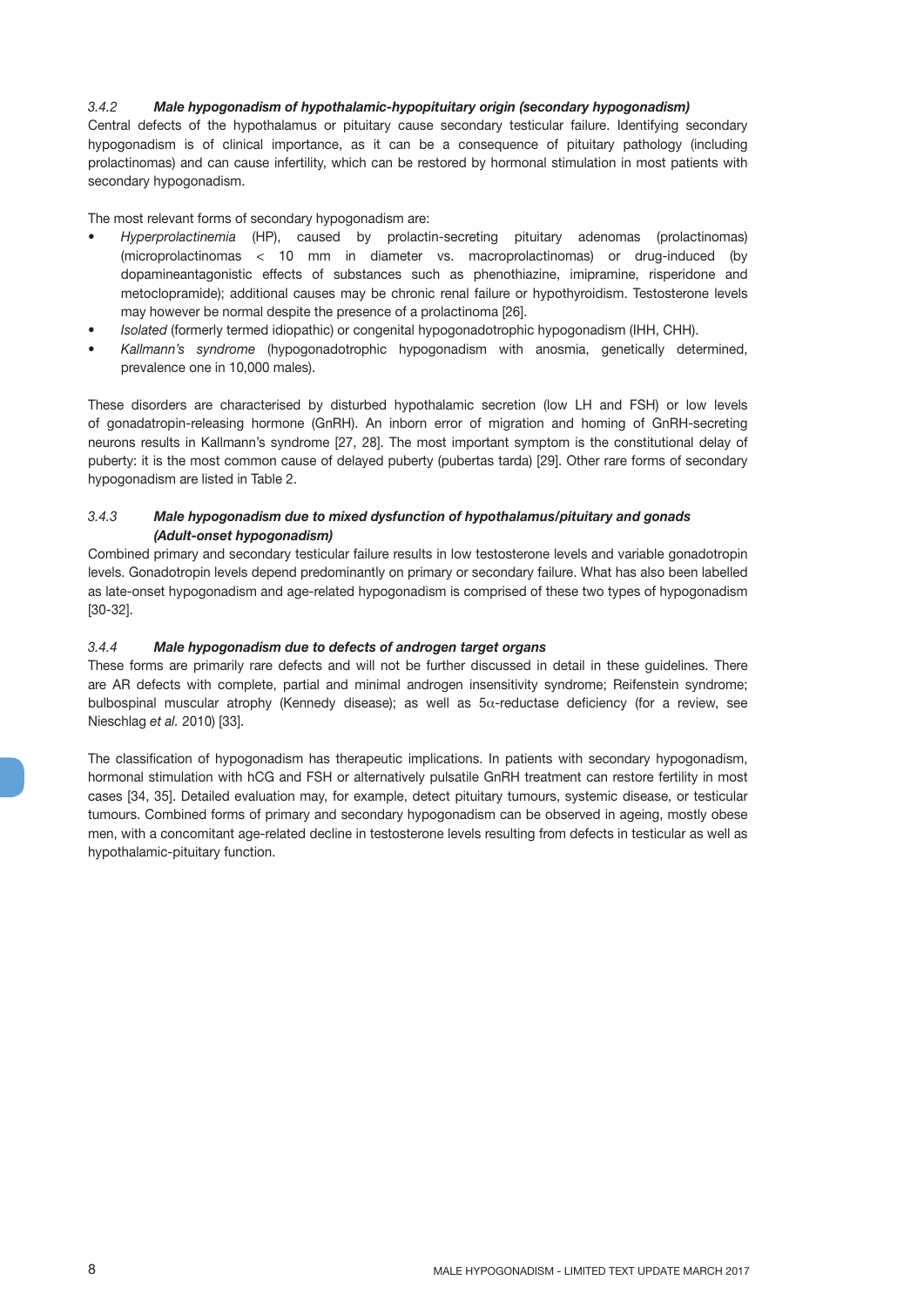### **Table 1: Forms of primary hypogonadism**

| <b>Disease</b>                                                                                                 | <b>Causes of deficiency</b>                                                                                                                                      |
|----------------------------------------------------------------------------------------------------------------|------------------------------------------------------------------------------------------------------------------------------------------------------------------|
| Maldescended or ectopic testes                                                                                 | Failure of testicular descent, maldevelopment of the<br>testis                                                                                                   |
| Klinefelter syndrome 47, XXY                                                                                   | Sex-chromosomal non-disjunction in germ cells                                                                                                                    |
| Testicular cancer                                                                                              | Testicular maldevelopment                                                                                                                                        |
| Orchitis                                                                                                       | Viral or unspecific orchitis                                                                                                                                     |
| Acquired anorchia                                                                                              | Trauma, tumour, torsion, inflammation, iatrogenic,<br>surgical removal                                                                                           |
| Secondary testicular dysfunction                                                                               | Medication, drugs, toxins, systemic diseases,<br>varicocele                                                                                                      |
| (Idiopathic) testicular atrophy/testicular dysgenesis                                                          | Male infertility (idiopathic or specific causes)                                                                                                                 |
| Congenital anorchia (bilateral in 1 in 20,000 males,<br>unilateral 4 times as often)                           | Intrauterine torsion is the most probable cause                                                                                                                  |
| 46, XY disorders of sexual development (DSD)                                                                   | Disturbed testosterone synthesis due to enzymatic                                                                                                                |
| (formerly male pseudohermaphroditism)                                                                          | defects of steroid biosynthesis (17,20- hydroxlyase<br>defect, 17β-hydroxysteroid dehydrogenase defect)                                                          |
| Gonadal dysgenesis (synonym 'streak gonads')                                                                   | XY gonadal dysgenesis can be caused by mutations<br>in different genes                                                                                           |
| 46, XX male syndrome (prevalence of 1 in 10,000-<br>20,000)                                                    | Males with presence of genetic information from the Y<br>chromosome after translocation of a DNA segment of<br>the Y to the X chromosome during paternal meiosis |
| Noonan syndrome (prevalence of 1 in 1,000 to 1 in<br>5,000                                                     | Short stature, congenital heart diseases,<br>cryptorchidism                                                                                                      |
| Inactivating LH receptor mutations, Leydig cell<br>hypoplasia (prevalence of 1 in 1,000,000 to 1 in<br>20,000) | Leydig cells are unable to develop due to the<br>mutation [36]                                                                                                   |

### **Table 2: Forms of secondary hypogonadism**

| <b>Disease</b>                                      | <b>Causes of deficiency</b>                         |
|-----------------------------------------------------|-----------------------------------------------------|
| Hyperprolactinemia                                  | Prolactin-secreting pituitary adenomas              |
|                                                     | (prolactinomas) or drug-induced                     |
| Isolated hypogonadotropic hypogonadism (IHH)        | Specific (or unknown) mutations affecting GnRH      |
| (formerly termed idiopathic hypogonadotrophic       | synthesis or action                                 |
| hypogonadism)                                       |                                                     |
| Kallmann's syndrome (hypogonadotropic               | GnRH deficiency and anosmia, genetically determined |
| hypogonadism with anosmia, prevalence 1 in 10,000)  |                                                     |
| Secondary GnRH deficiency                           | Medication, drugs, toxins, systemic diseases        |
| Hypopituitarism                                     | Radiotherapy, trauma, infections, haemochromatosis  |
|                                                     | and vascular insufficiency or congenital            |
| Pituitary adenomas                                  | Hormone-secreting adenomas; hormone-inactive        |
|                                                     | pituitary adenomas; metastases to the pituitary or  |
|                                                     | pituitary stalk                                     |
| Prader-Willi syndrome (PWS) (formerly Prader-       | Congenital disturbance of GnRH secretion            |
| Labhart-Willi syndrome, prevalence 1 in 10,000      |                                                     |
| individuals)                                        |                                                     |
| Congenital adrenal hypoplasia with hypogonadotropic | X-chromosomal recessive disease, in the majority of |
| hypogonadism (prevalence 1 in 12,500 individuals)   | patients caused by mutations in the DAX1 gene       |
| Pasqualini syndrome                                 | Isolated LH deficiency                              |

| <b>Recommendation</b>                                                                             | LE             | GR |
|---------------------------------------------------------------------------------------------------|----------------|----|
| Differentiate the two forms of hypogonadism (primary and secondary hypogonadism)                  | 1 <sub>b</sub> |    |
| by determining luteinising hormone and follicle-stimulating hormone levels, as this has           |                |    |
| implications for patient evaluation and treatment and makes it possible to identify patients with |                |    |
| associated health problems and infertility.                                                       |                |    |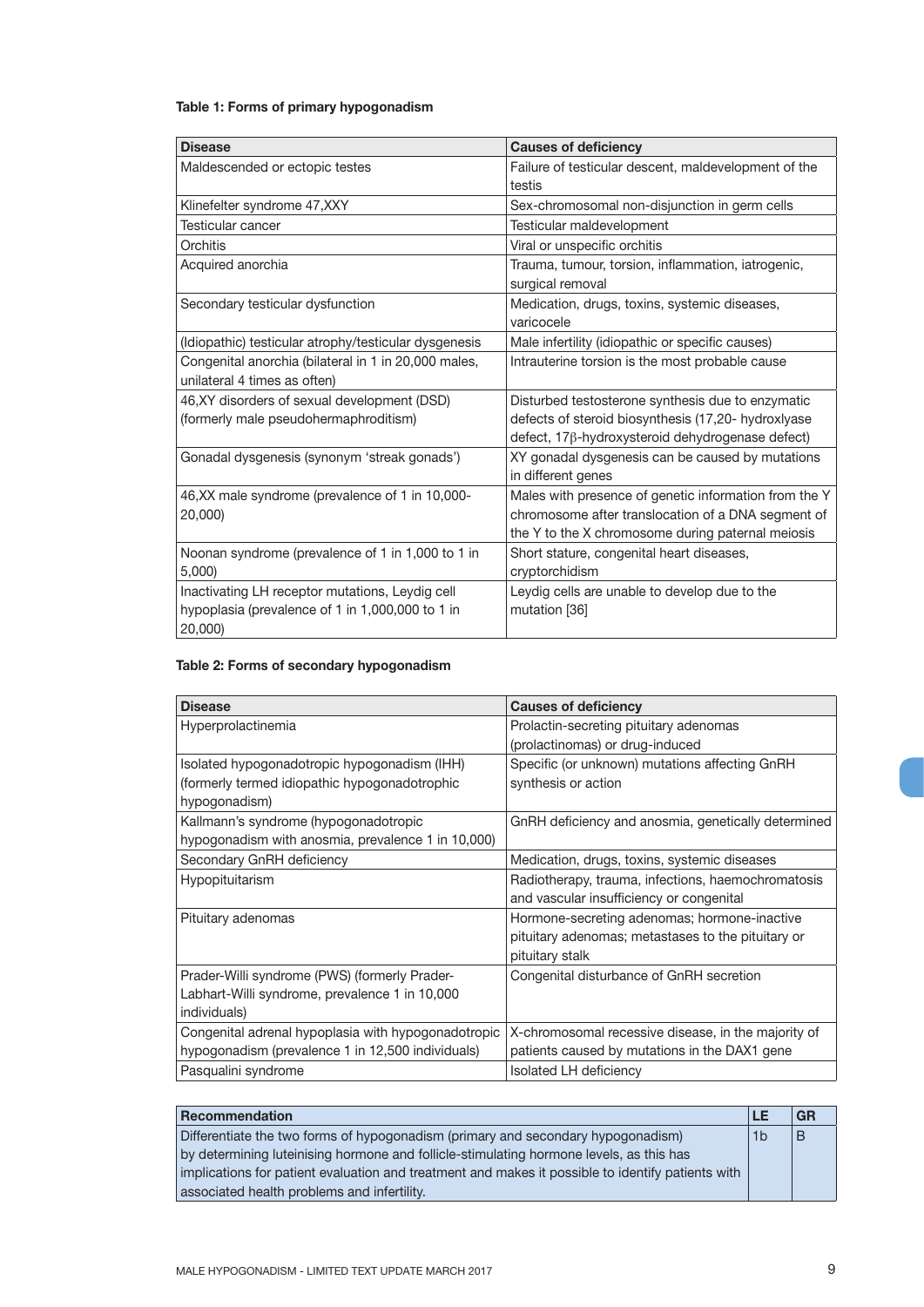

*FSH = follicle-stimulating hormone; GnRH = Gonadotropin-releasing hormone; LH = luteinising hormone.*

## **4. DIAGNOSTIC EVALUATION**

Hypogonadism is diagnosed on the basis of persistent signs and symptoms related to androgen deficiency and assessment of consistently low testosterone levels (on at least two occasions) with a reliable method [7, 37-40]. It should be noted that over-time there is a substantial portion of men who recover from secondary hypogonadism, prompting the importance of re-evaluation if testosterone therapy has been instituted in men without defined hypothalamic or pituitary disease [41].

#### **4.1 Clinical symptoms and laboratory testing**

Low levels of circulating androgens may be associated with signs and symptoms (Table 3 ) [7, 42, 43]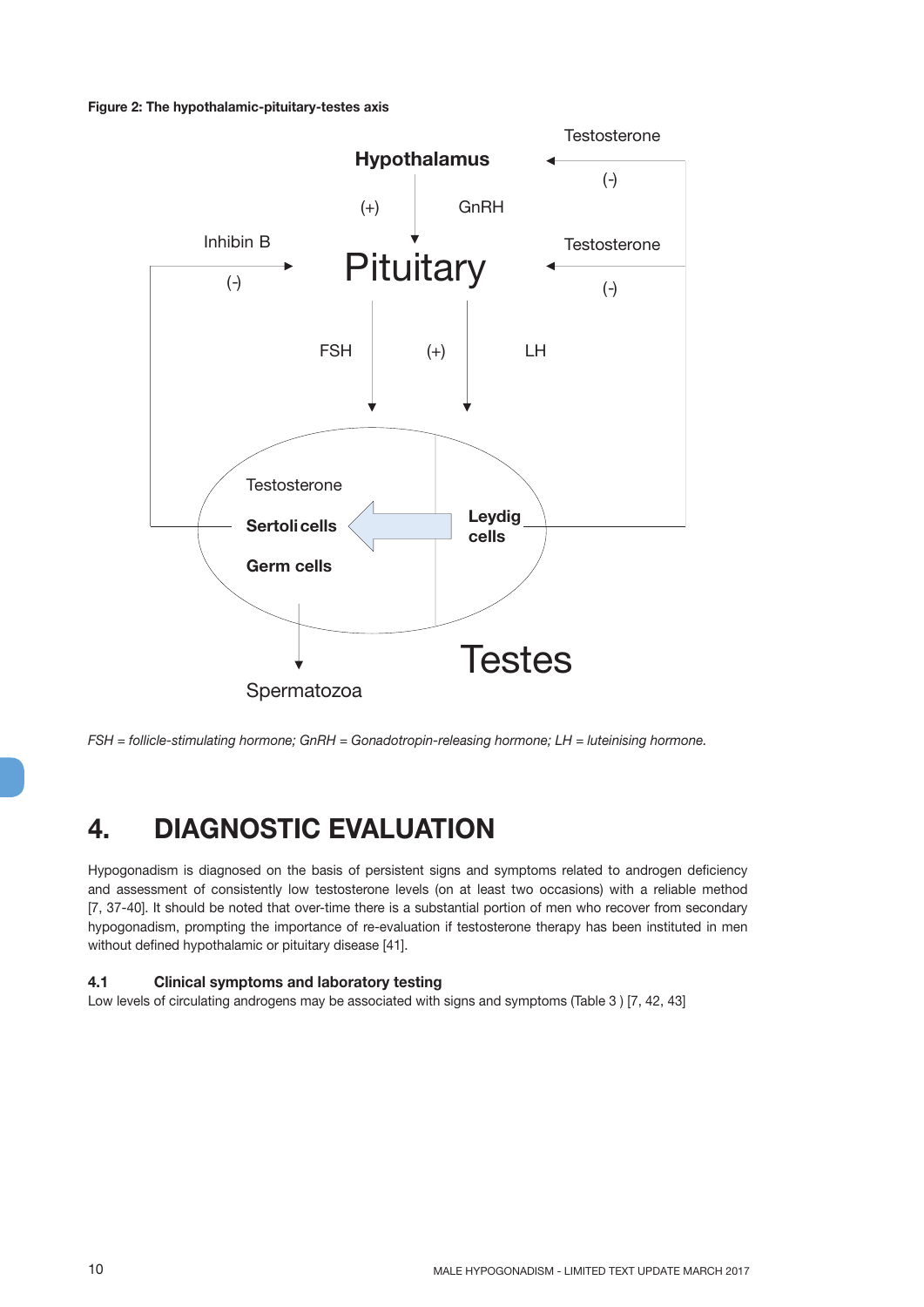**Table 3: Clinical symptoms and signs suggestive for androgen deficiency**

| Clinical symptoms and signs suggestive for androgen deficiency:           |
|---------------------------------------------------------------------------|
| Reduced testis volume                                                     |
| Male-factor infertility                                                   |
| Decreased body hair                                                       |
| Gynaecomastia                                                             |
| Decrease in lean body mass and muscle strength                            |
| Visceral obesity                                                          |
| Metabolic syndrome                                                        |
| Insulin resistance and type 2 diabetes mellitus                           |
| Decrease in bone mineral density (osteoporosis) with low trauma fractures |
| Mild anaemia                                                              |
| <b>Sexual symptoms:</b>                                                   |
| Reduced sexual desire and sexual activity                                 |
| Erectile dysfunction                                                      |
| Fewer and diminished nocturnal erections                                  |
| Cognitive and psychovegetative symptoms:                                  |
| Hot flushes                                                               |
| Changes in mood, fatigue and anger                                        |
| Sleep disturbances                                                        |
| Depression                                                                |
| Diminished cognitive function                                             |

The most prevalent symptoms of male hypogonadism in ageing men are reduced sexual desire and sexual activity, erectile dysfunction, loss of vigour and changes in mood [7, 43]. Other factors found associated with low testosterone are obesity and a poor general health status [7]. Signs and symptoms of androgen deficiency vary depending on age of onset, duration and the severity of the deficiency. Reference ranges for the lower normal level of testosterone (2.5%) have been compiled from three large community-based samples, suggesting a cut-off of 12.1 nmol/L for total serum testosterone and 243 pmol/L for free testosterone, to distinguish between normal levels and levels possibly associated with deficiency [44]. Symptoms suggesting the presence of hypogonadism [7, 43] are summarised in Table 3. It should, however, be noted that these symptoms are also found in men with normal testosterone levels and may have causes other than androgen deficiency.

In men aged 40-79 years, the threshold for total testosterone was 8 nmol/L for decreased frequency of sexual thoughts, 8.5 nmol/L for erectile dysfunction, 11 nmol/L for decreased frequency of morning erections and 13 nmol/L for diminished vigour [45, 46]. The strongest predictor for hypogonadism in this age group was three sexual symptoms (decreased sexual thoughts, weakened morning erections, erectile dysfunction) and either a total testosterone level of < 8 nmol/L or serum testosterone in the range of 8-11 nmol/L and free testosterone < 220 pmol/L. These data are based on serum samples taken in the morning, when mean levels are highest and most reproducible in younger men [47].

Laboratory testing of testosterone should reflect on the diurnal variation of testosterone. In most cases two morning (7.00 to 11.00) samples are sufficient, but should trigger further evaluation if the difference is  $>20\%$ [48]. Both immunoassay and mass spectrometry based assays can produce reliable results, as long as they are well-validated. Evaluation should be based on reference ranges for normal men provided by the laboratory measuring the samples.

In cases with discrepancy between testosterone levels and symptoms, free testosterone (FT) levels should be analysed. For determination of FT levels, the calculation of FT with the help of the sex hormone binding globulin (SHBG) is recommended.

Hypogonadism may be more subtle and not always evident by low testosterone levels. For example, men with primary testicular damage often have normal testosterone levels but high LH. This could be considered a sub-clinical or compensated form of hypogonadism. The clinical consequences of an isolated elevation of LH is not clear yet, but potentially, these men may become hypogonadal in the future.

To differentiate between primary and secondary forms of hypogonadism and to clarify hypogonadism in adult men, determination of LH serum levels is required. Both LH and testosterone serum levels should be analysed twice within 30 days, preferably in a fasting state [49].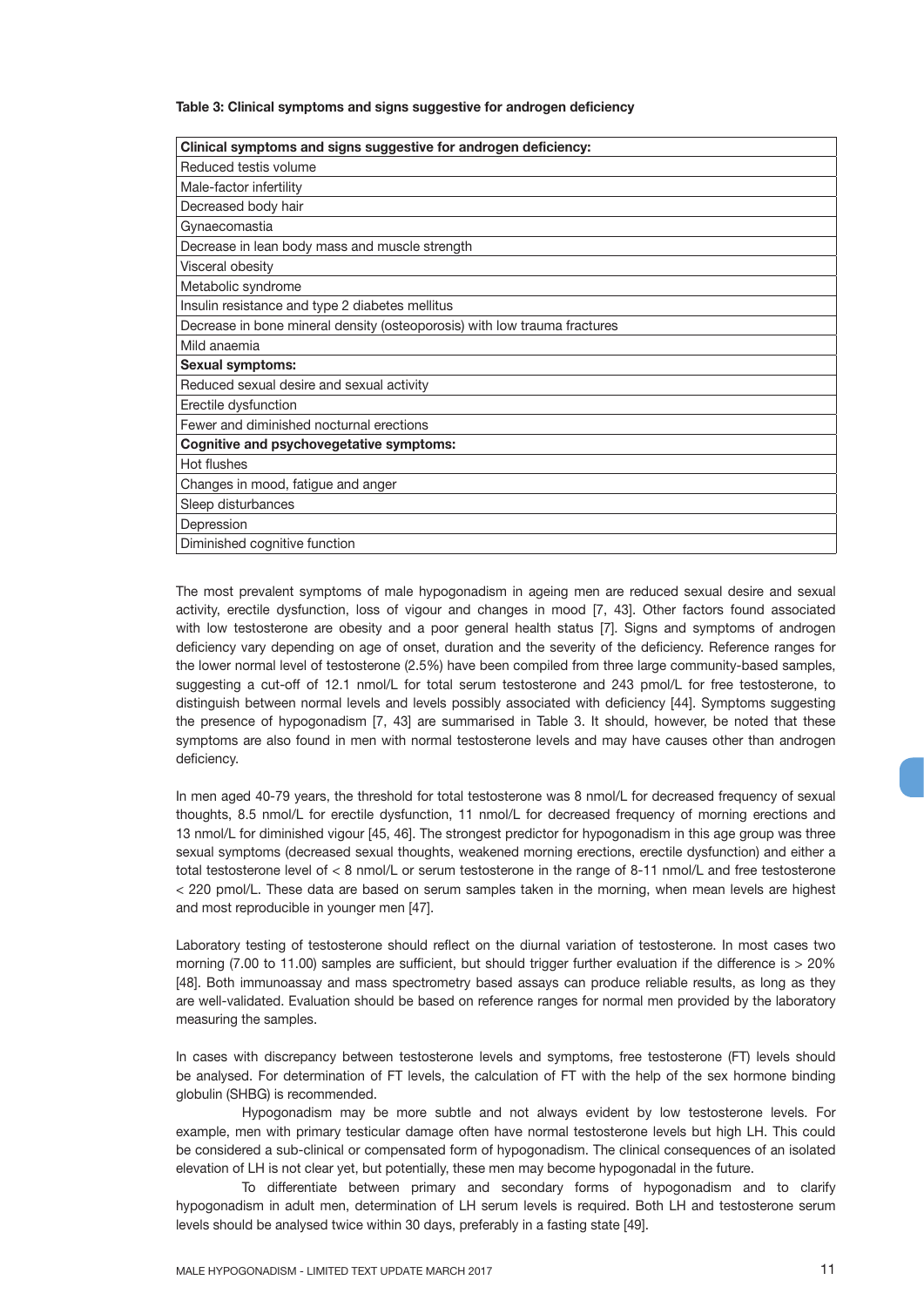#### **4.2 History-taking and questionnaires**

Symptoms of hypogonadism are listed in Table 3 and 4 and should be addressed during history-taking. Early onset of hypogonadism causes a lack of or minimal pubertal development, lack of development of secondary sex characteristics, possibly eunuchoid body proportions and a high-pitched voice. These signs and symptoms strongly suggest secondary hypogonadism. Adult-onset hypogonadism is characterised by sexual dysfunction, obesity and loss of vigour. Published questionnaires are unreliable, have low specificity and they are not effective for case-finding [50-53]. It is important to assess and exclude systemic illnesses, signs of malnutrition and malabsorption, as well as ongoing acute disease. Pharmacological treatments with corticosteroids, abuse of drugs such as marihuana, opiates and alcohol and previous treatment or use of testosterone and abuse of anabolic steroids should also be included in history-taking [54, 55].

#### **4.3 Physical examination**

Assessment of body mass index (BMI), the waist-hip ratio (or sagittal abdominal diameter), body hair, male pattern hair loss, presence of gynaecomastia, testicular size (measured with an orchidometer or ultrasound [US]) and examination of the penis as well as a digital rectal examination (DRE) of the prostate should be included.

#### **4.4 Summary of evidence and recommendations for the diagnostic evaluation**

#### **Summary of evidence**

The diagnosis of male hypogonadism is based on signs and symptoms of androgen deficiency, together with consistently low serum testosterone levels.

| <b>Recommendations</b>                                                                                                | LE             | <b>GR</b>      |
|-----------------------------------------------------------------------------------------------------------------------|----------------|----------------|
| Restrict the diagnosis of testosterone deficiency to men with persistent symptoms suggesting                          | 3              | C              |
| hypogonadism (Tables 3 and 4).                                                                                        |                |                |
| Measure testosterone in the morning before 11.00 hours, preferably in the fasting state.                              | $\overline{2}$ | $\overline{A}$ |
| Repeat total testosterone on at least two occasions with a reliable method. In addition,                              | 1              | A              |
| measure the free testosterone level in men with:                                                                      |                |                |
| Total testosterone levels close to the lower normal range (8-12 nmol/L), to strengthen the                            |                |                |
| laboratory assessment.                                                                                                |                |                |
| Suspected or known abnormal sex hormone-binding globulin (SHBG) levels.                                               |                |                |
| Assess testosterone in men with a disease or treatment in which testosterone deficiency is                            | 2              | B              |
| common and in whom treatment may be indicated.                                                                        |                |                |
| This includes men with:                                                                                               |                |                |
| Sexual dysfunction.                                                                                                   |                |                |
| Type 2 diabetes.                                                                                                      |                |                |
| Metabolic syndrome.                                                                                                   |                |                |
| Obesity.<br>$\overline{\phantom{a}}$                                                                                  |                |                |
| Pituitary mass, following radiation involving the sellar region and other diseases in the<br>$\overline{\phantom{0}}$ |                |                |
| hypothalamic and sellar region.                                                                                       |                |                |
| Treatment with medications that cause suppression of testosterone levels - e.g.                                       |                |                |
| corticosteroids and opiates.                                                                                          |                |                |
| Moderate to severe chronic obstructive lung disease.<br>-                                                             |                |                |
| Infertility.<br>-                                                                                                     |                |                |
| Osteoporosis or low-trauma fractures.                                                                                 |                |                |
| HIV infection with sarcopenia.                                                                                        |                |                |
| Analyse LH serum levels to differentiate between primary and secondary forms of                                       |                | A              |
| hypogonadism.                                                                                                         |                |                |

#### **4.5 Clinical consequences of hypogonadism**

The clinical consequences of hypogonadism are determined by the age of onset and the severity of hypogonadism.

#### *4.5.1 Prenatal androgen deficiency*

During the first fourteen weeks of gestation, the presence of testosterone is crucial for normal virilisation of the external male genitalia. Androgen deficiency or androgen resistance due to deficient AR or LH receptor function during this stage of life may result in abnormal genital development, ranging from hypospadias to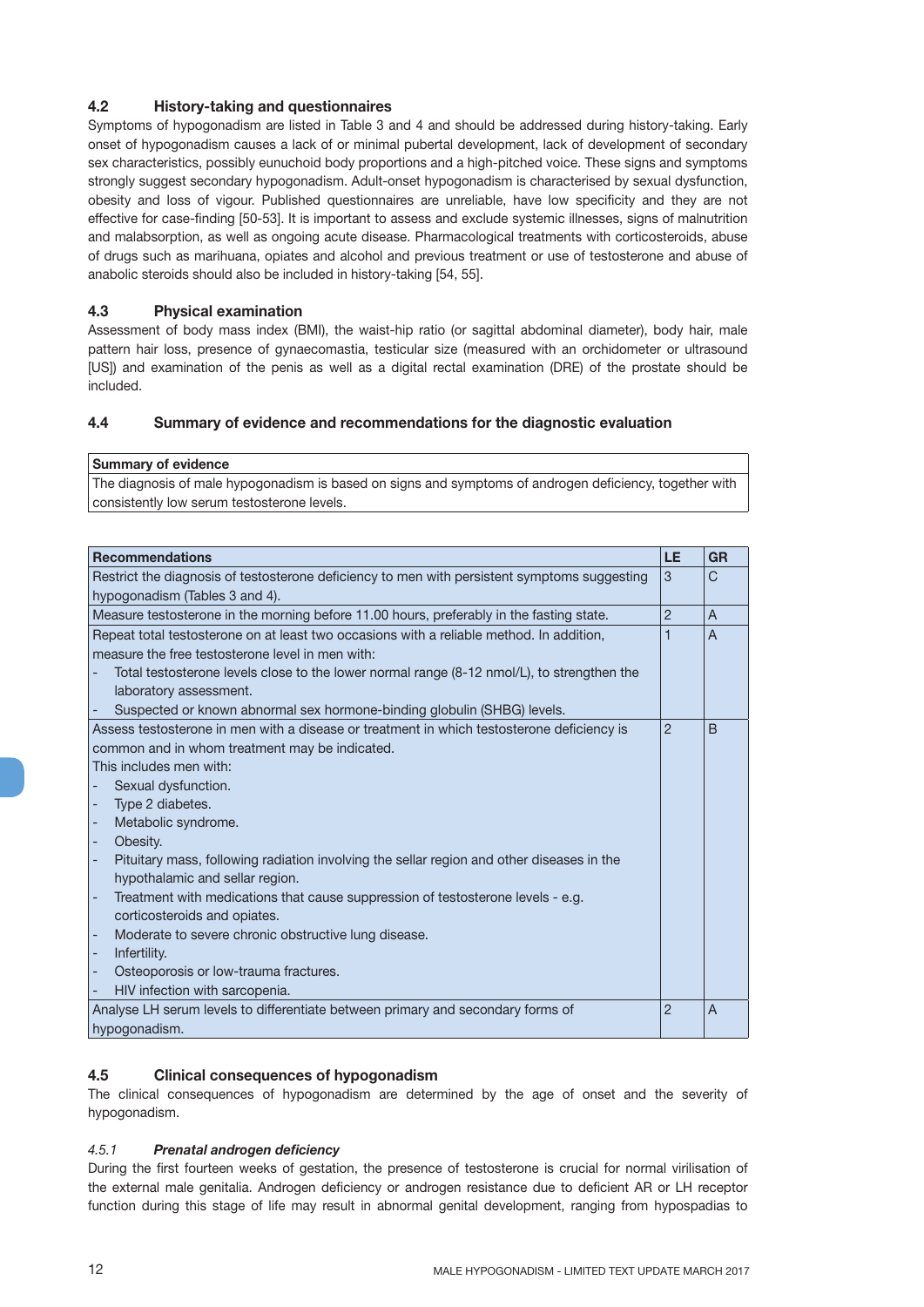female external genitalia with intra-abdominal testis. Frequently, patients with disorders of sexual development are diagnosed at an early age because of clearly abnormal external genitalia. However, patients at both ends of the phenotypic spectrum may go unnoticed in childhood and are diagnosed during puberty because of delayed pubertal development.

#### *4.5.2 Prepubertal onset of androgen deficiency*

At the start of puberty, rising gonadotropin levels result in increasing testicular volume and the activation of spermatogenesis and testosterone secretion. During puberty, rising testosterone levels result in the development of male secondary sex characteristics, comprising deepening of the voice, development of terminal body hair, stimulation of hair growth in sex-specific regions, facial hair, increasing penile size, increase in muscle mass and bone size and mass, growth spurt induction and eventually closing of the epiphyses.

In addition, testosterone has explicit psychosexual effects, including increased libido. Delayed puberty is defined as an absence of testicular enlargement at the age of fourteen [56]. As this is a 'statistical' definition, based on reference ranges for the onset of puberty in the normal population, delayed puberty does not necessarily indicate the presence of a disease. In cases of severe androgen deficiency, the clinical picture of prepubertal onset hypogonadism is evident (Table 4) and diagnosis and treatment are fairly straightforward. The major challenge in younger individuals with presumed isolated (congenital) hypogonadotrophic hypogonadism is to differentiate the condition from a constitutional delay in puberty and to determine when to start androgen treatment. In milder cases of androgen deficiency, as seen in patients with Klinefelter syndrome, pubertal development can be normal, incomplete or delayed, resulting in a more subtle phenotypic picture. In these patients, several clues may lead to a diagnosis of hypogonadism. These include: small testes, (a history of) cryptorchidism, gynaecomastia, sparse body hair, eunuchoid habitus, low bone mass and sub-fertility [57].

#### **Table 4: Signs and symptoms suggesting prepubertal-onset hypogonadism**

| Delayed puberty                |  |  |
|--------------------------------|--|--|
| Small testes                   |  |  |
| Cryptorchidism                 |  |  |
| Gynaecomastia                  |  |  |
| High-pitched voice             |  |  |
| Unclosed epiphyses             |  |  |
| Linear growth into adulthood   |  |  |
| Eunuchoid habitus              |  |  |
| Sparse body hair/facial hair   |  |  |
| Infertility                    |  |  |
| Low bone mass                  |  |  |
| Sarcopenia                     |  |  |
| Reduced sexual desire/activity |  |  |

#### *4.5.3 Adult-onset hypogonadism*

Adult-onset hypogonadism is defined as testosterone deficiency, usually associated with clinical symptoms or signs in a person who has had normal pubertal development and, as a result, developed normal male secondary sex characteristics.

Depending on the underlying cause of hypogonadism, the decline in gonadal function may be gradual and partial. The resulting clinical picture may be variable, and the signs and symptoms may be obscured by the physiological phenotypic variation. Symptoms that have been associated with adult-onset hypogonadism are summarised in Table 3. Most of these symptoms have a multi-factorial aetiology, are reminiscent of normal ageing and can also be found in men with completely normal testosterone levels [5]. As a result, signs and symptoms of adult-onset hypogonadism may be non-specific, and confirmation of a clinical suspicion by hormonal testing is mandatory. For many of the symptoms mentioned above, the probability of their presence increases with lower plasma testosterone levels. Most studies indicate a threshold level below which the prevalence of symptoms starts to increase [43, 58]. This threshold level is near the lower level of the normal range for plasma testosterone levels in young men, but there appears to be a wide variation between individuals and, even within one individual, the threshold level may be different for different target organs. Androgen receptor activity may also contribute to this variance [59, 60].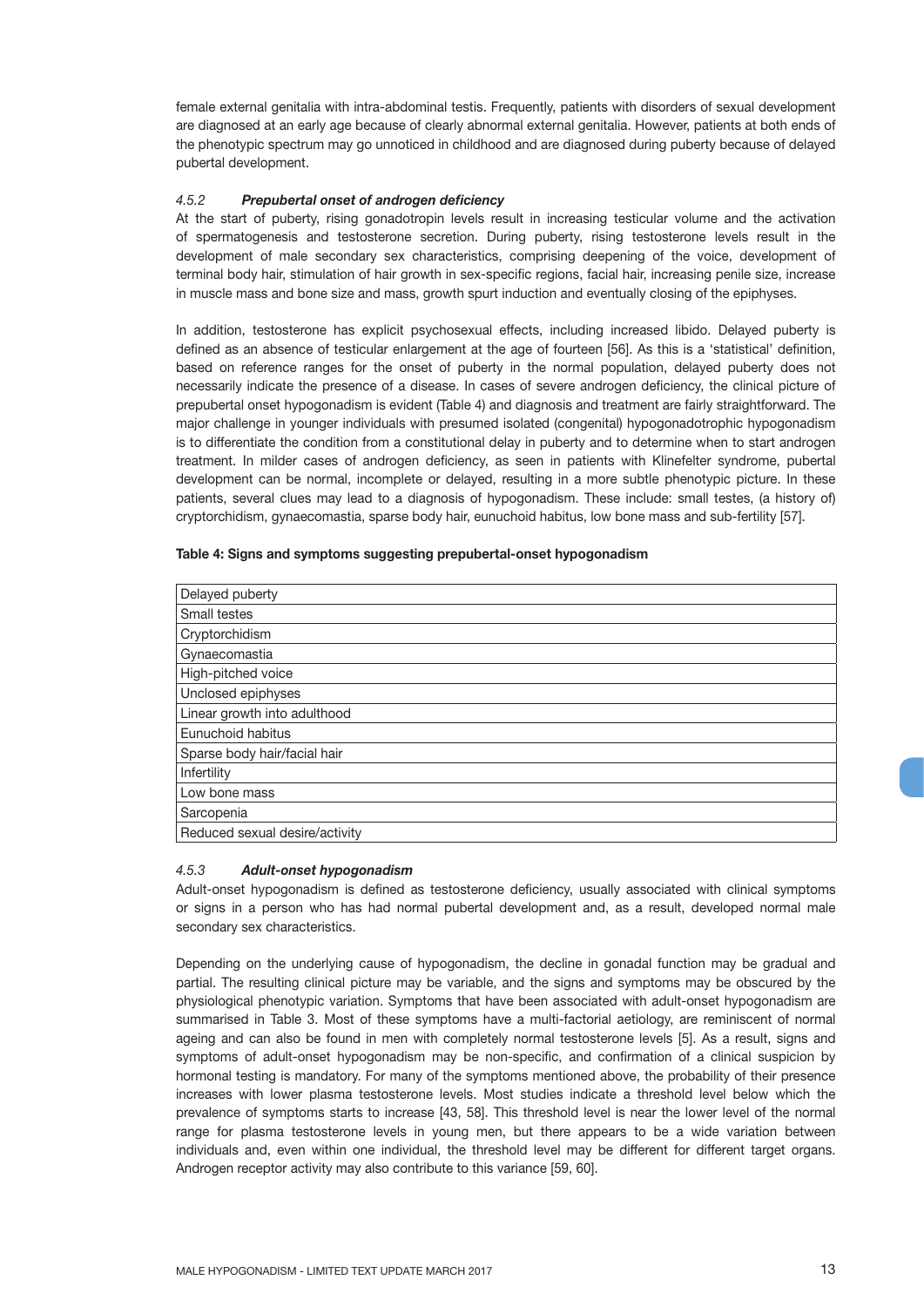#### *4.5.4 Hypogonadism in Type 2 Diabetes*

There is a high prevalence of hypogonadism in men with type 2 diabetes mellitus [61-63]. The commonest symptom and main indication for treatment is that of sexual dysfunction. Erectile dysfunction has been reported in up to 70% of men with diabetes but may be caused by different or combined aetiologies (vasculopathy, neuropathy, medications, psychological factors) as well as hypogonadism in approximately 30%. Testosterone therapy alone may be insufficient and a combination with PDE5 inhibitors may be necessary. Testosterone deficiency is also associated with a failure of PDE5 inhibitor therapy [64]. Randomised controlled trials of at least six months duration testosterone treatment therapy (TRT) have reported significant improvement in sexual desire, but not erectile function [65-67] in men with type 2 diabetes, although one study did not find a benefit on sexual desire [68].

Testosterone deficiency is associated with an adverse cardiovascular risk profile in men with type 2 diabetes and TRT can improve insulin resistance and glycaemic control in some studies, reduce percentage body fat, and waist circumference and lower total and LDL-cholesterol, lipoprotein (a), and a small fall in HDL-cholesterol may occur. There is some evidence that it may reduce mortality [65, 69, 70]. These benefits, however, are not currently stand alone indications for TRT in type 2 diabetes and require further research but, could be considered as potential added benefits when used in conjunction when subjects are treated for sexual dysfunction.

#### *4.5.4.1 Recommendations for screening men with adult-onset hypogonadism*

| <b>Recommendations</b>                                                                      | LE             | GR  |
|---------------------------------------------------------------------------------------------|----------------|-----|
| Screen for testosterone deficiency only in adult men with consistent and multiple signs and | $\overline{3}$ | l C |
| symptoms listed in Table 3.                                                                 |                |     |
| Young men with testicular dysfunction and men older than 50 years of age with low           |                | B   |
| testosterone should additionally be screened for osteoporosis.                              |                |     |

## **5. DISEASE MANAGEMENT**

#### **5.1 Indications and contraindications for treatment**

Testosterone treatment aims to restore testosterone levels to the physiological range in men with consistently low levels of serum testosterone and associated symptoms of androgen deficiency. The aim of testosterone treatment is to restore physiological androgen dependent functions and to improve QoL, e.g. sense of wellbeing, sexual function, muscle strength and bone mineral density. Table 5 highlights the main indications for testosterone treatment. Table 6 lists the main contraindications against testosterone treatment.

#### **Table 5: Main indications for testosterone treatment**

| Delayed puberty (constitutional or congenital forms (HH, Kallmann's syndrome))                 |
|------------------------------------------------------------------------------------------------|
| Klinefelter syndrome with hypogonadism                                                         |
| Sexual dysfunction and low testosterone                                                        |
| Low bone mass in hypogonadism                                                                  |
| Adult men with low testosterone and consistent and preferably multiple signs and symptoms of   |
| hypogonadism following unsuccessful treatment of obesity and comorbidities (listed in Table 3) |
| Hypopituitarism                                                                                |
| Testicular dysfunctions and hypogonadism                                                       |
| Type 2 diabetes mellitus with hypogonadism                                                     |
|                                                                                                |

#### **Table 6: Contraindications against testosterone treatment**

| Locally advanced or metastatic prostate cancer                     |
|--------------------------------------------------------------------|
| l Male breast cancer                                               |
| l Men with an active desire to have children                       |
| Haematocrit > 0.54                                                 |
| Severe chronic cardiac failure/New York Heart Association Class IV |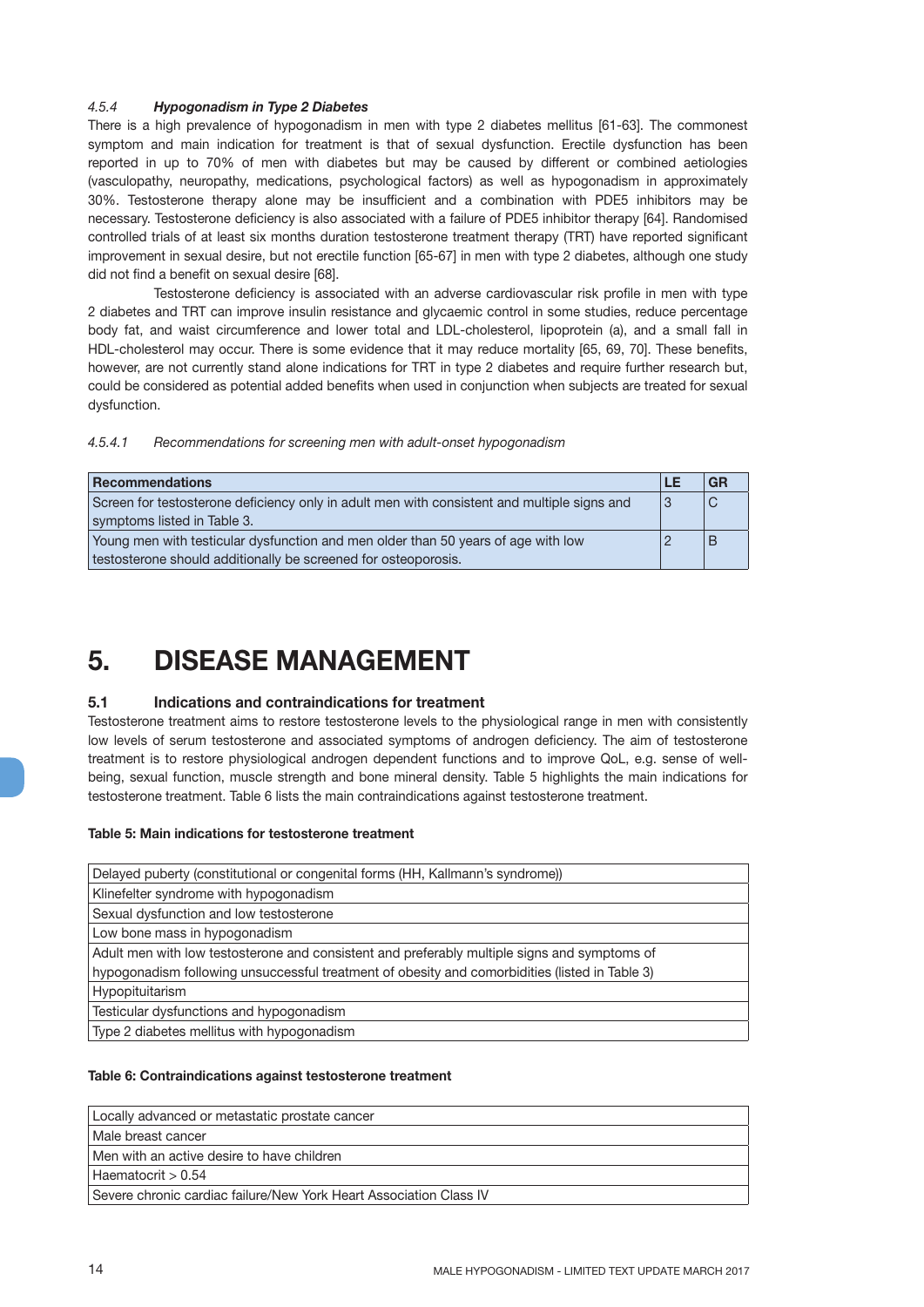#### **5.2 Benefits of treatment**

In congenital hypogondotrophic hypogonadism, treatment is usually indicated. In these patients hormonal stimulation with hCG and FSH or alternatively pulsatile GnRH treatment can induce puberty, restore fertility in most cases and normalise bone mineralisation [35, 71, 72]. If active desire to have children is not the focus of treatment after puberty induction, life-long testosterone substitution is recommended [73].

In adult-onset hypogonadism testosterone treatment may improve symptoms, but many hypogonadal men are sick and/or obese, and weight reduction, lifestyle modification and good treatment of comorbidities are more important than just testosterone treatment [74a, 74b].

Testosterone treatment may present several benefits regarding body composition, metabolic control, psychological and sexual parameters. Observational trials show a correlation between restored physiological testosterone levels, muscle mass and strength measured as leg press strength and quadriceps muscle volume [42, 75-77]. Low testosterone levels are common in men with chronic renal failure on haemodialysis and there is also a worsening of prognosis associated to lower testosterone levels. There, is however, a lack of interventions studies evaluating eventual benefits of testosterone therapy in this group of men [78]. Similar positive results are shown in meta-analysis designed to address the value of the role of exogenous testosterone in bone mineral density: it is evident how testosterone therapy improves mineral density at the lumbar spine producing a reduction in bone resorption markers. Available trials failed to demonstrate a similar effect at the femoral neck. At present though, bone mineral density seems to remain a surrogate marker of bone health and there are no RCTs detailing actual bone fracture risk [76, 79-81]. Improvement in bone mineral density and bone structure in men with Klinefelter syndrome has also been reported [82]. Body composition is influenced by testosterone therapy in hypogonadal men, with a consequent decrease of fat mass and an increase in lean body mass [76, 83]. Men with hypogonadism are at an increased risk of having osteoporosis and osteopenia. Young men with testicular dysfunction and men older than 50 years of age with low testosterone should additionally be screened for osteoporosis [84].

Several studies based on testosterone undecanoate, demonstrate a significant reduction in trunk and waist fat with an evident decrease in waist size [85-87]. In the same trials, testosterone undecanoate administration showed an improvement in body weight, body mass index and lipid profile after three months of therapy [85].

A strong correlation between decreased testosterone levels and increased cardiovascular mortality has been reported in meta-analyses and retrospective studies showing that total-testosterone and free-testosterone in the normal range are related moreover to reduced all-cause mortality [88-94]. It is suggested that low testosterone is a biomarker for a poor health condition and as such is a marker for increased risk of cardiovascular disease [95]. Of interest is also the observation that testosterone treatment (transdermal) over a three year period compared to placebo did not cause any change in dynamics of atherosclerotic plaque development in the intima media of the carotids [96].

#### **Sexual dysfunction and testosterone treatment**

Sexual dysfunction symptoms are the most predictive determinant sign of potential male hypogonadism: 23 to 36% of men with sexual dysfunction are hypogonadal [97]. Testosterone therapy was shown to moderately increase sexual function in hypogonadal men [98]. In a large RCT, testosterone therapy resulted in a significant improvement of sexual arousal, interest and drive [99]. Two RCTs have reported that testosterone therapy has a benefit on sexual function in men with type 2 diabetes [65, 100]. In a recent meta-analyses of RCTs on testosterone therapy and sexual function, testosterone showed to have a positive influence on sexual function but only in clearly hypogonadal men (T < 8 nmol/L) [66]. Improvement of sexual symptoms will largely depend on the aetiology of the dysfunction: testosterone therapy in men with normal testosterone levels is not very effective, but testosterone therapy may help improve response to PDE5 inhibitors in hypogonadal men [101], although a recent meta analyses of studies with daily PDE5 inhibitors in men with low testosterone showed that PDE5 inhibitors were equally effective in men with low testosterone as in men with normal testosterone [102]. The advantage of the use of PDE5 inhibitors for erectile dysfunction is that these drugs are usually very effective and work fast. In contrast, testosterone treatment for erectile dysfunction may take up to several months to become effective. The use of a PDE5 inhibitor may also increase serum testosterone levels [103].

In a small RCT, testosterone therapy did not improve cognitive functions but had a positive effect on verbal memory and depressive symptoms [104]. Significant improvement of depressive symptoms in men treated with testosterone undecanoate were reported in a recent randomised trial [67]. Meta-analysis of data from randomised placebo-controlled trials has shown a significant positive impact of testosterone on mood [105].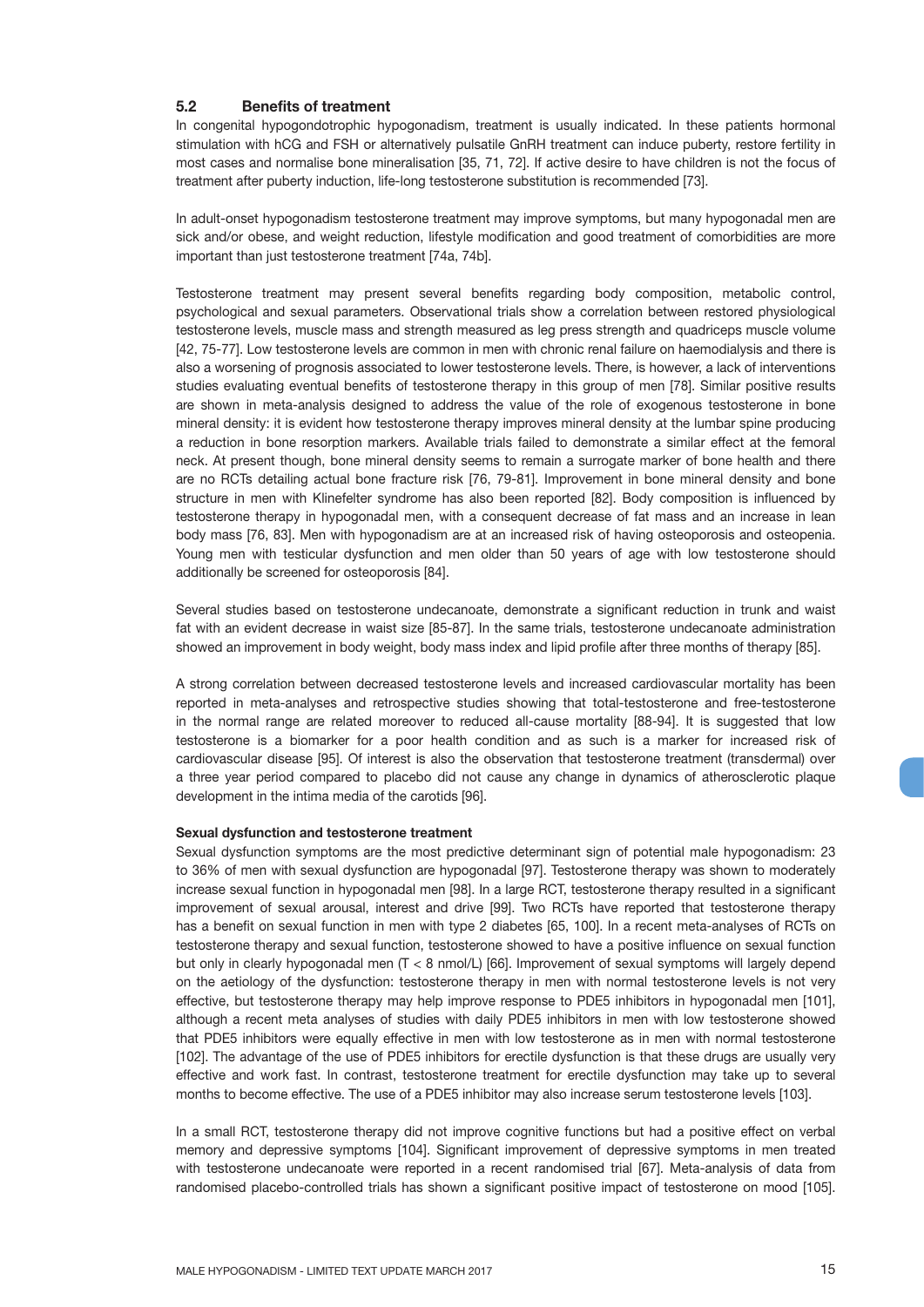In a recent review it is highlighted that QoL and physical function appears to improve in frail men with low testosterone, when treated with testosterone [46].

| <b>Summary of evidence</b>                                                                       | LE |
|--------------------------------------------------------------------------------------------------|----|
| Testosterone treatment may improve symptoms, but many hypogonadal men have a chronic illness     |    |
| and are obese. Weight reduction, lifestyle modification and good treatment of comorbidities can  |    |
| increase testosterone and reduce associated risks for diabetes and cardiovascular diseases.      |    |
| Testosterone treatment can improve body composition, bone mineralisation, signs of the metabolic |    |
| syndrome, male sexual problems, diabetes regulations, memory and depressive symptoms.            |    |
| A reduction in BMI and waist size, improved glycaemic control and lipid profile are observed in  | 2a |
| hypogonadal men receiving testosterone treatment.                                                |    |

| <b>Recommendations</b>                                                                           | LE | GF  |
|--------------------------------------------------------------------------------------------------|----|-----|
| Improve lifestyle, reduce weight in case of obesity and treat comorbidities before starting      | 3  | l C |
| testosterone therapy.                                                                            |    |     |
| In hypogonadal men with erectile dysfunction start with a PDE5-inhibitor as first line treatment | 12 | l A |
| and add testosterone in case of a poor response to PDE5 treatment.                               |    |     |
| Consider testosterone therapy in hypogonadal men with diabetes.                                  |    | B   |

#### **5.3 Choice of treatment**

The aim of testosterone treatment is to restore physiological testosterone levels in hypogonadal men [106]. Several preparations are available, which differ in the route of administration, pharmacokinetics and adverse events, and the selection should be a joint decision by both the patient and the physician [107]. Short-acting preparations are preferred to long-acting depot administration in the initial treatment phase, so that any adverse events that may develop can be observed early and treatment can be discontinued if needed [108]. The available agents are oral preparations, intramuscular injections and transdermal gel and patches.

#### *5.3.1 Preparations*

#### *5.3.1.1 Testosterone undecanoate*

Testosterone undecanoate (TU) is the most widely used and safest oral delivery system. It rarely causes a rise in testosterone levels above the mid-range and it is therefore infrequently associated with side-effects [106]. In oral administration, resorption depends on simultaneous intake of fatty food. Testosterone undecanoate is also available as a long-acting intramuscular injection (with intervals of up to three months). This long period of action ensures a normal testosterone serum concentration for the entire period, but the relatively long wash-out period may cause problems if complications appear [109]. In the recent IPASS study, a total worldwide sample of 1,438 men was evaluated during nine to twelve months of treatment with injectable TU: TU was effective and well-tolerated, with marked improvements in several psychosexual functions and waist circumference. Adverse events and adverse drug reactions (more common: increase in hematocrit, increase in PSA, and injection site pain) were 12% and 6% respectively, mostly mild to moderate, and with no increase in prostate cancer observed [87].

#### *5.3.1.2 Testosterone cypionate and enanthate*

Testosterone cypionate and enanthate are available as short-acting intramuscular delivery systems (with intervals of 2-3 weeks) and represent safe and valid preparations. However, these preparations may cause fluctuations in serum testosterone from high levels to subnormal levels, and they are consequently associated with periods of well-being alternating with periods of unsatisfactory clinical response [110, 111]. They are also associated with increased rates of erytrocytosis.

#### *5.3.1.3 Transdermal testosterone*

Transdermal testosterone preparations are available as 1% or 2% gel. They provide a uniform and normal serum testosterone level for 24 hours (daily interval). Common side-effects are the risk of interpersonal transfer if appropriate precautions are not taken [112, 113]. The topical application of Testosterone 2% to the axillae has been demonstrated to have a safe and effective profile in a multinational open-label clinical study and has been approved in the United States and Europe [114-116]. It should be noted that patients with high BMI may require higher doses since obesity seems to affect the pharmacokinetics of transdermal testosterone preparations [117, 118].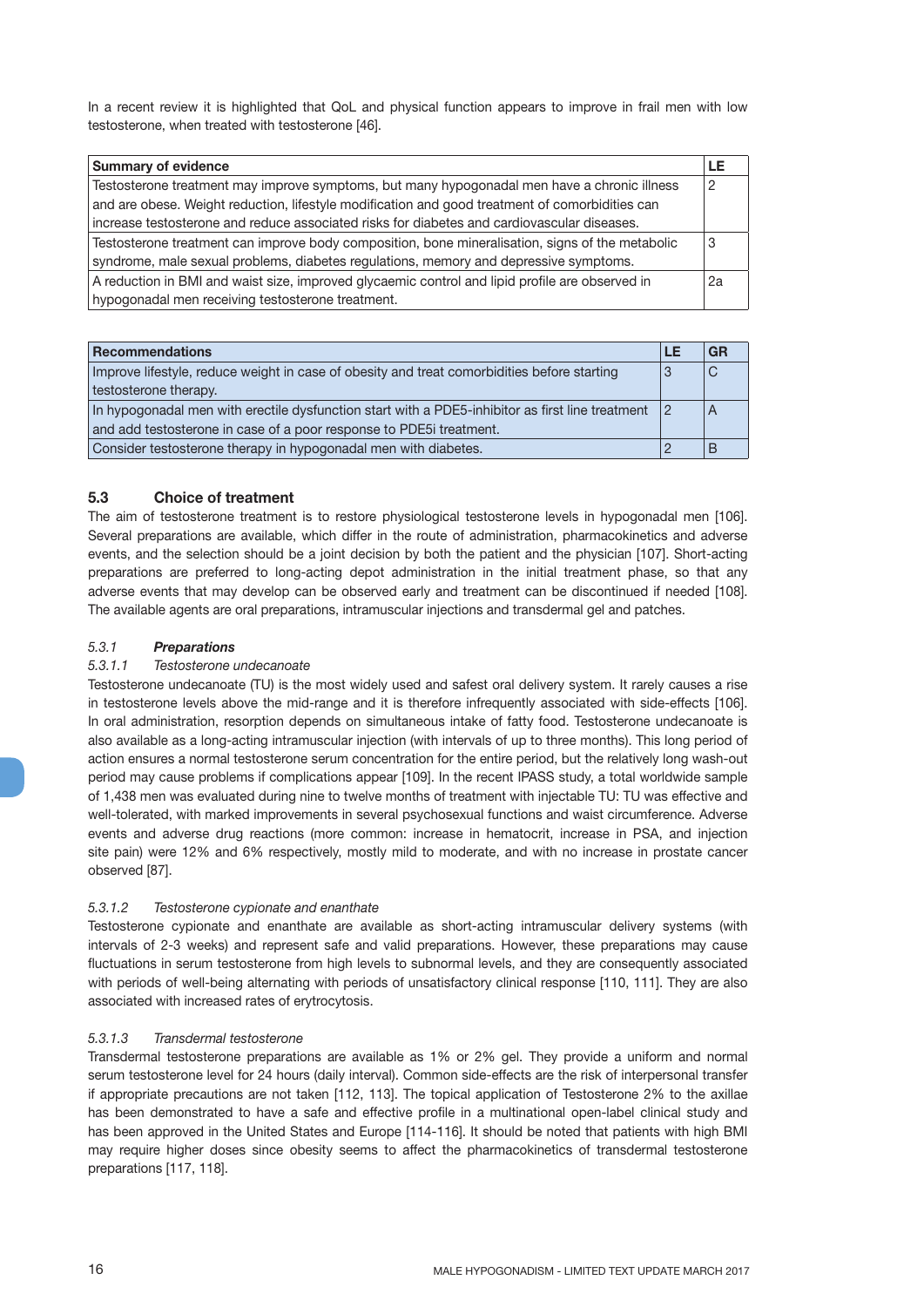#### *5.3.1.4 Future perspectives*

A randomised phase II clinical trial detailing the efficacy and safety of Enclomiphene Citrate (EC) as an alternative to testosterone preparations is available. Enclomiphene Citrate should provide adequate supplementation of testosterone while preventing oligospermia with a sufficient safety profile. At present it is used as an off-label medication for male hypogonadism [119-122].

#### **5.4 Hypogonadism and fertility issues**

Exogenous testosterone reduces endogenous testosterone production by negative feedback on the hypothalamic-pituitary-gonadal axis. If hypogonadism coincides with fertility issues, hCG treatment should be considered, especially in men with low gonadotropins (secondary hypogonadism). Human chorionic gonadotropin stimulates testosterone production of Leydig cells. Normal physiological serum levels can be achieved with a standard dosage of 1,500-5,000 IU administered intramuscularly or subcutaneously twice weekly. In patients with secondary hypogonadism hCG treatment is combined with FSH treatment (usually 150 IU three times weekly intramuscular or subcutaneous): to induce HCG alone may lead to suppression of FSH (negative feedback of testosterone production).

Human chorionic gonadotropin treatment has higher costs than testosterone treatment. There is insufficient information about the therapeutic and adverse effects of long-term hCG treatment. This type of treatment can therefore not be recommended for long-term treatment of male hypogonadism, except in patients in whom fertility treatment is indicated. Previous testosterone treatment does not seem to affect the efficacy of gonadotropin therapy [71, 73]. Anti-oestrogens and aromatase inhibitors are further options for hypogonadal patients with an active child wish, though evidence is limited [123].

| <b>Formulation</b>     | <b>Administration</b>  | <b>Advantages</b>        | <b>Disadvantages</b>             |
|------------------------|------------------------|--------------------------|----------------------------------|
| Testosterone           | Oral; 2-6 cps every 6  | Absorbed through the     | Variable levels of testosterone  |
| undecanoate            | hours                  | lymphatic system, with   | above and below the mid-range    |
|                        |                        | consequent reduction of  | [106]. Need for several doses    |
|                        |                        | liver involvement.       | per day with intake of fatty     |
|                        |                        |                          | food.                            |
| Testosterone cypionate | Intramuscular; one     | Short-acting preparation | Possible fluctuation of          |
|                        | injection every two to | that allows drug         | testosterone levels [110].       |
|                        | three weeks            | withdrawal in case of    |                                  |
|                        |                        | onset of side-effects.   |                                  |
| Testosterone enanthate | Intramuscular; one     | Short-acting preparation | Fluctuation of testosterone      |
|                        | injection every two to | that allows drug         | levels [109, 110].               |
|                        | three weeks            | withdrawal in case of    |                                  |
|                        |                        | onset of side-effects.   |                                  |
| <b>Testosterone</b>    | Intramuscular; one     | Steady-state             | Long-acting preparation that     |
| undecanoate            | injection every ten to | testosterone levels      | cannot allow drug withdrawal     |
|                        | fourteen weeks         | without fluctuation.     | in case of onset of side-effects |
|                        |                        |                          | $[111]$ .                        |
| Transdermal            | Gel; daily application | Steady-state             | Risk of interpersonal transfer   |
| testosterone           |                        | testosterone level       | $[112, 113]$ .                   |
|                        |                        | without fluctuation.     |                                  |
| Subdermal depots       | Subdermal implant      | Long duration and        | Risk of infection and extrusion  |
|                        | every five to seven    | constant serum           | of the implants [106, 124, 125]. |
|                        | months                 | testosterone level.      |                                  |

#### **Table 7: Testosterone preparations for replacement therapy**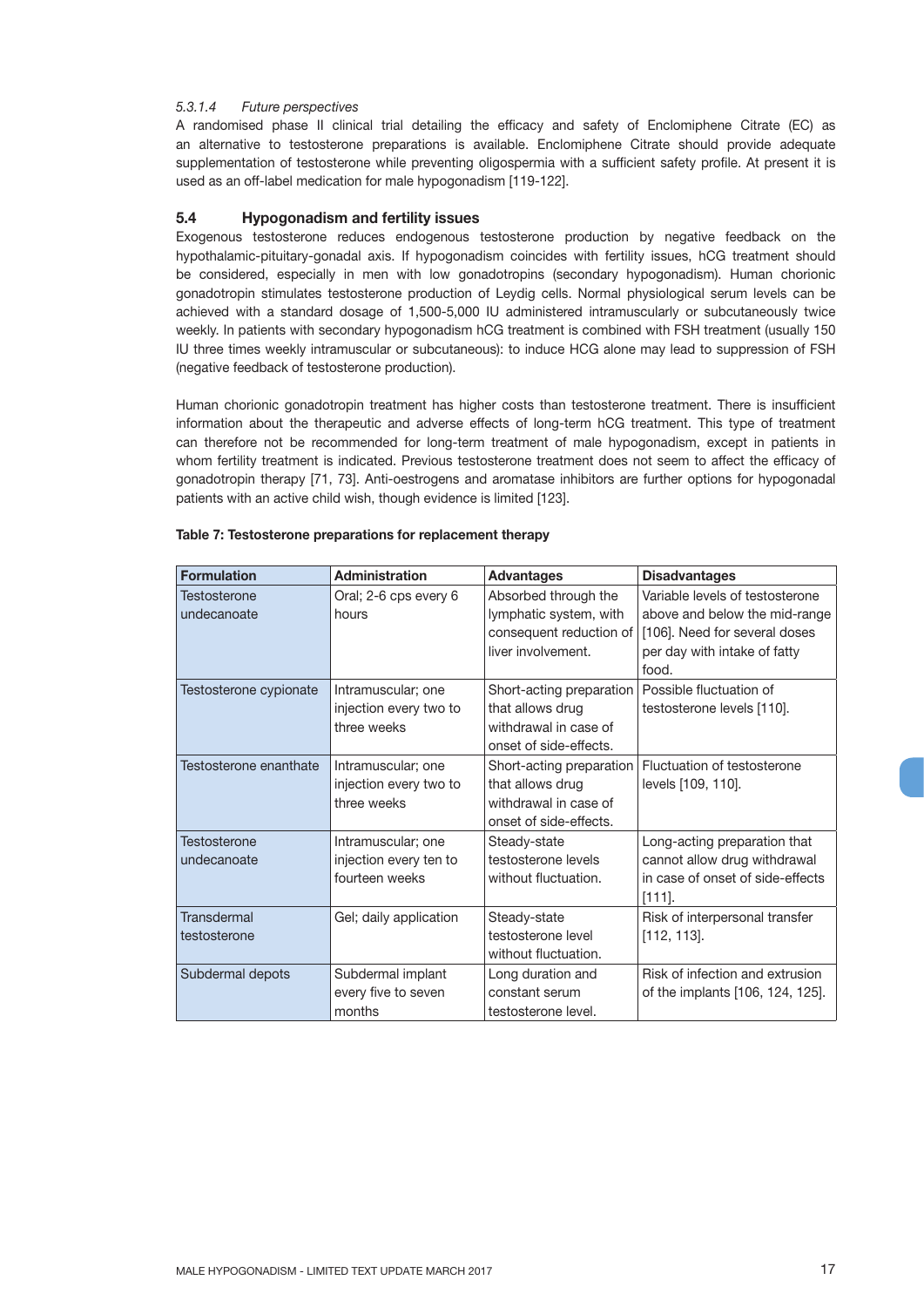#### **5.5 Recommendations for testosterone replacement therapy**

| <b>Recommendations</b>                                                                           | LE             | <b>GR</b> |
|--------------------------------------------------------------------------------------------------|----------------|-----------|
| Fully inform the patient about expected benefits and side-effects of the treatment option.       | 3              | A         |
| Select the preparation with a joint decision by an informed patient and the physician.           |                |           |
| Use short-acting preparations rather than long-acting depot administration when starting the     | 3              | B         |
| initial treatment, so that therapy can be adjusted or stopped in case of adverse side-effects.   |                |           |
| Do not use testosterone therapy in patients with male infertility and active child wish since it | 1 <sub>b</sub> | A         |
| may suppress spermatogenensis.                                                                   |                |           |
| Only use human chorionic gonadotropin treatment for hypogonadotrophic hypogonadal                | 1 <sub>b</sub> | B         |
| patients with simultaneous fertility treatment.                                                  |                |           |
| In patients with adult-onset hypogonadism, only prescribe testosterone treatment in men with     | 2              | A         |
| multiple symptoms and if weight loss, lifestyle modification and good treatment balance of       |                |           |
| comorbidities have proven unsuccessful.                                                          |                |           |

#### **5.6 Risk factors in testosterone treatment**

Physicians are often reluctant to offer testosterone treatment especially in elderly men due to the potential risk of this therapy. The most common doubts are represented by the possible consequences on the prostate and cardiovascular risks.

#### *5.6.1 Male breast cancer*

Male breast cancer is a rare disease with an incidence of less than 1% of all male cancers [126]. The incidence is higher in men with Klinefelter syndrome. Testosterone treatment is contraindicated in men with a history of breast cancer [31]. Association between testosterone treatment and development of breast cancer is not supported by strong evidence although there are some reports based on small numbers of patients [127].

#### *5.6.2 Risk for prostate cancer*

Prostate cancer growth may be influenced by testosterone: studies report that hypogonadism is associated with a lower incidence of prostate cancer, but if prostate cancer occurs in hypogonadal men it usually has an advanced stage and a higher Gleason score [128, 129]. Short-term randomised controlled trials support the hypothesis that testosterone treatment does not result in changes in prostatic histology nor in a significant increase in intraprostatic testosterone and DHT [130, 131]. Observational studies indicate that testosterone therapy does not increase the risk of developing prostate cancer or results in more aggressive prostate tumours [87, 130, 132, 133].

Testosterone treatment is clearly contraindicated in men with advanced prostate cancer. A topic under debate is the use of testosterone treatment in hypogonadal men with history of prostate cancer and no evidence of active disease. So far only studies with a limited number of patients and a relatively short period of follow-up are available and indicate no increased risk for prostate cancer recurrence [134, 135]. According to a recent retrospective study on hypogonadal men with previous history of prostate cancer receiving testosterone following cancer diagnosis, treatment was not associated with increased overall or cancer-specific mortality, but testosterone treatment was more likely to be prescribed in patients undergoing radical prostatectomy for well-differentiated tumours [136]. No randomised placebo-controlled trials are available yet to document its long-term safety in these patients [106]. Symptomatic hypogonadal men who have been surgically treated for localised prostate cancer and who are currently without evidence of active disease (i.e. measurable PSA, abnormal rectal examination, evidence of bone/visceral metastasis) can be cautiously considered for testosterone treatment [137]. In these men, treatment should be restricted to those patients with a low risk for recurrent prostate cancer (i.e. Gleason score < 8; pathological stage pT1-2; pre-operative PSA < 10 ng/ml). It is advised that therapy should not start before one year of follow-up after surgery and patients should be without PSA recurrence [138].

Patients who underwent brachytherapy or external beam radiation (EBRT) for low-risk prostate cancer can also be cautiously considered for testosterone treatment in case of symptomatic hypogonadism with a close monitoring of prostate cancer recurrence [136, 138, 139], although no long-term safety data are available in these patients.

#### *5.6.3 Cardiovascular diseases*

There is good evidence that testosterone deficiency, as well as erectile dysfunction, are both independent biomarkers, but not necessarily the cause, of cardiovascular disease and also for all-cause and cardiovascular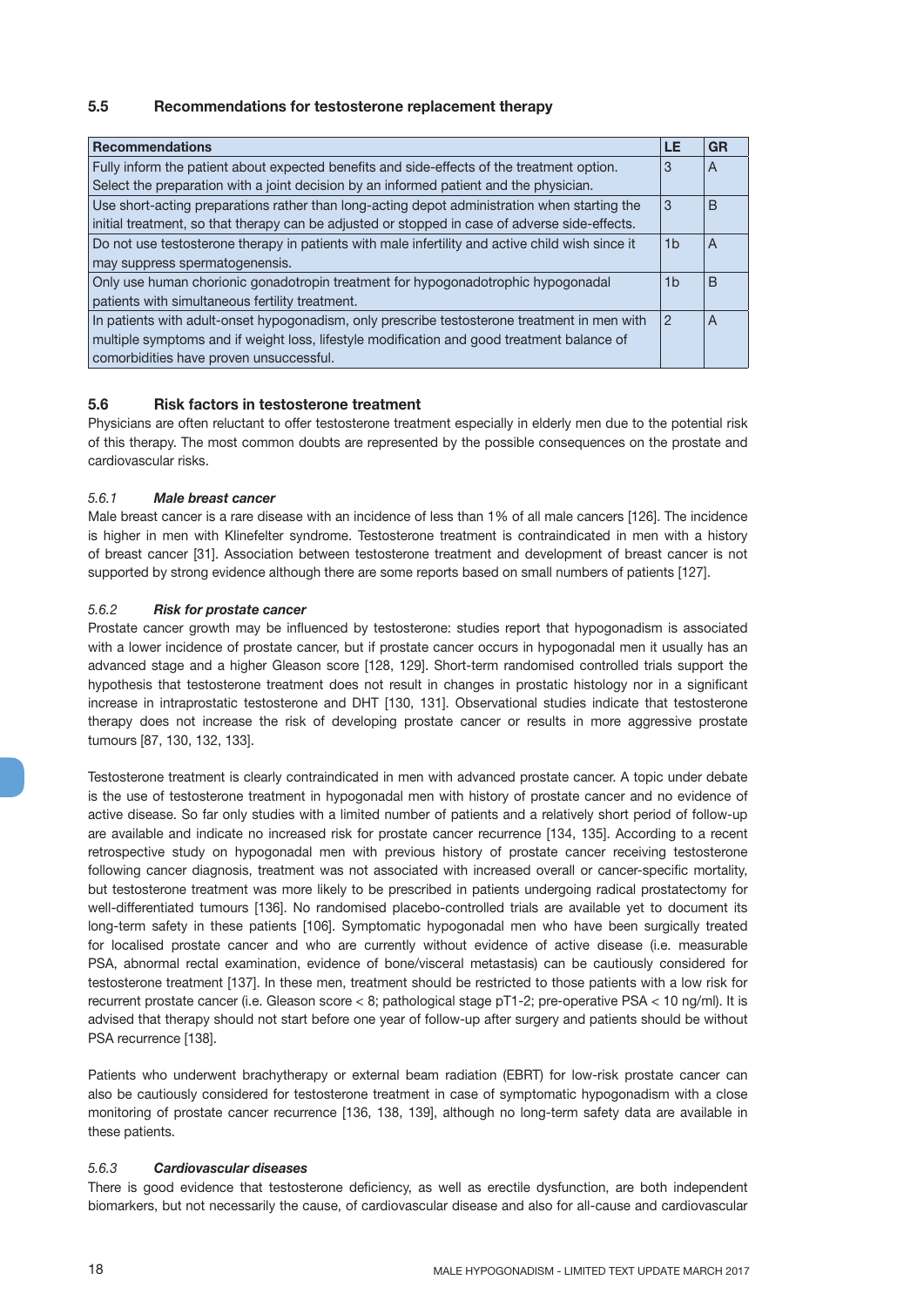mortality [140]. Endogenous testosterone levels within the mid-normal range are associated with the lowest risk of mortality [92].

Two studies have reported that men with testosterone levels in the upper quartile of the normal range have a reduced number of cardiovascular events when compared to the combined data from the lower three quartiles [141, 142]. The knowledge that hypogonadism and erectile dysfunction are biomarkers of cardiovascular disease demonstrates that patients should be assessed for cardiovascular risk factors and where appropriate referred to cardiology. Individual cardiovascular risk factors (e.g. lifestyle, diet, exercise, smoking, hypertension, diabetes, dyslipidaemia) should be treated in men with pre-existing cardiovascular disease. Their secondary prevention should be optimised as best possible.

Testosterone treatment has also demonstrated in some studies beneficial effects on certain cardiovascular risk factors [143]. In men with angiographically proven coronary disease those with low testosterone are at greater risk of mortality [144, 145]. Over many years since testosterone treatment has been available up until recently, there have been no clinical studies in the medical literature, which have shown concern in regard to an increased risk of major cardiovascular events (MACE) apart from heart failure [146]. MACE is defined as the composite of cardiovascular death, non-fatal acute myocardial infarction, acute coronary syndromes, stroke and cardiac failure. However, three recent studies (one placebo-controlled trial [147] and two observational studies [148, 149] have suggested that testosterone treatment may be associated with an increased risk of cardiovascular events. These studies have recently been reviewed by the FDA who concluded that, 'each of the studies had major limitations, precluding the ability to draw definitive conclusions' [150]. These findings are supported by letters in response to the paper by Vigen *et al.* [151]. The controversy was fueled also by a metaanalysis by Xu *et al.* [152] of 27 small studies involving 2,994 predominantly older men that demonstrated that testosterone therapy increased the risk for cardiovascular-related events and that the effect of testosterone therapy was more dependent on the source of funding of the reported trials than on underlying baseline testosterone levels [153, 154]. However, other studies demostrated that testosterone treatment is at least not proatherogenic over a wide range of doses [155]. In order to overcome some of the limitations of the analysis of Xu *et al.*, Corona *et al.* performed an updated systematic review and meta-analysis of RCTs on testosterone treatment, using a more conventional definition of cardiovascular events similar to that used by regulatory authorities to verify the safety of newly registered drugs (including MACE). The results do not support a causal role between testosterone treatment and adverse cardiovascular events [89].

Recent studies have provided some clarification in regard to the effect of testosterone treatment on cardiovascular events. A large (n=83,010, follow up mean > 4.7 years) retrospective study of men with low testosterone that had testosterone replaced to the normal range was associated with a reduction in myocardial infarction, whereas men treated with testosterone which did not achieve normalisation had no benefit [156]. A second retrospective analysis of MACE at three years (n=4,736) in men again treated to normalise testosterone compared groups with low, normal and high testosterone. The result was that normal testosterone reduced MACE and death [157]. A third large study (population-based matched cohort 10,311 TRT versus 28,029 controls) followed up for five years and reported that men with the highest tertile of testosterone treatment exposure decreased mortality and cardiovascular events whereas men in the lowest tertile of testosterone treatment exposure had increased mortality and cardiovascular events [94]. These studies demonstrate that when testosterone is used adequate replacement should be administered in order to normalise testosterone levels and that patients are compliant.

The European Medicines Agency (EMA) has stated 'The Co-ordination Group for Mutual Recognition and Decentralised Procedures - Human (CMDh), a regulatory body representing EU Member States, has agreed by consensus that there is no consistent evidence of an increased risk of heart problems with testosterone medicines in men who lack the hormone (a condition known as hypogonadism). However, the product information is to be updated in line with the most current available evidence on safety, and with warnings that the lack of testosterone should be confirmed by signs and symptoms and laboratory tests before treating men with these medicines.'

A recent comprehensive and detailed meta-analysis of available evaluable randomised placebo-controlled trials concluded that the data did not support a causal role between testosterone treatment and adverse cardiovascular events [89]. There are however no long-term studies or RCTs that provide a definitive answer. Observational studies have reported that testosterone treatment improves survival when compared to men who were not treated [69, 158]. These findings are supported by a large retrospective analysis of 6,355 men treated with testosterone compared to 19,065 non-users which did not demonstrate any increased risk of myocardial infarction with testosterone treatment [159].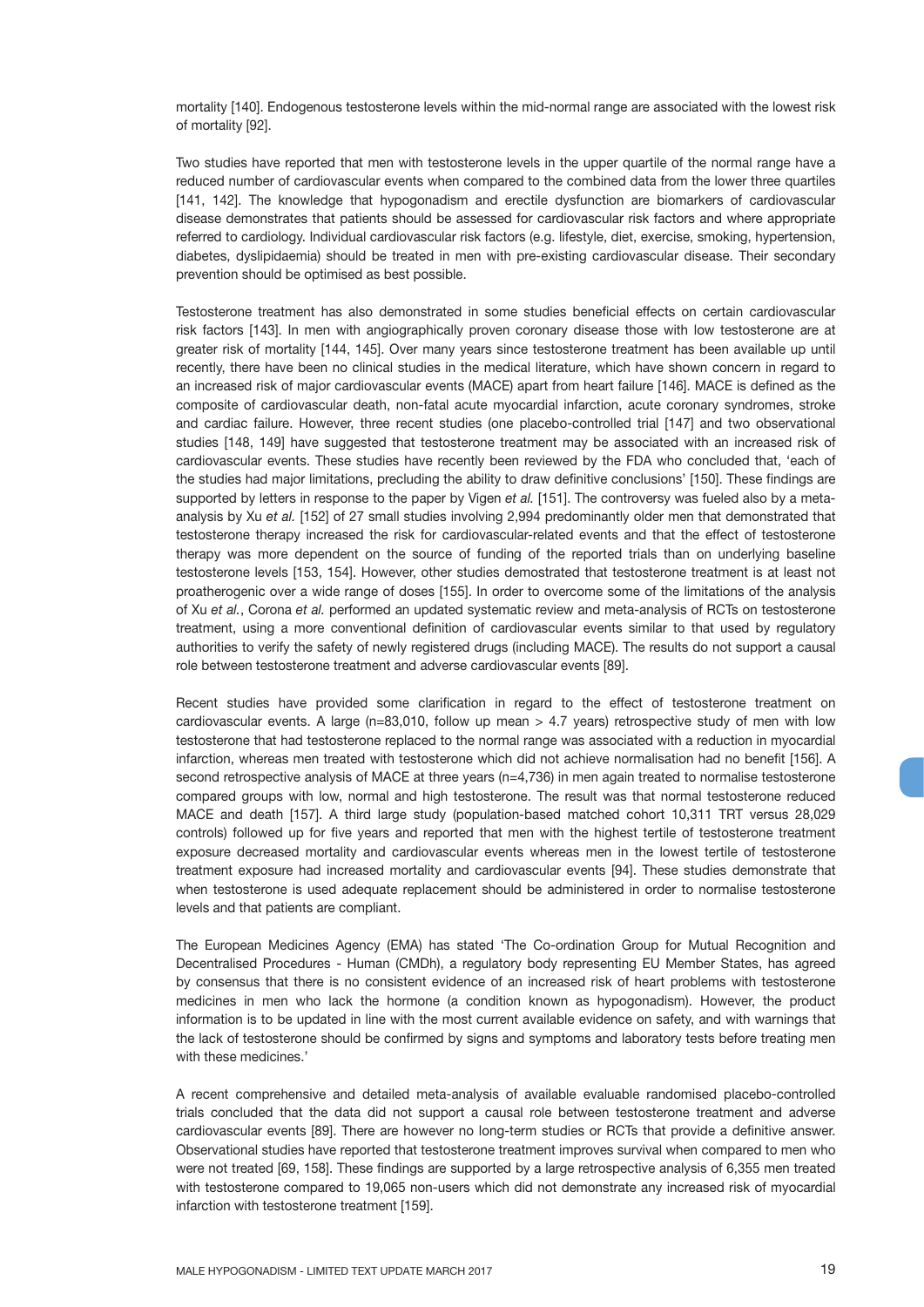Caution should, however, be used in men with pre-existing cardiovascular disease. Firstly, hypogonadism must be carefully diagnosed beyond reasonable doubt. Secondly, if testosterone is prescribed then testosterone levels should not exceed the mid-normal range and the haematocrit should not exceed 0.54 [160]. Testosterone dose adjustment may be required and/or venesection (500 mL) should be considered and repeated if necessary if the haematocrit is greater than 0.54. The haematocrit value of > 54 is based on the increased risk of cardiovascular mortality from the Framingham Heart Study [161], which was recently confirmed in another study [162]. This value is also supported by the known increased risk of thrombosis in the congenital condition of idiopathic erythropoiesis [163]. The majority of patients with cardiovascular disease will be receiving antiplatelet therapy. An electrocardiogram prior to testosterone treatment in the assessment of hypogonadism could be considered.

Two large retrospective studies have not shown any evidence that testosterone treatment is associated with an increased incidence of venous thromboembolism [164, 165]. Venous thromboembolism in one study of men on testosterone treatment reported 42 (38 men) cases, 40 of which had evidence of underlying thrombophilia (which included Factor V Leiden deficiency, prothrombin mutations, homocysteinuria) of which 39 had their condition diagnosed after an event [166]. In addition, high endogenous levels of testosterone and/or oestradiol are not associated with an increased risk of venous thromboembolism [164, 165, 167]. Testosterone treatment is contraindicated in men with severe chronic cardiac failure as fluid retention may lead to an exacerbation of the condition. Some studies including one of twelve months duration have shown that men with moderate chronic cardiac failure (NYHA class III) may benefit from low doses of testosterone, which achieve mid-normal range testosterone levels [75, 168, 169]. If a decision is made to treat hypogonadism in men with chronic cardiac failure it is essential that the patient is followed carefully with clinical assessment and testosterone and hematocrit measurements, on a regular basis. An interesting observation is that testosterone deficiency increased the re-admission and mortality rate in men with heart failure [93].

#### *5.6.4 Obstructive sleep apnoea*

There is no consistent evidence correlating testosterone treatment with obstructive sleep apnoea (OSA). There is also no evidence that testosterone treatment can result in the onset or worsening of the condition [170].

#### *5.6.5 Anabolic steroid–induced hypogonadism*

Non-prescription anabolic-androgenic steroids (AAS) are used in order to obtain a boost in athletic performances. Use of AAS results in hypogonadotropic hypogonadism by feedback suppression of the hypothalamic-pituitary-gonadal (HPG) axis via inhibition of pulsatile GnRH release and a subsequent decrease in LH and FSH. The duration of suppression and the resultant symptomatic hypogonadism is highly variable and due to multiple factors, including differences in the choices of drugs, amounts used, and durations of use. After a complete endocrine and metabolic assessment, the condition may be treated with hCG, and selective oestrogen receptor modulators (SERM) [171], until the reproductive endocrine axis has been restored.

#### **5.7 Summary of evidence and recommendations on risk factors in testosterone replacement treatment**

| <b>Summary of evidence</b>                                                                             | LE |
|--------------------------------------------------------------------------------------------------------|----|
| Case reports and small cohort studies point to a possible correlation between testosterone treatment   | 3  |
| and the onset of breast cancer, but there is as yet a lack of strong evidence for this relationship.   |    |
| Randomised controlled trials support the hypothesis that testosterone treatment does not result in     | 1b |
| changes in prostatic histology.                                                                        |    |
| Recent studies indicate that testosterone treatment does not increase the risk of prostate cancer, but | 3  |
| long-term follow-up data are not yet available.                                                        |    |
| There is no evidence for a relationship between testosterone treatment and obstructive sleep apnoea.   | 3  |
| There is no substantive evidence that testosterone treatment, when replaced to the normal              | 1a |
| physiological range, is related to the development of major adverse cardiovascular events.             |    |
| In hypogonadal men testosterone treatment has been demonstrated to have a positive impact on           | 1b |
| cardiovascular risks [89].                                                                             |    |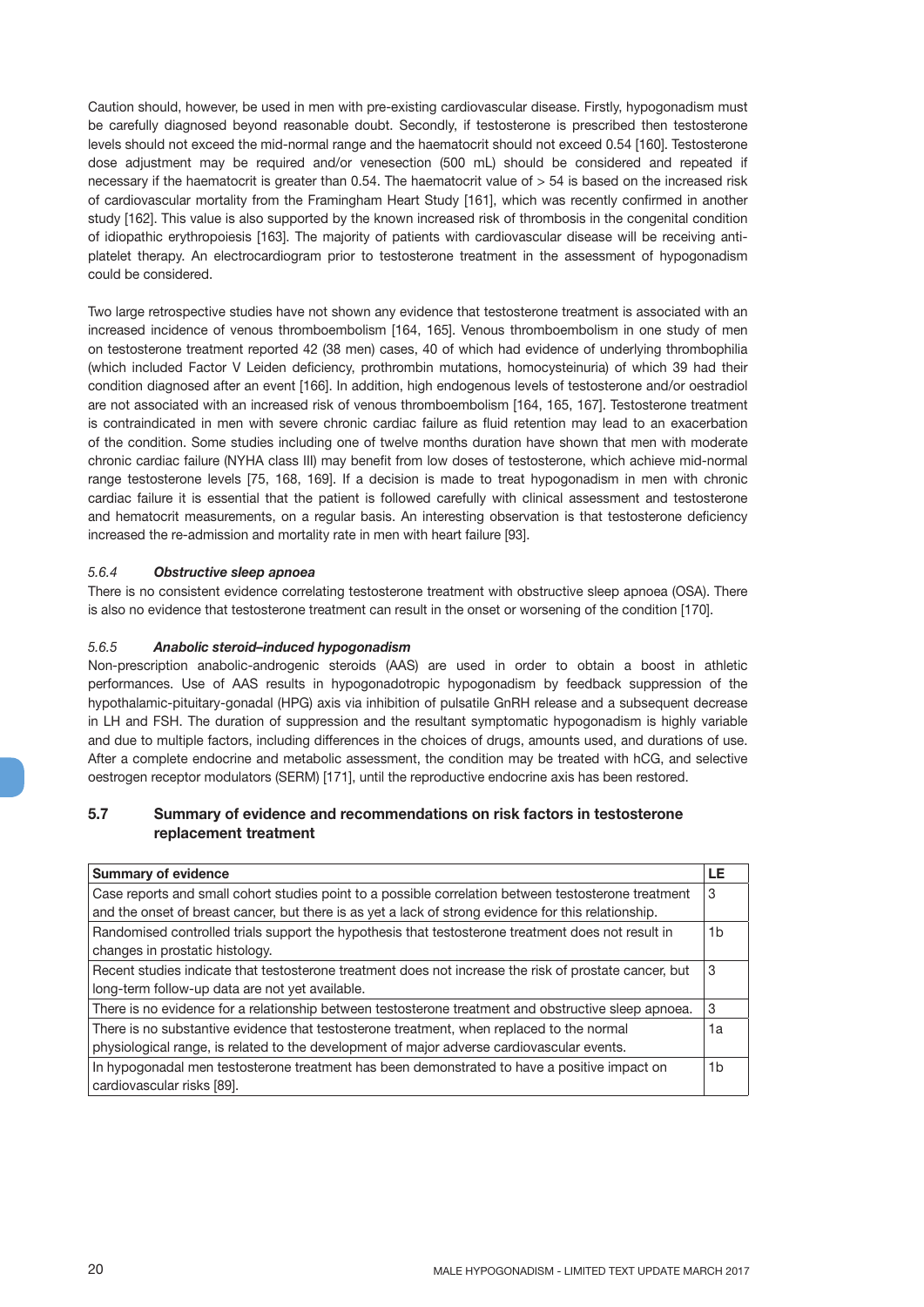| <b>Recommendations</b>                                                                           | LE             | <b>GR</b>      |
|--------------------------------------------------------------------------------------------------|----------------|----------------|
| Perform haematological, cardiovascular, breast and prostatic assessment before the start of      | 1a             | A              |
| treatment.                                                                                       |                |                |
| Monitor testosterone, haematocrit, haemoglobin and prostate-specific antigen (PSA) during        | 3              | A              |
| testosterone treatment.                                                                          |                |                |
| Offer testosterone treatment cautiously in symptomatic hypogonadal men who have been             | 3              | B              |
| surgically treated for localised prostate cancer and who are currently without evidence of       |                |                |
| active disease (i.e. measurable PSA, abnormal rectal examination, evidence of bone/visceral      |                |                |
| metastasis): treatment should be restricted to those patients with a low risk for recurrent      |                |                |
| prostate cancer (i.e. Gleason score < 8; pathological stage $pT1-2$ ; pre-operative PSA < 10 ng/ |                |                |
| mL) and should not start before one year of follow-up.                                           |                |                |
| Assess for cardiovascular risk factors before commencing testosterone treatment and optimise     | 1a             | A              |
| secondary prevention in men with pre-existing cardiovascular disease.                            |                |                |
| Treat men with hypogonadism and either pre-existing cardiovascular disease, venous               | 1 <sub>b</sub> | $\overline{A}$ |
| thromboembolism or chronic cardiac failure who require testosterone treatment with caution       |                |                |
| by monitoring carefully with clinical assessment, haematocrit (not exceeding 0.54) and           |                |                |
| testosterone levels maintained as best possible for age within the mid-normal healthy range.     |                |                |

## **6. FOLLOW-UP**

#### **6.1 Monitoring of patients receiving testosterone replacement therapy**

Regular follow-up is needed in patients receiving testosterone treatment, as potentially androgen-dependent symptoms and conditions may occur. The side-effects of testosterone treatment are limited, but their incidence and clinical relevance is as yet unclear. The primary aim of testosterone treatment is to alleviate the clinical symptoms of testosterone deficiency. Careful monitoring of changes in the clinical manifestations of testosterone deficiency should therefore be an essential part of every follow-up visit. Effects of testosterone treatment on sexual interest may already appear after three weeks of treatment, and reach a plateau at six weeks [76]. Changes in erectile function and ejaculation may require up to six months [76]. Effects on QoL, and also on depressive mood, may become detectable within one month, but the maximum effect may take longer [76].

#### **6.2 Testosterone level**

There are as yet insufficient data to define optimal serum levels of testosterone during testosterone treatment. Expert opinion suggests that testosterone treatment should restore the serum testosterone level to the midnormal range of specific age groups of men, which is usually sufficient to alleviate various manifestations of hormone deficiency. An optimal monitoring schedule for serum testosterone level is also dependent on the formulation of testosterone used. It is of importance to evaluate symptom regression and lack of response prompts termination of treatment and eventual re-assessment of the diagnosis.

#### **6.3 Bone density**

Bone mineral density (BMD) should be monitored only in men whose BMD was abnormal before initiation of testosterone treatment. An increase in lumbar spine BMD may already be detectable after six months of treatment and may continue for three more years [76].

#### **6.4 Haematocrit**

It is important to use only minimal or no venous occlusion when taking a blood sample for haematocrit measurements [163]. Elevated haematocrit is the most frequent side-effect of testosterone treatment. The clinical significance of a high haematocrit level is unclear, but it may be associated with hyperviscosity and thrombosis [167]. The effect of erythropoiesis may become evident at three months and peaks at twelve months [76].

#### **6.5 Prostate safety**

Testosterone replacement therapy results in a marginal increase in PSA and prostate volume, plateauing at twelve months [76]. Previous fears that testosterone treatment might increase the risk of prostate cancer have been contradicted by a number of meta-analyses [107, 130, 134, 172]. However, there are insufficient long-term data available to conclude that there is safety regarding the development of prostate cancer with testosterone treatment. Prostate monitoring therefore remains indicated. Subjects with substantial or continuous increase of PSA level need to be investigated to exclude prostate cancer.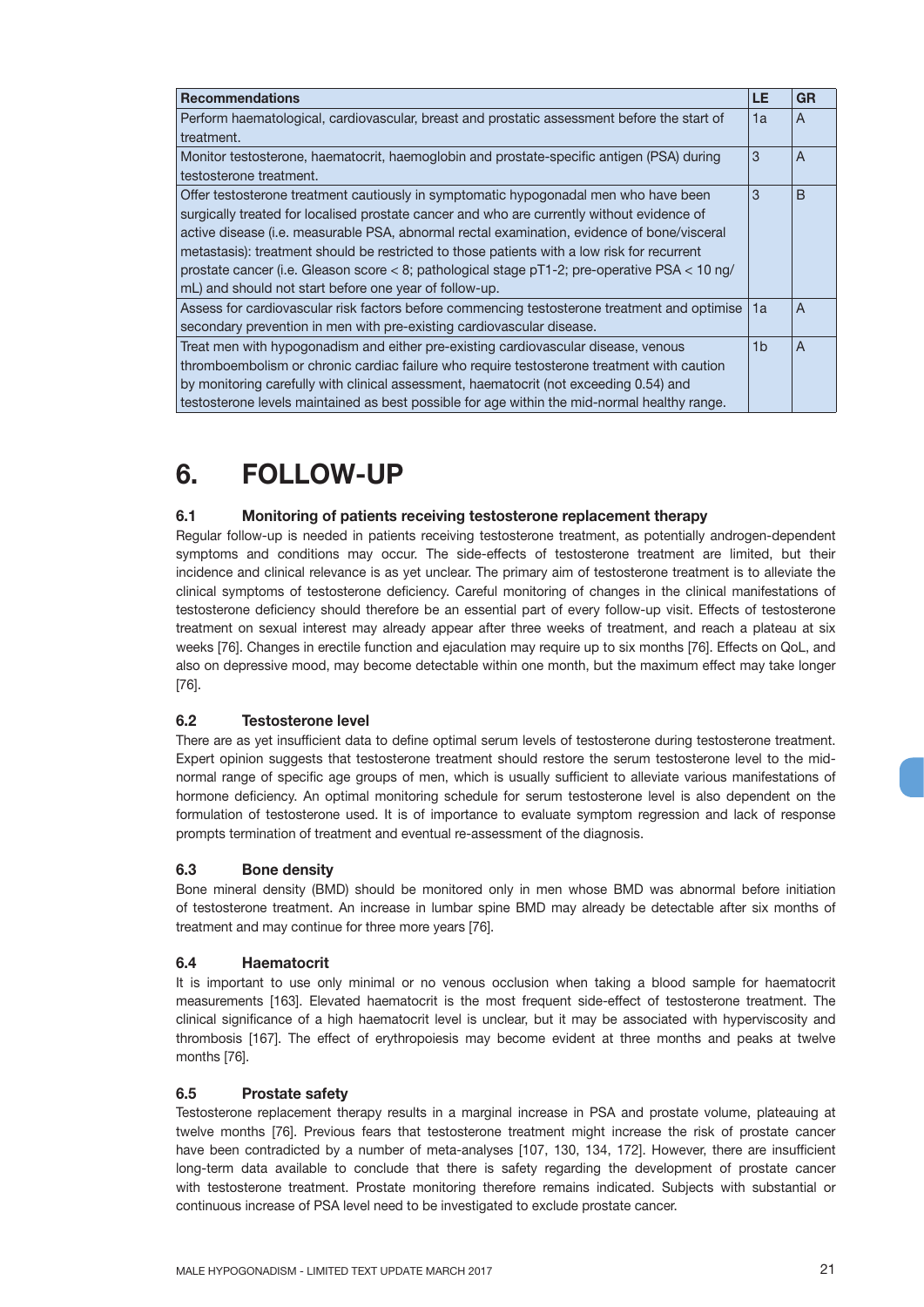#### **6.6 Cardiovascular monitoring**

Caution should be used in men with pre-existing cardiovascular disease. In men with chronic heart failure, testosterone treatment can result in fluid retention and an exacerbation of the condition [168, 169]. If a decision is made to treat hypogonadism in men with chronic cardiac diseases it is essential that the patient is followed carefully with clinical assessment and testosterone and hematocrit measurements, on a regular basis.

#### **6.7 Recommendations for follow-up**

| Recommendations                                                                                  | LE             | <b>GR</b> |
|--------------------------------------------------------------------------------------------------|----------------|-----------|
| Assess the response to testosterone treatment at three, six and twelve months after the onset    | 4              | C         |
| of treatment, and thereafter annually.                                                           |                |           |
| Monitor testosterone, haematocrit at three, six and twelve months and thereafter annually.       | 4              | C         |
| Decrease the testosterone dosage or switch testosterone preparation from parenteral to topical   |                |           |
| or venesection, if haematocrit is above 0.54. If haematocrit remains elevated, stop testosterone |                |           |
| and reintroduce at a lower dose once haematocrit has normalised.                                 |                |           |
| Assess prostate health by digital rectal examination and prostate-specific antigen (PSA) before  | $\overline{4}$ | C         |
| the start of testosterone replacement therapy (TRT). Follow-up by PSA tests at three, six and    |                |           |
| twelve months and thereafter annually.                                                           |                |           |
| Assess men with cardiovascular diseases for cardiovascular symptoms before testosterone          | 1 <sub>b</sub> | A         |
| treatment is initiated and continue close clinical assessment during treatment.                  |                |           |

## **7. REFERENCES**

1. Phillips, B., *et al.* Oxford Centre for Evidence-based Medicine Levels of Evidence. Updated by Jeremy Howick March 2009.

http://www.cebm.net/oxford-centre-evidence-based-medicine-levels-evidence-march-2009/

2. 't Hoen L., *et al.* What are the risks of major cardiovascular events (MACE) from testosterone replacement therapy (TRT)? PROSPERO: International prospective register of systematic reviews, 2016.

http://www.crd.york.ac.uk/prospero/display\_record.asp?src=trip&ID=CRD42016035584

- 3. Van den Broeck T., *et al.* What are the benefits and harms of testosterone treatment for male sexual dysfunction? PROSPERO: International prospective register of systematic reviews, 2015. http://www.crd.york.ac.uk/PROSPERO/display\_record.asp?ID=CRD42015028029
- 4. Nieschlag, E., *et al.*, Andrology: male reproductive health and dysfunction. 3rd edn. 2010, Heidelberg.
	- http://www.springer.com/us/book/9783540783541
- 5. Kaufman, J.M., *et al.* The decline of androgen levels in elderly men and its clinical and therapeutic implications. Endocr Rev, 2005. 26: 833.

https://www.ncbi.nlm.nih.gov/pubmed/15901667

- 6. Wu, F.C., *et al.* Hypothalamic-pituitary-testicular axis disruptions in older men are differentially linked to age and modifiable risk factors: the European Male Aging Study. J Clin Endocrinol Metab, 2008. 93: 2737.
	- https://www.ncbi.nlm.nih.gov/pubmed/18270261
- 7. Hall, S.A., *et al.* Correlates of low testosterone and symptomatic androgen deficiency in a population-based sample. J Clin Endocrinol Metab, 2008. 93: 3870. https://www.ncbi.nlm.nih.gov/pubmed/18664536
- 8. Nieschlag, E., *et al.*, Testosterone: action, deficiency, substitution. 2004, 3rd ed. Cambridge. http://www.andrology.org/books/37-isa-library/books/114-testosterone-action-deficiencysubstitution
- 9. Parker, K.L., *et al.* Genes essential for early events in gonadal development. Cell Mol Life Sci, 1999. 55: 831.

https://www.ncbi.nlm.nih.gov/pubmed/10412366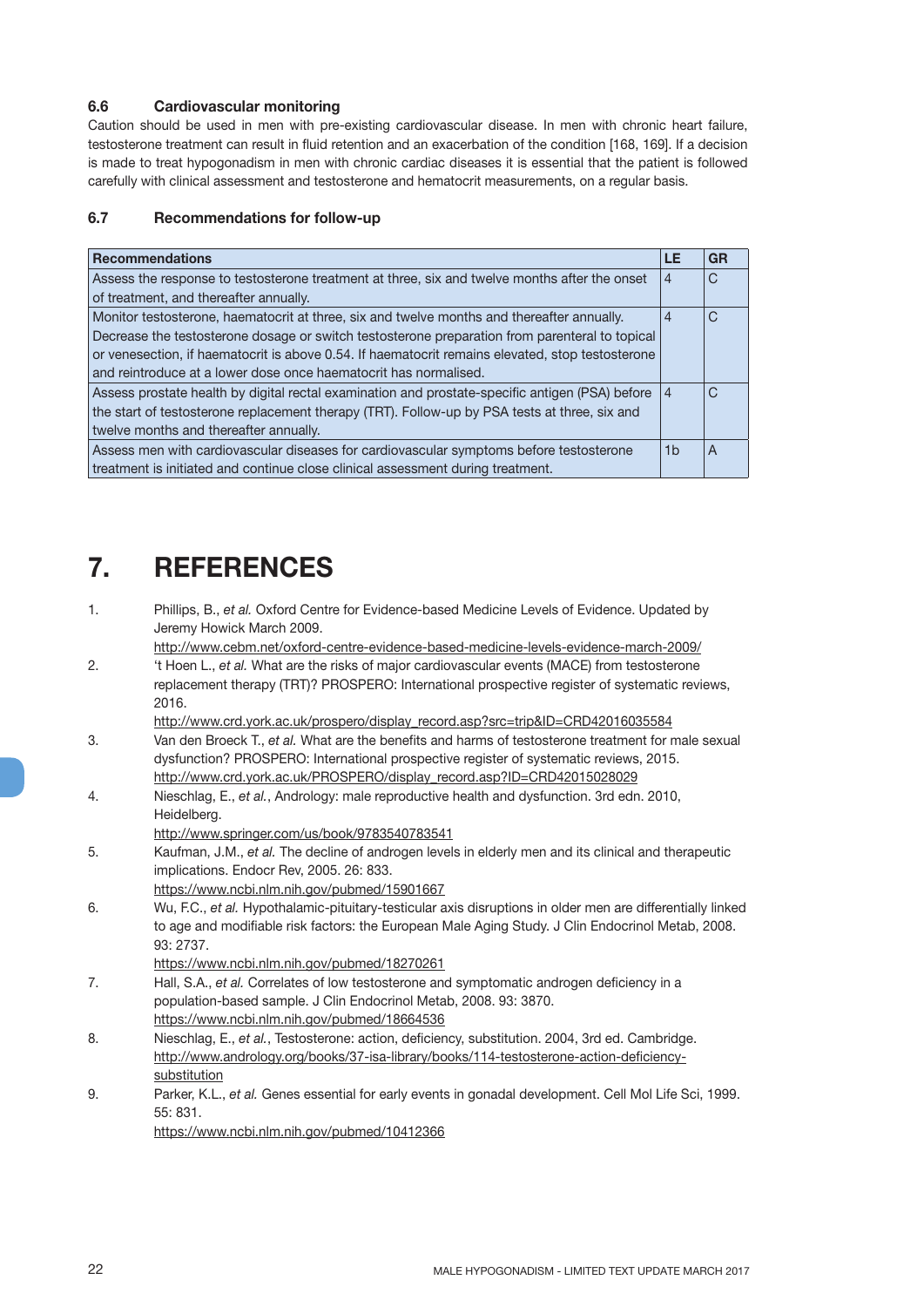| 10. | Brinkmann, A.O. Molecular mechanisms of androgen action--a historical perspective. Methods Mol<br>Biol, 2011. 776: 3. |
|-----|-----------------------------------------------------------------------------------------------------------------------|
|     | https://www.ncbi.nlm.nih.gov/pubmed/21796517                                                                          |
| 11. | Bentvelsen, F.M., et al. The androgen receptor of the urogenital tract of the fetal rat is regulated by               |
|     | androgen. Mol Cell Endocrinol, 1994. 105: 21.                                                                         |
|     | https://www.ncbi.nlm.nih.gov/pubmed/7821714                                                                           |
| 12. | Singh, J., et al. Induction of spermatogenesis by androgens in gonadotropin-deficient (hpg) mice.                     |
|     | Endocrinology, 1995. 136: 5311.                                                                                       |
|     | https://www.ncbi.nlm.nih.gov/pubmed/7588276                                                                           |
| 13. | Sun, Y.T., et al. The effects of exogenously administered testosterone on spermatogenesis in intact                   |
|     | and hypophysectomized rats. Endocrinology, 1989. 125: 1000.                                                           |
|     | https://www.ncbi.nlm.nih.gov/pubmed/2502373                                                                           |
|     | Weinbauer, G.F., et al. Gonadotrophin-releasing hormone analogue-induced manipulation of                              |
| 14. |                                                                                                                       |
|     | testicular function in the monkey. Hum Reprod, 1993. 8 Suppl 2: 45.                                                   |
|     | https://www.ncbi.nlm.nih.gov/pubmed/8276968                                                                           |
| 15. | McLachlan, R.I., et al. Hormonal regulation of spermatogenesis in primates and man: insights for                      |
|     | development of the male hormonal contraceptive. J Androl, 2002. 23: 149.                                              |
|     | https://www.ncbi.nlm.nih.gov/pubmed/11868805                                                                          |
| 16. | de Ronde, W., et al. Aromatase inhibitors in men: effects and therapeutic options. Reprod Biol                        |
|     | Endocrinol, 2011. 9: 93.                                                                                              |
|     | https://www.ncbi.nlm.nih.gov/pubmed/21693046                                                                          |
| 17. | Brinkmann, A.O. Molecular basis of androgen insensitivity. Mol Cell Endocrinol, 2001. 179: 105.                       |
|     | https://www.ncbi.nlm.nih.gov/pubmed/11420135                                                                          |
| 18. | Zitzmann, M. Mechanisms of disease: pharmacogenetics of testosterone therapy in hypogonadal                           |
|     | men. Nat Clin Pract Urol, 2007. 4: 161.                                                                               |
|     | https://www.ncbi.nlm.nih.gov/pubmed/17347661                                                                          |
| 19. | Rajender, S., et al. Phenotypic heterogeneity of mutations in androgen receptor gene. Asian J                         |
|     | Androl, 2007. 9: 147.                                                                                                 |
|     | https://www.ncbi.nlm.nih.gov/pubmed/17334586                                                                          |
| 20. | Canale, D., et al. Androgen receptor polymorphism (CAG repeats) and androgenicity. Clin Endocrinol                    |
|     | (Oxf), 2005. 63: 356.                                                                                                 |
|     | https://www.ncbi.nlm.nih.gov/pubmed/16117826                                                                          |
| 21. | Bojesen, A., et al. Prenatal and postnatal prevalence of Klinefelter syndrome: a national registry                    |
|     | study. J Clin Endocrinol Metab, 2003. 88: 622.                                                                        |
|     | https://www.ncbi.nlm.nih.gov/pubmed/12574191                                                                          |
| 22. | Tuttelmann, F., et al. Novel genetic aspects of Klinefelter's syndrome. Mol Hum Reprod, 2010. 16:                     |
|     | 386.                                                                                                                  |
|     | https://www.ncbi.nlm.nih.gov/pubmed/20228051                                                                          |
| 23. | Eberhard, J., et al. Risk factors for post-treatment hypogonadism in testicular cancer patients. Eur J                |
|     | Endocrinol, 2008. 158: 561.                                                                                           |
|     | https://www.ncbi.nlm.nih.gov/pubmed/18362304                                                                          |
| 24. | Puhse, G., et al. Testosterone deficiency in testicular germ-cell cancer patients is not influenced by                |
|     | oncological treatment. Int J Androl, 2011. 34: e351.                                                                  |
|     | https://www.ncbi.nlm.nih.gov/pubmed/21062302                                                                          |
| 25. | Abouassaly, R., et al. Sequelae of treatment in long-term survivors of testis cancer. Eur Urol, 2011.                 |
|     | 60:516.                                                                                                               |
|     | https://www.ncbi.nlm.nih.gov/pubmed/21684072                                                                          |
| 26. | Shimon I., et al. Male prolactinomas presenting with normal testosterone levels. Pituitary, 2014. 17:                 |
|     | 246.                                                                                                                  |
|     | https://www.ncbi.nlm.nih.gov/pubmed/23756784                                                                          |
| 27. | Behre, H., et al., Andrology - male reproductive health and dysfunction. 3rd edn., in Springer. 2010:                 |
|     | Berlin.                                                                                                               |
|     |                                                                                                                       |
|     | http://www.springer.com/us/book/9783540783541                                                                         |
| 28. | Pitteloud, N., et al. Complex genetics in idiopathic hypogonadotropic hypogonadism. Front Horm                        |
|     | Res, 2010. 39: 142.                                                                                                   |
|     | https://www.ncbi.nlm.nih.gov/pubmed/20389092                                                                          |
| 29. | Sedlmeyer, I.L., et al. Pedigree analysis of constitutional delay of growth and maturation:                           |
|     | determination of familial aggregation and inheritance patterns. J Clin Endocrinol Metab, 2002. 87:                    |
|     | 5581.                                                                                                                 |
|     | https://www.ncbi.nlm.nih.gov/pubmed/12466356                                                                          |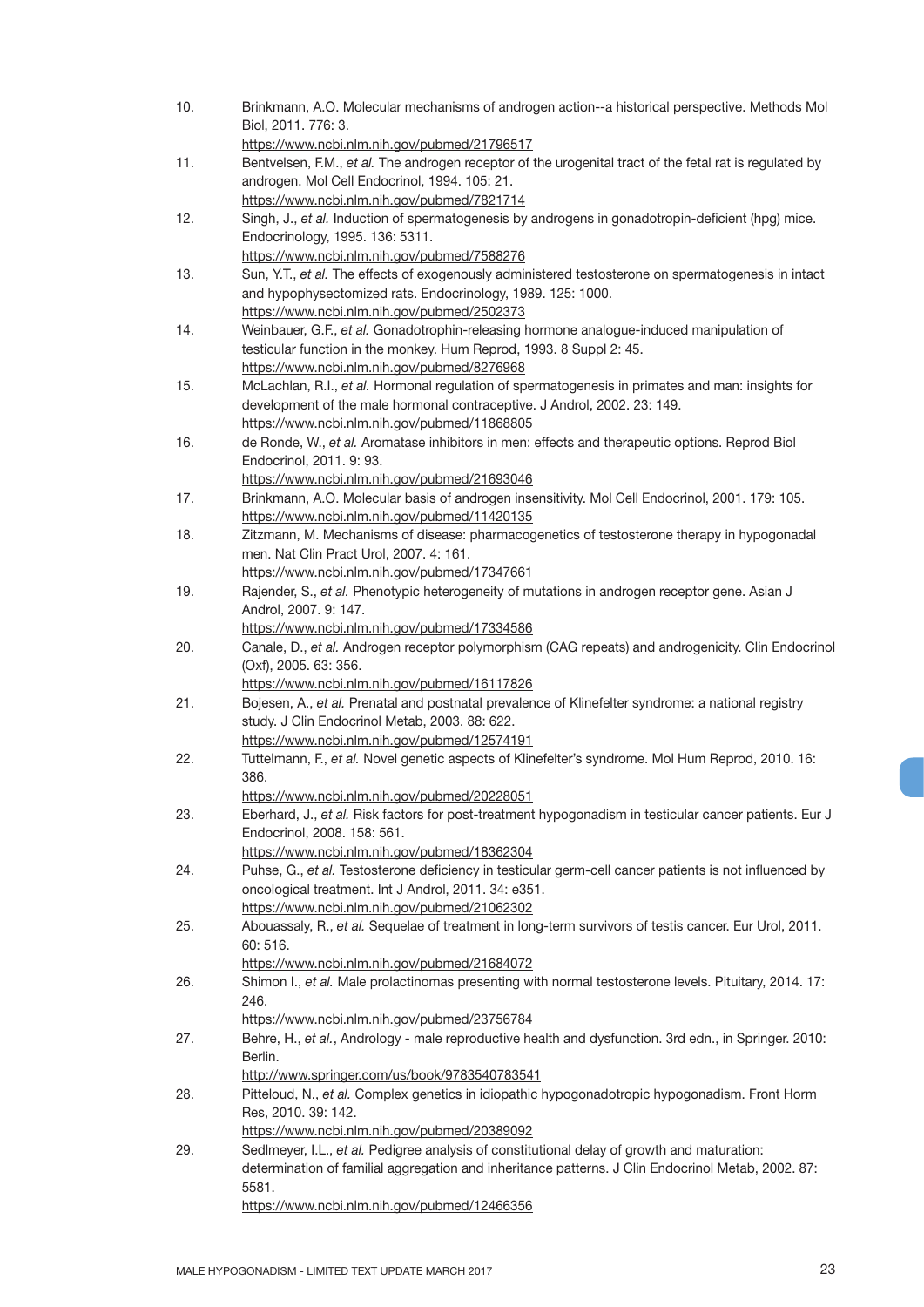- 30. Nieschlag, E., *et al.* Investigation, treatment and monitoring of late-onset hypogonadism in males. ISA, ISSAM, and EAU recommendations. Eur Urol, 2005. 48: 1. https://www.ncbi.nlm.nih.gov/pubmed/15951102
- 31. Wang, C., *et al.* Investigation, treatment, and monitoring of late-onset hypogonadism in males: ISA, ISSAM, EAU, EAA, and ASA recommendations. Eur Urol, 2009. 55: 121. https://www.ncbi.nlm.nih.gov/pubmed/18762364
- 32. Kelsey, T.W., *et al.* A validated age-related normative model for male total testosterone shows increasing variance but no decline after age 40 years. PLoS One, 2014. 9: e109346. https://www.ncbi.nlm.nih.gov/pubmed/25295520
- 33. Nieschlag, E., *et al.*, Disorders at the testicular level. In: Andrology male reproductive health and dysfunction. 2010, 3rd edn. Springer: Berlin. http://www.springer.com/us/book/9783540783541
- 34. Buchter, D., *et al.* Pulsatile GnRH or human chorionic gonadotropin/human menopausal gonadotropin as effective treatment for men with hypogonadotropic hypogonadism: a review of 42 cases. Eur J Endocrinol, 1998. 139: 298.

https://www.ncbi.nlm.nih.gov/pubmed/9758439

- 35. Sykiotis, G.P., *et al.* Congenital idiopathic hypogonadotropic hypogonadism: evidence of defects in the hypothalamus, pituitary, and testes. J Clin Endocrinol Metab, 2010. 95: 3019. https://www.ncbi.nlm.nih.gov/pubmed/20382682
- 36. Huhtaniemi, I., *et al.* Gonadotrophin resistance. Best Pract Res Clin Endocrinol Metab, 2006. 20: 561.

https://www.ncbi.nlm.nih.gov/pubmed/17161332

- 37. Bhasin, S., *et al.* Testosterone therapy in men with androgen deficiency syndromes: an Endocrine Society clinical practice guideline. J Clin Endocrinol Metab, 2010. 95: 2536. https://www.ncbi.nlm.nih.gov/pubmed/20525905
- 38. Rosner, W., *et al.* Position statement: Utility, limitations, and pitfalls in measuring testosterone: an Endocrine Society position statement. J Clin Endocrinol Metab, 2007. 92: 405. https://www.ncbi.nlm.nih.gov/pubmed/17090633
- 39. Rosner, W., *et al.* Toward excellence in testosterone testing: a consensus statement. J Clin Endocrinol Metab, 2010. 95: 4542.
	- https://www.ncbi.nlm.nih.gov/pubmed/20926540
- 40. Wang, C., *et al.* Measurement of total serum testosterone in adult men: comparison of current laboratory methods versus liquid chromatography-tandem mass spectrometry. J Clin Endocrinol Metab, 2004. 89: 534.

https://www.ncbi.nlm.nih.gov/pubmed/14764758

- 41. Rastrelli G., *et al.* Development of and Recovery from Secondary Hypogonadism in Aging Men: Prospective Results from the EMAS. J Clin Endocrinol Metab, 2015. 100: 3172. https://www.ncbi.nlm.nih.gov/pubmed/26000545
- 42. Bhasin, S., *et al.* Testosterone dose-response relationships in healthy young men. Am J Physiol Endocrinol Metab, 2001. 281: E1172.
- https://www.ncbi.nlm.nih.gov/pubmed/11701431
- 43. Wu, F.C., *et al.* Identification of late-onset hypogonadism in middle-aged and elderly men. N Engl J Med, 2010. 363: 123.

https://www.ncbi.nlm.nih.gov/pubmed/20554979

44. Bhasin, S., *et al.* Reference ranges for testosterone in men generated using liquid chromatography tandem mass spectrometry in a community-based sample of healthy nonobese young men in the Framingham Heart Study and applied to three geographically distinct cohorts. J Clin Endocrinol Metab, 2011. 96: 2430.

https://www.ncbi.nlm.nih.gov/pubmed/21697255

- 45. Vesper, H.W., *et al.* Interlaboratory comparison study of serum total testosterone [corrected] measurements performed by mass spectrometry methods. Steroids, 2009. 74: 498. https://www.ncbi.nlm.nih.gov/pubmed/19428438
- 46. Ahern T., *et al.* New horizons in testosterone and the ageing male. Age Ageing. 2015, 44: 188. https://www.ncbi.nlm.nih.gov/pubmed/
- 47. Bremner, W.J., *et al.* Loss of circadian rhythmicity in blood testosterone levels with aging in normal men. J Clin Endocrinol Metab, 1983. 56: 1278. https://www.ncbi.nlm.nih.gov/pubmed/6841562
- 48. Morales A. Testosterone Deficiency Syndrome: An overview with emphasis on the diagnostic conundrum. Clin Biochem. 2014. 47: 960. https://www.ncbi.nlm.nih.gov/pubmed/24355693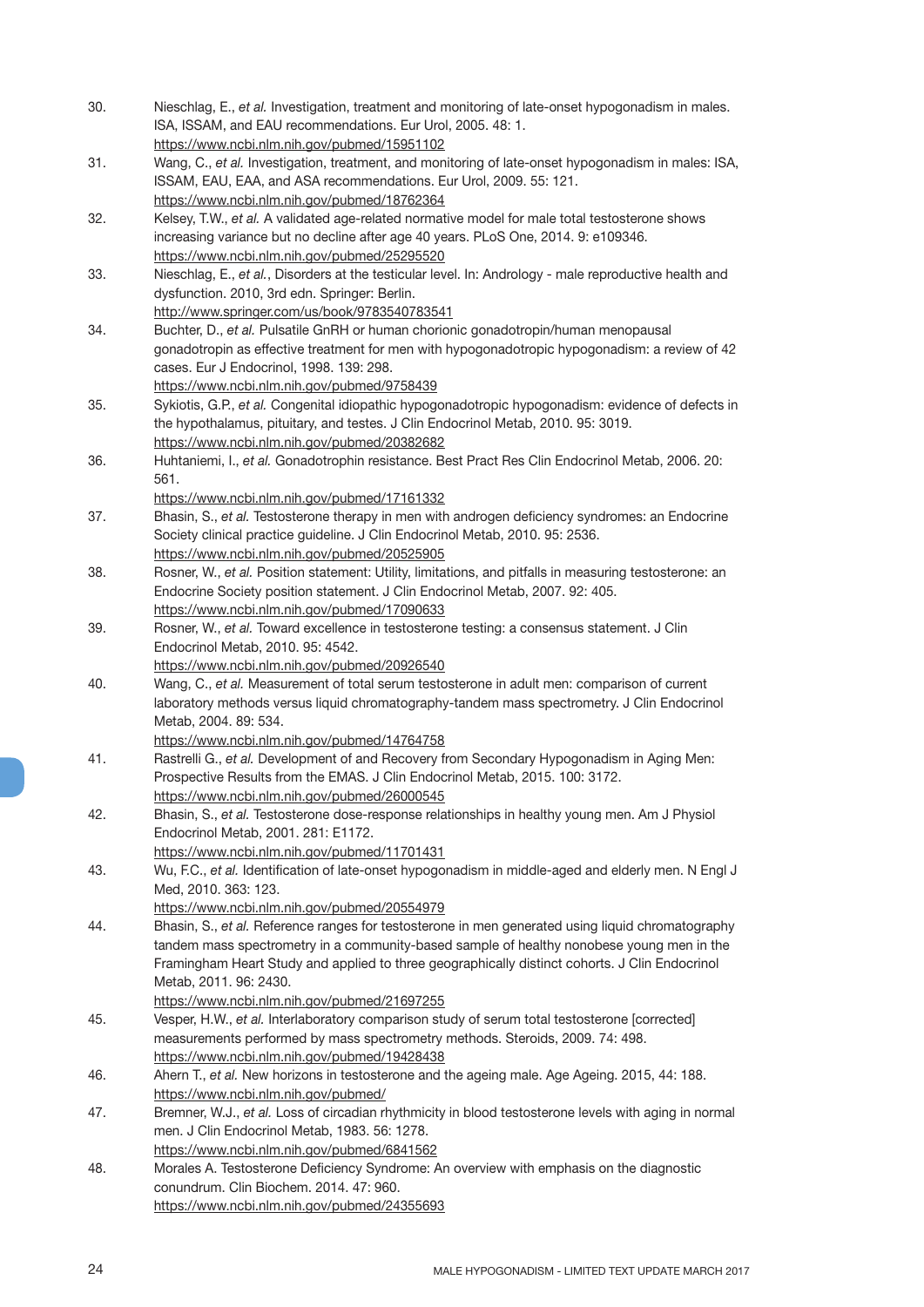| 49. | Berookhim B, et al. Intra-individual variations in serum total testosterone among men presenting for<br>evaluation of hypogonadism. J Urol, 2014. 191 (41) e334, 2014. |
|-----|------------------------------------------------------------------------------------------------------------------------------------------------------------------------|
|     | https://www.ncbi.nlm.nih.gov/pubmed/http://www.jurology.com/article/S0022-5347(14)01201-4/                                                                             |
|     | abstract                                                                                                                                                               |
| 50. | Buvat, J., et al. Endocrine screening in 1,022 men with erectile dysfunction: clinical significance and                                                                |
|     | cost-effective strategy. J Urol, 1997. 158: 1764.                                                                                                                      |
|     | https://www.ncbi.nlm.nih.gov/pubmed/9334596                                                                                                                            |
| 51. | Moore, C., et al. The Aging Males' Symptoms scale (AMS) as outcome measure for treatment of                                                                            |
|     | androgen deficiency. Eur Urol, 2004. 46: 80.                                                                                                                           |
|     | https://www.ncbi.nlm.nih.gov/pubmed/15183551                                                                                                                           |
| 52. | Morley, J.E., et al. Validation of a screening questionnaire for androgen deficiency in aging males.                                                                   |
|     | Metabolism, 2000. 49: 1239.                                                                                                                                            |
|     | https://www.ncbi.nlm.nih.gov/pubmed/11016912                                                                                                                           |
| 53. | Smith, K.W., et al. Construction and field validation of a self-administered screener for testosterone                                                                 |
|     | deficiency (hypogonadism) in ageing men. Clin Endocrinol (Oxf), 2000. 53: 703.                                                                                         |
|     | https://www.ncbi.nlm.nih.gov/pubmed/11155092                                                                                                                           |
| 54. | Birthi P., et al. Hypogonadism associated with long-term opioid therapy: A systematic review.                                                                          |
|     | J Opioid Manag, 2015. 11: 255.                                                                                                                                         |
|     | https://www.ncbi.nlm.nih.gov/pubmed/25985810                                                                                                                           |
| 55. | Basaria S., et al. Effects of testosterone replacement in men with opioid-induced androgen                                                                             |
|     | deficiency: a randomized controlled trial. Pain, 2015. 156: 280.                                                                                                       |
|     | https://www.ncbi.nlm.nih.gov/pubmed/25599449                                                                                                                           |
| 56. | Traggiai, C., et al. Delayed puberty. Best Pract Res Clin Endocrinol Metab, 2002. 16: 139.                                                                             |
|     | https://www.ncbi.nlm.nih.gov/pubmed/11987904                                                                                                                           |
| 57. | Lanfranco, F., et al. Klinefelter's syndrome. Lancet, 2004. 364: 273.                                                                                                  |
|     | https://www.ncbi.nlm.nih.gov/pubmed/15262106                                                                                                                           |
| 58. | Zitzmann, M., et al. Association of specific symptoms and metabolic risks with serum testosterone                                                                      |
|     | in older men. J Clin Endocrinol Metab, 2006. 91: 4335.                                                                                                                 |
|     | https://www.ncbi.nlm.nih.gov/pubmed/16926258                                                                                                                           |
| 59. | Schneider, G., et al. Aging males' symptoms in relation to the genetically determined                                                                                  |
|     | androgen receptor CAG polymorphism, sex hormone levels and sample membership.                                                                                          |
|     | Psychoneuroendocrinology, 2010. 35: 578.                                                                                                                               |
| 60. | https://www.ncbi.nlm.nih.gov/pubmed/19804943<br>Zitzmann, M., et al. The CAG repeat polymorphism within the androgen receptor gene and                                 |
|     | maleness. Int J Androl, 2003. 26: 76.                                                                                                                                  |
|     | https://www.ncbi.nlm.nih.gov/pubmed/12641825                                                                                                                           |
| 61. | Kapoor, D., et al. Clinical and biochemical assessment of hypogonadism in men with type 2                                                                              |
|     | diabetes: correlations with bioavailable testosterone and visceral adiposity. Diabetes Care, 2007. 30:                                                                 |
|     | 911.                                                                                                                                                                   |
|     | https://www.ncbi.nlm.nih.gov/pubmed/17392552                                                                                                                           |
| 62. | Dhindsa, S., et al. Frequent occurrence of hypogonadotropic hypogonadism in type 2 diabetes.                                                                           |
|     | J Clin Endocrinol Metab, 2004. 89: 5462.                                                                                                                               |
|     | https://www.ncbi.nlm.nih.gov/pubmed/15531498                                                                                                                           |
| 63. | Ding, E.L., et al. Sex differences of endogenous sex hormones and risk of type 2 diabetes: a                                                                           |
|     | systematic review and meta-analysis. Jama, 2006. 295: 1288.                                                                                                            |
|     | https://www.ncbi.nlm.nih.gov/pubmed/16537739                                                                                                                           |
| 64. | Kalinchenko, S.Y., et al. Oral testosterone undecanoate reverses erectile dysfunction associated                                                                       |
|     | with diabetes mellitus in patients failing on sildenafil citrate therapy alone. Aging Male, 2003. 6: 94.                                                               |
|     | https://www.ncbi.nlm.nih.gov/pubmed/12898793                                                                                                                           |
| 65. | Jones, T.H., et al. Testosterone replacement in hypogonadal men with type 2 diabetes and/or                                                                            |
|     | metabolic syndrome (the TIMES2 study). Diabetes Care, 2011. 34: 828.                                                                                                   |
|     | https://www.ncbi.nlm.nih.gov/pubmed/21386088                                                                                                                           |
| 66. | Hackett G, et al. Testosterone Undecanoate improves Sexual Function in Men with Type 2 diabetes                                                                        |
|     | and Severe Hypogonadism: Results from a 30 week randomized placebo controlled study. BJU Int,                                                                          |
|     | 2016. 118: 804.                                                                                                                                                        |
|     | https://www.ncbi.nlm.nih.gov/pubmed/27124889                                                                                                                           |
| 67. | Giltay, E.J., et al. Effects of testosterone supplementation on depressive symptoms and sexual                                                                         |
|     | dysfunction in hypogonadal men with the metabolic syndrome. J Sex Med, 2010. 7: 2572.                                                                                  |
|     | https://www.ncbi.nlm.nih.gov/pubmed/20524974                                                                                                                           |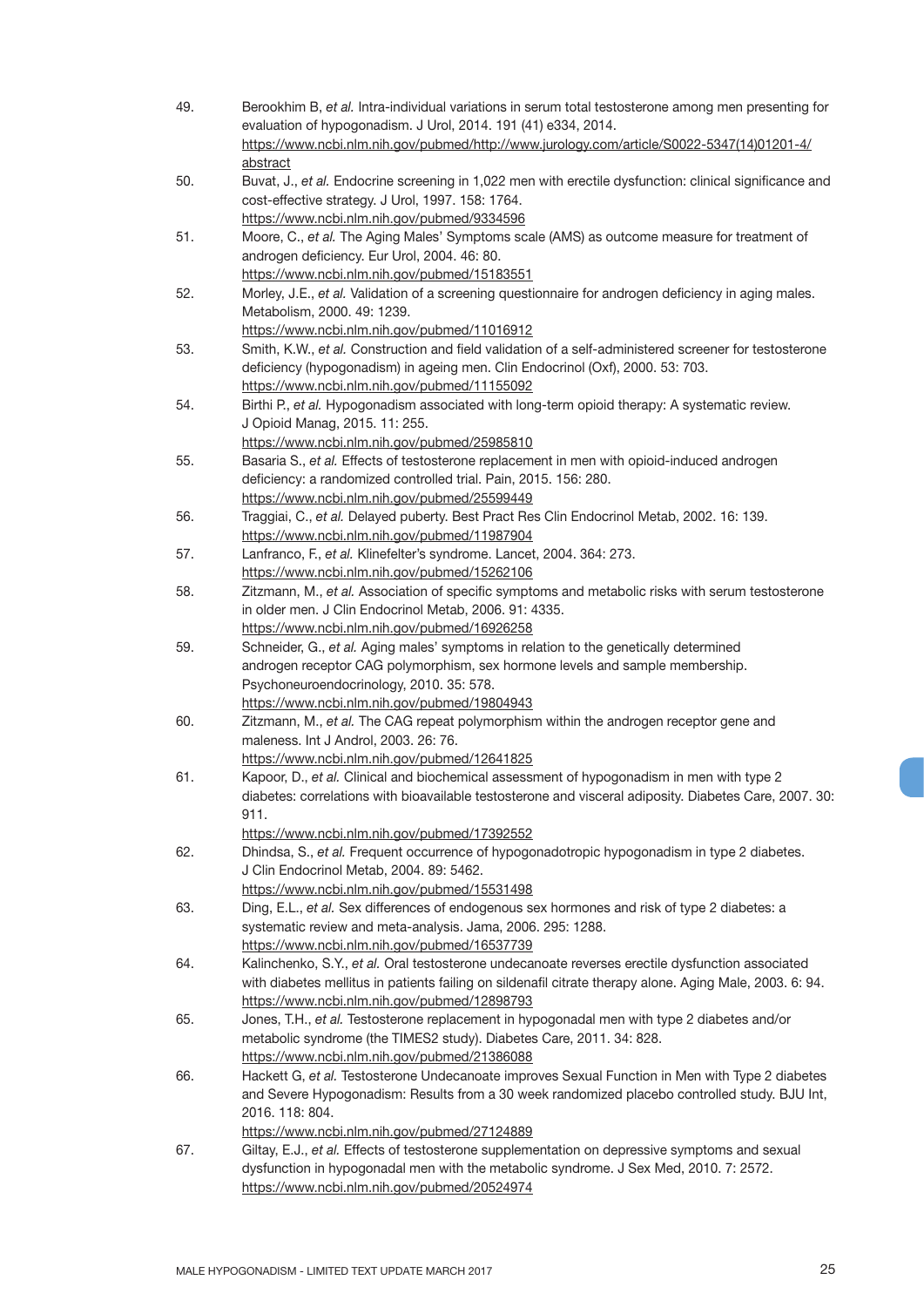68. Gianatti, E.J., *et al.* Effect of testosterone treatment on constitutional and sexual symptoms in men with type 2 diabetes in a randomized, placebo-controlled clinical trial. J Clin Endocrinol Metab, 2014. 99: 3821. https://www.ncbi.nlm.nih.gov/pubmed/24978674 69. Muraleedharan, V., *et al.* Testosterone deficiency is associated with increased risk of mortality and testosterone replacement improves survival in men with type 2 diabetes. Eur J Endocrinol, 2013. 169: 725. https://www.ncbi.nlm.nih.gov/pubmed/23999642 70. Rao, P.M., *et al.* Testosterone and insulin resistance in the metabolic syndrome and T2DM in men. Nat Rev Endocrinol, 2013. 9: 479. https://www.ncbi.nlm.nih.gov/pubmed/23797822 71. Rastrelli G, *et al.* Factors affecting spermatogenesis upon gonadotropin-replacement therapy: a meta-analytic study. Andrology, 2014. 2: 794. https://www.ncbi.nlm.nih.gov/pubmed/25271205 72. Dwyer A. A., *et al.* Psychosexual Development in Men with Congenital Hypogonadotropic Hypogonadism on Long-Term Treatment: A Mixed Methods Study. Sex Med, 2015. 3: 32. https://www.ncbi.nlm.nih.gov/pubmed/25844173 73. Rohayem, J., *et al.* Testicular growth and spermatogenesis: new goals for pubertal hormone replacement in boys with hypogonadotropic hypogonadism? -a multicentre prospective study of hCG/rFSH treatment outcomes during adolescence. Clin Endocrinol (Oxf), 2017. 86: 75. https://www.ncbi.nlm.nih.gov/pubmed/27467188 74a. Camacho, E.M., et al. Age-associated changes in hypothalamic-pituitary-testicular function in middle-aged and older men are modified by weight change and lifestyle factors: longitudinal results from the European Male Ageing Study. Eur J Endocrinol, 2013. 168: 445. https://www.ncbi.nlm.nih.gov/pubmed/23425925 74b. Kumagai, H., et al. Lifestyle modification increases serum testosterone level and decrease central blood pressure in overweight and obese men. Endocr J, 2015. 62: 423. https://www.ncbi.nlm.nih.gov/pubmed/25753766 75. Caminiti, G., *et al.* Effect of long-acting testosterone treatment on functional exercise capacity, skeletal muscle performance, insulin resistance, and baroreflex sensitivity in elderly patients with chronic heart failure a double-blind, placebo-controlled, randomized study. J Am Coll Cardiol, 2009. 54: 919. https://www.ncbi.nlm.nih.gov/pubmed/19712802 76. Saad, F., *et al.* Onset of effects of testosterone treatment and time span until maximum effects are achieved. Eur J Endocrinol, 2011. 165: 675. https://www.ncbi.nlm.nih.gov/pubmed/21753068 77. Storer, T.W., *et al.* Changes in muscle mass, muscle strength, and power but not physical function are related to testosterone dose in healthy older men. J Am Geriatr Soc, 2008. 56: 1991. https://www.ncbi.nlm.nih.gov/pubmed/18795988 78. Bello A. K., *et al.* Serum testosterone levels and clinical outcomes in male hemodialysis patients. Am J Kidney Dis, 2014. 63: 268. https://www.ncbi.nlm.nih.gov/pubmed/23896484 79. Isidori, A.M., *et al.* Effects of testosterone on body composition, bone metabolism and serum lipid profile in middle-aged men: a meta-analysis. Clin Endocrinol (Oxf), 2005. 63: 280. https://www.ncbi.nlm.nih.gov/pubmed/16117815 80. Tracz, M.J., *et al.* Testosterone use in men and its effects on bone health. A systematic review and meta-analysis of randomized placebo-controlled trials. J Clin Endocrinol Metab, 2006. 91: 2011. https://www.ncbi.nlm.nih.gov/pubmed/16720668 81. Irwig, M.S. Bone health in hypogonadal men. Curr Opin Urol, 2014. 24: 608. https://www.ncbi.nlm.nih.gov/pubmed/25144148 82. Shanbhogue V. V, *et al.* Bone geometry, volumetric density, microarchitecture, and estimated bone strength assessed by HR-pQCT in Klinefelter syndrome. J Bone Miner Res, 2015, 30: 2188. https://www.ncbi.nlm.nih.gov/pubmed/26096924 83. Kelly, D.M., *et al.* Testosterone and obesity. Obes Rev, 2015. 16: 581. https://www.ncbi.nlm.nih.gov/pubmed/25982085 84. Gaffney, C.D., *et al.* Osteoporosis and Low Bone Mineral Density in Men with Testosterone Deficiency Syndrome. Sex Med Rev, 2015. 3: 298. https://www.ncbi.nlm.nih.gov/pubmed/27784602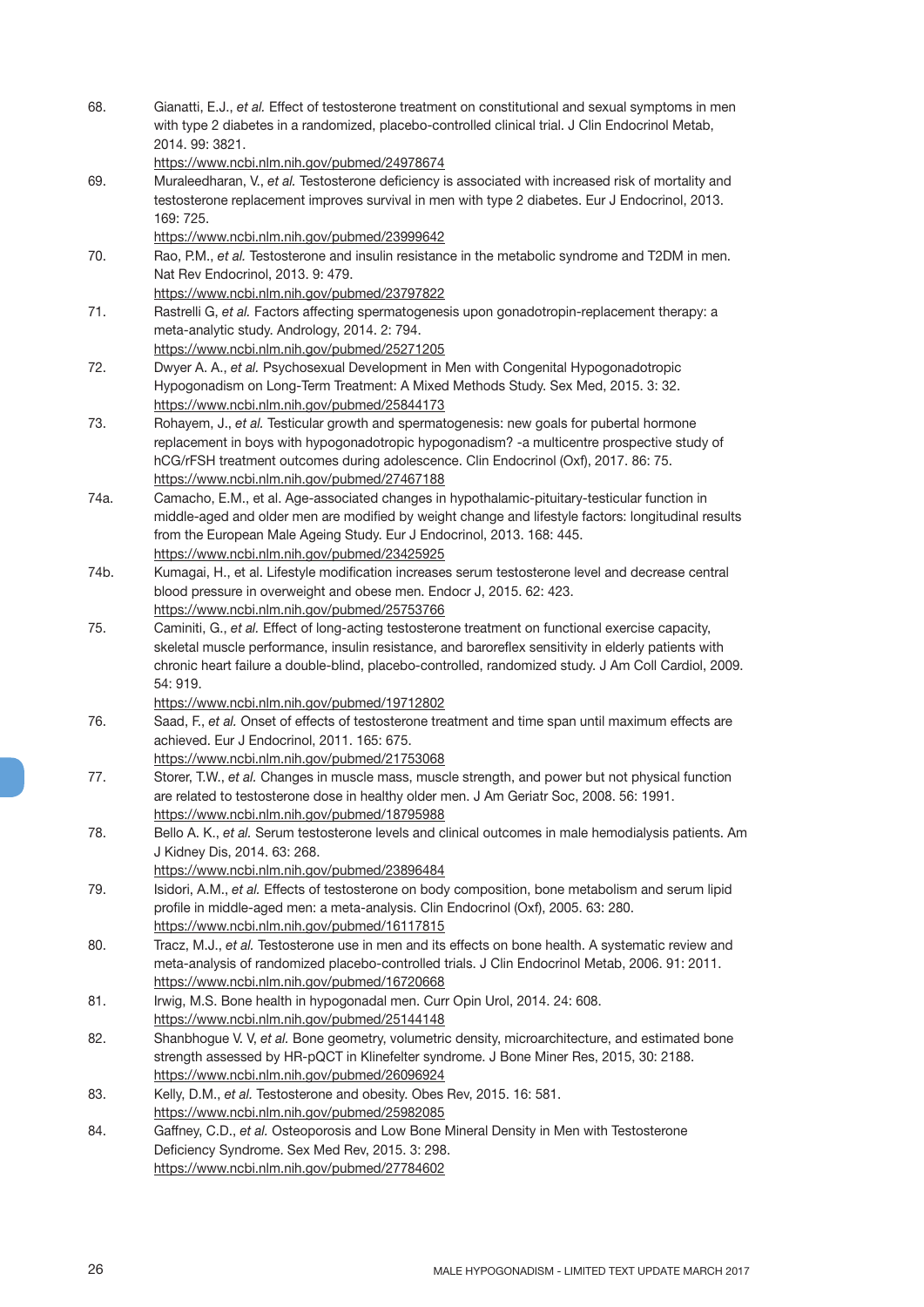85. Saad, F., *et al.* Long-term treatment of hypogonadal men with testosterone produces substantial and sustained weight loss. Obesity (Silver Spring), 2013. 21: 1975. https://www.ncbi.nlm.nih.gov/pubmed/23512691 86. Traish, A.M., *et al.* Long-term testosterone therapy in hypogonadal men ameliorates elements of the metabolic syndrome: an observational, long-term registry study. Int J Clin Pract, 2014. 68: 314. https://www.ncbi.nlm.nih.gov/pubmed/24127736 87. Zitzmann, M., *et al.* IPASS: a study on the tolerability and effectiveness of injectable testosterone undecanoate for the treatment of male hypogonadism in a worldwide sample of 1,438 men. J Sex Med, 2013. 10: 579. https://www.ncbi.nlm.nih.gov/pubmed/22812645 88. Araujo, A.B., *et al.* Clinical review: Endogenous testosterone and mortality in men: a systematic review and meta-analysis. J Clin Endocrinol Metab, 2011. 96: 3007. https://www.ncbi.nlm.nih.gov/pubmed/21816776 89. Corona, G., *et al.* Cardiovascular risk associated with testosterone-boosting medications: a systematic review and meta-analysis. Expert Opin Drug Saf, 2014. 13: 1327. https://www.ncbi.nlm.nih.gov/pubmed/25139126 90. Haring, R., *et al.* Association of low testosterone levels with all-cause mortality by different cut-offs from recent studies. Eur Heart J, 2010. 31. 91. Morgentaler, A. Testosterone, cardiovascular risk, and hormonophobia. J Sex Med, 2014. 11: 1362. https://www.ncbi.nlm.nih.gov/pubmed/24787518 92. Yeap, B.B., *et al.* In older men an optimal plasma testosterone is associated with reduced all-cause mortality and higher dihydrotestosterone with reduced ischemic heart disease mortality, while estradiol levels do not predict mortality. J Clin Endocrinol Metab, 2014. 99: E9. https://www.ncbi.nlm.nih.gov/pubmed/24257908 93. Santos M. R, *et al.* Testosterone deficiency increases hospital readmission and mortality rates in male patients with heart failure. Arq Bras Cardiol, 2015. 105:256. https://www.ncbi.nlm.nih.gov/pubmed/26200897 94. Wallis, C.J., *et al.* Survival and cardiovascular events in men treated with testosterone replacement therapy: an intention-to-treat observational cohort study. Lancet Diabetes Endocrinol, 2016. 4: 498. https://www.ncbi.nlm.nih.gov/pubmed/27165609 95. Zarotsky V, *et al.* Systematic literature review of the risk factors, comorbidities, and consequences of hypogonadism in men. Andrology, 2014. 2: 819. https://www.ncbi.nlm.nih.gov/pubmed/25269643 96. Basaria S., *et al.* Effects of Testosterone Administration for 3 Years on Subclinical Atherosclerosis Progression in Older Men With Low or Low-Normal Testosterone Levels: A Randomized Clinical Trial. JAMA, 2015. 314: 570. https://www.ncbi.nlm.nih.gov/pubmed/26262795 97. Isidori A. M, *et al.* A critical analysis of the role of testosterone in erectile function: From pathophysiology to treatment - A systematic review. Eur Urol, 2014. 65: 99. https://www.ncbi.nlm.nih.gov/pubmed/24050791 98. Snyder, P.J., *et al.* Effects of Testosterone Treatment in Older Men. N Engl J Med, 2016. 374: 611. https://www.ncbi.nlm.nih.gov/pubmed/26886521 99. Brock G, *et al.* Effect of Testosterone Solution 2% on Testosterone Concentration, Sex Drive and Energy in Hypogonadal Men: Results of a Placebo Controlled Study. J Urol, 2016. 195: 699. https://www.ncbi.nlm.nih.gov/pubmed/26498057 100. Hackett, G., *et al.* Testosterone replacement therapy with long-acting testosterone undecanoate improves sexual function and quality-of-life parameters vs. placebo in a population of men with type 2 diabetes. J Sex Med, 2013. 10: 1612. https://www.ncbi.nlm.nih.gov/pubmed/23551886 101. Corona G, *et al.* Testosterone supplementation and sexual function: A meta-analysis study. Andrology. Conference: 8th Congress of the European Academy of Andrology Barcelona Spain. 2 (pp 37), 2014. 102. Mulhall J. P, *et al.* Impact of Baseline Total Testosterone Level on Successful Treatment of Sexual Dysfunction in Men Taking Once-Daily Tadalafil 5 mg for Lower Urinary Tract Symptoms and Benign Prostatic Hyperplasia: An Integrated Analysis of Three Randomized Controlled Trials. J Sex Med, 2016. 13: 843. https://www.ncbi.nlm.nih.gov/pubmed/27017071 103. Spitzer M, *et al.* Sildenafil increases serum testosterone levels by a direct action on the testes. Andrology, 2013. 1: 913. https://www.ncbi.nlm.nih.gov/pubmed/24106072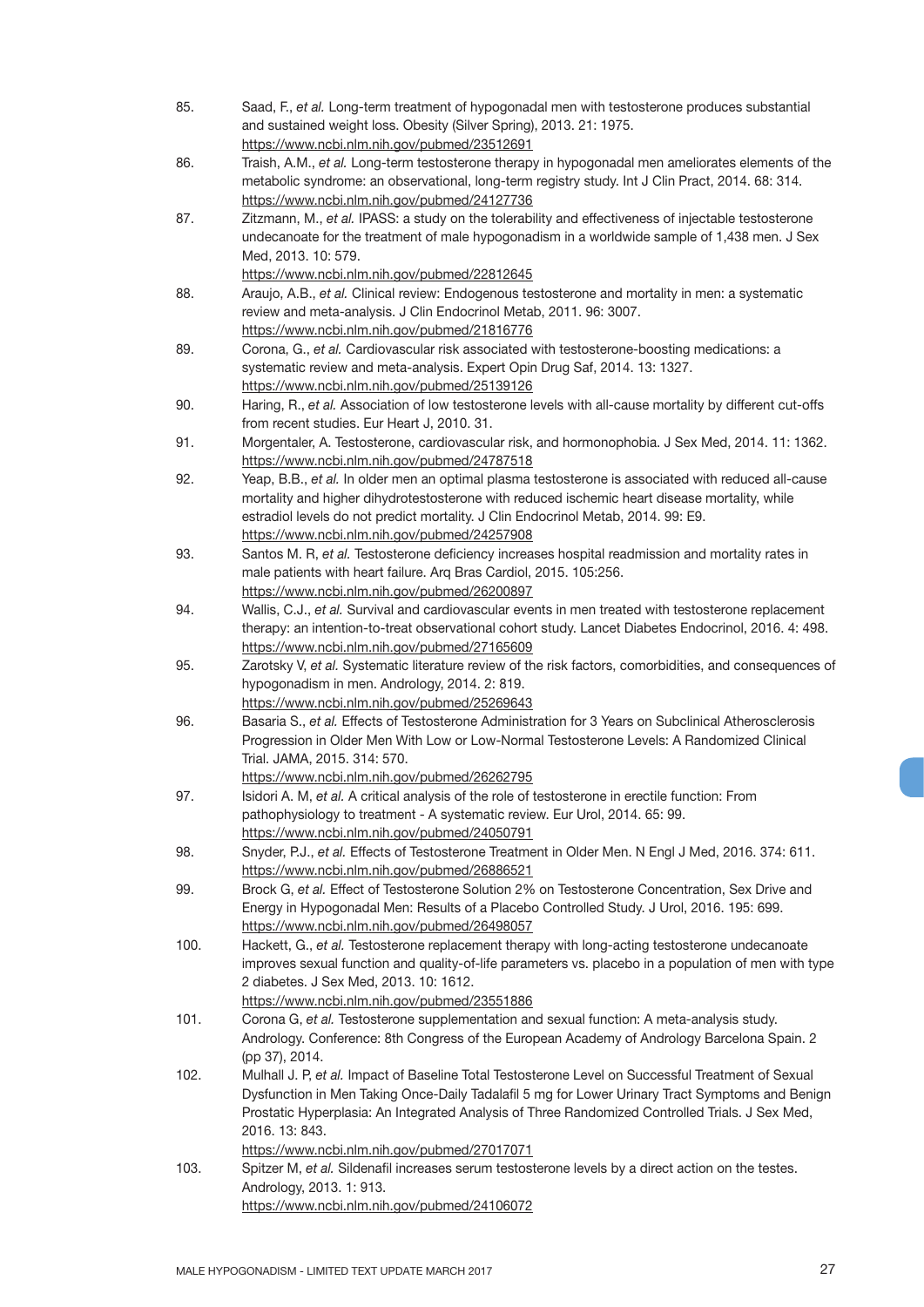| 104. | Cherrier M. M, et al. Testosterone Treatment of Men With Mild Cognitive Impairment and Low              |
|------|---------------------------------------------------------------------------------------------------------|
|      | Testosterone Levels. Am J Alzheimers Dis Other Demen, 2015. 30: 421.                                    |
|      | https://www.ncbi.nlm.nih.gov/pubmed/25392187                                                            |
| 105. | Amanatkar, H.R., et al. Impact of exogenous testosterone on mood: a systematic review and meta-         |
|      | analysis of randomized placebo-controlled trials. Ann Clin Psychiatry, 2014. 26: 19.                    |
|      | https://www.ncbi.nlm.nih.gov/pubmed/24501728                                                            |
| 106. | Bassil, N., et al. The benefits and risks of testosterone replacement therapy: a review. Ther Clin Risk |
|      |                                                                                                         |
|      | Manag, 2009. 5: 427.                                                                                    |
|      | https://www.ncbi.nlm.nih.gov/pubmed/19707253                                                            |
| 107. | Calof, O.M., et al. Adverse events associated with testosterone replacement in middle-aged and          |
|      | older men: a meta-analysis of randomized, placebo-controlled trials. J Gerontol A Biol Sci Med Sci,     |
|      | 2005. 60: 1451.                                                                                         |
|      | https://www.ncbi.nlm.nih.gov/pubmed/16339333                                                            |
| 108. | Parsons, J.K., et al. Serum testosterone and the risk of prostate cancer: potential implications for    |
|      | testosterone therapy. Cancer Epidemiol Biomarkers Prev, 2005. 14: 2257.                                 |
|      | https://www.ncbi.nlm.nih.gov/pubmed/16172240                                                            |
| 109. | Wang, C., et al. Pharmacokinetics and safety of long-acting testosterone undecanoate injections in      |
|      | hypogonadal men: an 84-week phase III clinical trial. J Androl, 2010. 31: 457.                          |
|      | https://www.ncbi.nlm.nih.gov/pubmed/20133964                                                            |
| 110. | Bhasin, S., et al. Clinical review 85: Emerging issues in androgen replacement therapy. J Clin          |
|      | Endocrinol Metab, 1997. 82: 3.                                                                          |
|      | https://www.ncbi.nlm.nih.gov/pubmed/8989221                                                             |
| 111. | Comhaire, F.H. Andropause: hormone replacement therapy in the ageing male. Eur Urol, 2000. 38:          |
|      | 655.                                                                                                    |
|      |                                                                                                         |
|      | https://www.ncbi.nlm.nih.gov/pubmed/11111180                                                            |
| 112. | Lakshman, K.M., et al. Safety and efficacy of testosterone gel in the treatment of male                 |
|      | hypogonadism. Clin Interv Aging, 2009. 4: 397.                                                          |
|      | https://www.ncbi.nlm.nih.gov/pubmed/19966909                                                            |
| 113. | Swerdloff, R.S., et al. Transdermal androgens: pharmacology and applicability to hypogonadal            |
|      | elderly men. J Endocrinol Invest, 2005. 28: 112.                                                        |
|      | https://www.ncbi.nlm.nih.gov/pubmed/16042369                                                            |
| 114. | Muram, D., et al. Comparability of single measurements of serum testosterone to the 24-hour cavg        |
|      | in patients using testosterone 2% solution. J Sex Med, 2014. 11: 2826.                                  |
|      | https://www.ncbi.nlm.nih.gov/pubmed/25123851                                                            |
| 115. | Muram, D., et al. Skin reactions in a phase 3 study of a testosterone topical solution applied to the   |
|      | axilla in hypogonadal men. Curr Med Res Opin, 2012. 28: 761.                                            |
|      | https://www.ncbi.nlm.nih.gov/pubmed/22458919                                                            |
| 116. | Wang, C., et al. Efficacy and safety of the 2% formulation of testosterone topical solution applied to  |
|      | the axillae in androgen-deficient men. Clin Endocrinol (Oxf), 2011. 75: 836.                            |
|      | https://www.ncbi.nlm.nih.gov/pubmed/21689131                                                            |
| 117. | Dobs A, et al. Testosterone 2% gel can normalize testosterone concentrations in men with low            |
|      | testosterone regardless of body mass index. J Sex Med, 2014. 11: 857.                                   |
|      | https://www.ncbi.nlm.nih.gov/pubmed/24283410                                                            |
| 118. | Winter A, et al. Predictors of poor response to transdermal testosterone therapy in men with            |
|      | metabolic syndrome. J Urol, 2014. 191: e528.                                                            |
|      |                                                                                                         |
|      | http://www.jurology.com/article/S0022-5347(14)01736-4/abstract                                          |
| 119. | Ramasamy, R., et al. Testosterone supplementation versus clomiphene citrate for hypogonadism: an        |
|      | age matched comparison of satisfaction and efficacy. J Urol, 2014. 192: 875.                            |
|      | https://www.ncbi.nlm.nih.gov/pubmed/24657837                                                            |
| 120. | Wiehle, R.D., et al. Enclomiphene citrate stimulates testosterone production while preventing           |
|      | oligospermia: a randomized phase II clinical trial comparing topical testosterone. Fertil Steril, 2014. |
|      | 102: 720.                                                                                               |
|      | https://www.ncbi.nlm.nih.gov/pubmed/25044085                                                            |
| 121. | Wiehle R, et al. Testosterone restoration using enclomiphene citrate in men with secondary              |
|      | hypogonadism: A pharmacodynamic and pharmacokinetic study. BJU Int, 2013.                               |
|      | https://www.ncbi.nlm.nih.gov/pubmed/23875626                                                            |
| 122. | Wiehle R. D, et al. Enclomiphene citrate stimulates serum testosterone in men with low testosterone     |
|      | within 14 days. J Mens Health, 2014. 11: 1.                                                             |
|      | https://www.researchgate.net/publication/271134289                                                      |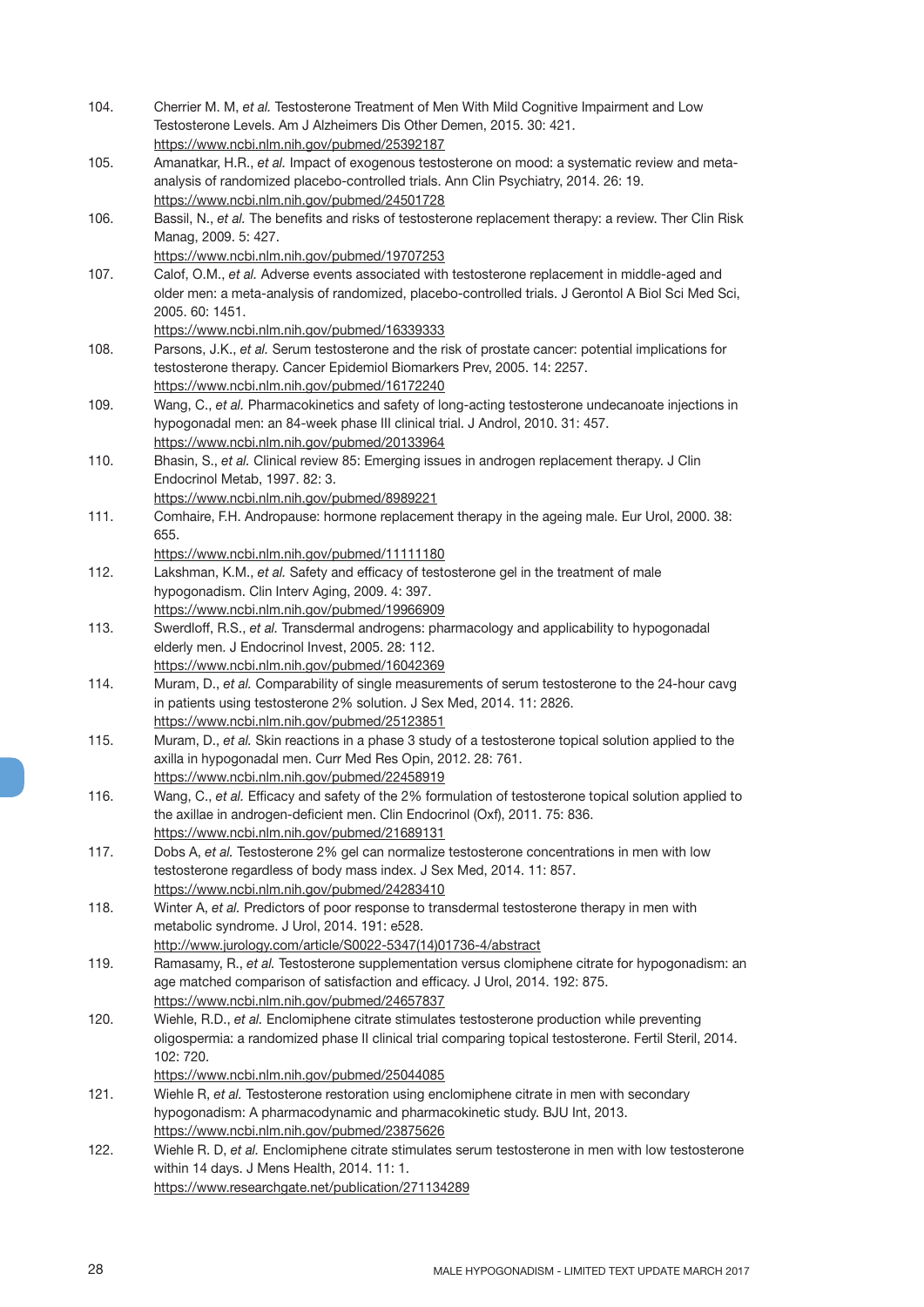| https://www.ncbi.nlm.nih.gov/pubmed/27784559<br>Jockenhovel, F., et al. Pharmacokinetics and pharmacodynamics of subcutaneous testosterone<br>124.<br>implants in hypogonadal men. Clin Endocrinol (Oxf), 1996. 45: 61.<br>https://www.ncbi.nlm.nih.gov/pubmed/8796140<br>Kelleher, S., et al. Influence of implantation site and track geometry on the extrusion rate and<br>125.<br>pharmacology of testosterone implants. Clin Endocrinol (Oxf), 2001. 55: 531.<br>https://www.ncbi.nlm.nih.gov/pubmed/11678837<br>Johansen Taber, K.A., et al. Male breast cancer: risk factors, diagnosis, and management (Review).<br>126.<br>Oncol Rep, 2010. 24: 1115.<br>https://www.ncbi.nlm.nih.gov/pubmed/20878100<br>Medras, M., et al. Breast cancer and long-term hormonal treatment of male hypogonadism. Breast<br>127.<br>Cancer Res Treat, 2006. 96: 263.<br>https://www.ncbi.nlm.nih.gov/pubmed/16418796<br>Severi, G., et al. Circulating steroid hormones and the risk of prostate cancer. Cancer Epidemiol<br>128.<br>Biomarkers Prev, 2006. 15: 86.<br>https://www.ncbi.nlm.nih.gov/pubmed/16434592<br>Stattin, P., et al. High levels of circulating testosterone are not associated with increased prostate<br>129.<br>cancer risk: a pooled prospective study. Int J Cancer, 2004. 108: 418.<br>https://www.ncbi.nlm.nih.gov/pubmed/14648709<br>Marks, L.S., et al. Effect of testosterone replacement therapy on prostate tissue in men with late-<br>130.<br>onset hypogonadism: a randomized controlled trial. JAMA, 2006. 296: 2351.<br>https://www.ncbi.nlm.nih.gov/pubmed/17105798<br>131.<br>Thirumalai A, et al. Stable Intraprostatic Dihydrotestosterone in Healthy Medically Castrate Men<br>Treated with Exogenous Testosterone. J Clin Endocrinol Metab, 2016 101: 2937.<br>https://www.ncbi.nlm.nih.gov/pubmed/27172434<br>Cooper, C.S., et al. Effect of exogenous testosterone on prostate volume, serum and semen<br>132.<br>prostate specific antigen levels in healthy young men. J Urol, 1998. 159: 441.<br>https://www.ncbi.nlm.nih.gov/pubmed/9649259<br>133.<br>Baillargeon, J., et al. Long-term Exposure to Testosterone Therapy and the Risk of High Grade<br>Prostate Cancer. J Urol, 2015. 194: 1612.<br>https://www.ncbi.nlm.nih.gov/pubmed/26066403<br>Shabsigh, R., et al. Testosterone therapy in hypogonadal men and potential prostate cancer risk: a<br>134.<br>systematic review. Int J Impot Res, 2009. 21: 9.<br>https://www.ncbi.nlm.nih.gov/pubmed/18633357<br>Kaplan, A.L., et al. Testosterone Therapy in Men With Prostate Cancer. Eur Urol, 2016. 69: 894.<br>135.<br>https://www.ncbi.nlm.nih.gov/pubmed/26719015<br>Kaplan, A.L., et al. Testosterone replacement therapy following the diagnosis of prostate cancer:<br>136.<br>outcomes and utilization trends. J Sex Med, 2014. 11: 1063.<br>https://www.ncbi.nlm.nih.gov/pubmed/24443943<br>137.<br>Aversa, A., et al. Cardiometabolic complications after androgen deprivation therapy in a man with<br>prostate cancer: effects of 3 years intermittent testosterone supplementation. Front Endocrinol<br>(Lausanne), 2012. 3: 17.<br>https://www.ncbi.nlm.nih.gov/pubmed/22645517<br>Kaufman, J.M., et al. Androgen replacement after curative radical prostatectomy for prostate cancer<br>138.<br>in hypogonadal men. J Urol, 2004. 172: 920.<br>https://www.ncbi.nlm.nih.gov/pubmed/15310998<br>Sarosdy, M.F. Testosterone replacement for hypogonadism after treatment of early prostate cancer<br>139.<br>with brachytherapy. Cancer, 2007. 109: 536.<br>https://www.ncbi.nlm.nih.gov/pubmed/17183557<br>140.<br>Muraleedharan, V., et al. Testosterone and mortality. Clin Endocrinol (Oxf), 2014. 81: 477.<br>https://www.ncbi.nlm.nih.gov/pubmed/25041142<br>141.<br>Ohlsson, C., et al. High serum testosterone is associated with reduced risk of cardiovascular events<br>in elderly men. The MrOS (Osteoporotic Fractures in Men) study in Sweden. J Am Coll Cardiol,<br>2011.58:1674.<br>https://www.ncbi.nlm.nih.gov/pubmed/21982312<br>Soisson, V., et al. A J-shaped association between plasma testosterone and risk of ischemic arterial<br>142.<br>event in elderly men: the French 3C cohort study. Maturitas, 2013. 75: 282.<br>https://www.ncbi.nlm.nih.gov/pubmed/23706278 | 123. | Ho C. C. K, et al. Treatment of the hypogonadal infertile male - A review. Sex Med Rev, 2013. 1: 42. |
|-------------------------------------------------------------------------------------------------------------------------------------------------------------------------------------------------------------------------------------------------------------------------------------------------------------------------------------------------------------------------------------------------------------------------------------------------------------------------------------------------------------------------------------------------------------------------------------------------------------------------------------------------------------------------------------------------------------------------------------------------------------------------------------------------------------------------------------------------------------------------------------------------------------------------------------------------------------------------------------------------------------------------------------------------------------------------------------------------------------------------------------------------------------------------------------------------------------------------------------------------------------------------------------------------------------------------------------------------------------------------------------------------------------------------------------------------------------------------------------------------------------------------------------------------------------------------------------------------------------------------------------------------------------------------------------------------------------------------------------------------------------------------------------------------------------------------------------------------------------------------------------------------------------------------------------------------------------------------------------------------------------------------------------------------------------------------------------------------------------------------------------------------------------------------------------------------------------------------------------------------------------------------------------------------------------------------------------------------------------------------------------------------------------------------------------------------------------------------------------------------------------------------------------------------------------------------------------------------------------------------------------------------------------------------------------------------------------------------------------------------------------------------------------------------------------------------------------------------------------------------------------------------------------------------------------------------------------------------------------------------------------------------------------------------------------------------------------------------------------------------------------------------------------------------------------------------------------------------------------------------------------------------------------------------------------------------------------------------------------------------------------------------------------------------------------------------------------------------------------------------------------------------------------------------------------------------------------------------------------------------------------------------------------------------------------------------------------------------------------------------------------------------------------------------------------------------------------------------------------------------------------------------------------------------------------------------------------------------------------------------------------------------------------------------------------------------------------------------------------------------------------------------------------------------------------------------------------------------------------------------------------------------------------------------------------------|------|------------------------------------------------------------------------------------------------------|
|                                                                                                                                                                                                                                                                                                                                                                                                                                                                                                                                                                                                                                                                                                                                                                                                                                                                                                                                                                                                                                                                                                                                                                                                                                                                                                                                                                                                                                                                                                                                                                                                                                                                                                                                                                                                                                                                                                                                                                                                                                                                                                                                                                                                                                                                                                                                                                                                                                                                                                                                                                                                                                                                                                                                                                                                                                                                                                                                                                                                                                                                                                                                                                                                                                                                                                                                                                                                                                                                                                                                                                                                                                                                                                                                                                                                                                                                                                                                                                                                                                                                                                                                                                                                                                                                                                                   |      |                                                                                                      |
|                                                                                                                                                                                                                                                                                                                                                                                                                                                                                                                                                                                                                                                                                                                                                                                                                                                                                                                                                                                                                                                                                                                                                                                                                                                                                                                                                                                                                                                                                                                                                                                                                                                                                                                                                                                                                                                                                                                                                                                                                                                                                                                                                                                                                                                                                                                                                                                                                                                                                                                                                                                                                                                                                                                                                                                                                                                                                                                                                                                                                                                                                                                                                                                                                                                                                                                                                                                                                                                                                                                                                                                                                                                                                                                                                                                                                                                                                                                                                                                                                                                                                                                                                                                                                                                                                                                   |      |                                                                                                      |
|                                                                                                                                                                                                                                                                                                                                                                                                                                                                                                                                                                                                                                                                                                                                                                                                                                                                                                                                                                                                                                                                                                                                                                                                                                                                                                                                                                                                                                                                                                                                                                                                                                                                                                                                                                                                                                                                                                                                                                                                                                                                                                                                                                                                                                                                                                                                                                                                                                                                                                                                                                                                                                                                                                                                                                                                                                                                                                                                                                                                                                                                                                                                                                                                                                                                                                                                                                                                                                                                                                                                                                                                                                                                                                                                                                                                                                                                                                                                                                                                                                                                                                                                                                                                                                                                                                                   |      |                                                                                                      |
|                                                                                                                                                                                                                                                                                                                                                                                                                                                                                                                                                                                                                                                                                                                                                                                                                                                                                                                                                                                                                                                                                                                                                                                                                                                                                                                                                                                                                                                                                                                                                                                                                                                                                                                                                                                                                                                                                                                                                                                                                                                                                                                                                                                                                                                                                                                                                                                                                                                                                                                                                                                                                                                                                                                                                                                                                                                                                                                                                                                                                                                                                                                                                                                                                                                                                                                                                                                                                                                                                                                                                                                                                                                                                                                                                                                                                                                                                                                                                                                                                                                                                                                                                                                                                                                                                                                   |      |                                                                                                      |
|                                                                                                                                                                                                                                                                                                                                                                                                                                                                                                                                                                                                                                                                                                                                                                                                                                                                                                                                                                                                                                                                                                                                                                                                                                                                                                                                                                                                                                                                                                                                                                                                                                                                                                                                                                                                                                                                                                                                                                                                                                                                                                                                                                                                                                                                                                                                                                                                                                                                                                                                                                                                                                                                                                                                                                                                                                                                                                                                                                                                                                                                                                                                                                                                                                                                                                                                                                                                                                                                                                                                                                                                                                                                                                                                                                                                                                                                                                                                                                                                                                                                                                                                                                                                                                                                                                                   |      |                                                                                                      |
|                                                                                                                                                                                                                                                                                                                                                                                                                                                                                                                                                                                                                                                                                                                                                                                                                                                                                                                                                                                                                                                                                                                                                                                                                                                                                                                                                                                                                                                                                                                                                                                                                                                                                                                                                                                                                                                                                                                                                                                                                                                                                                                                                                                                                                                                                                                                                                                                                                                                                                                                                                                                                                                                                                                                                                                                                                                                                                                                                                                                                                                                                                                                                                                                                                                                                                                                                                                                                                                                                                                                                                                                                                                                                                                                                                                                                                                                                                                                                                                                                                                                                                                                                                                                                                                                                                                   |      |                                                                                                      |
|                                                                                                                                                                                                                                                                                                                                                                                                                                                                                                                                                                                                                                                                                                                                                                                                                                                                                                                                                                                                                                                                                                                                                                                                                                                                                                                                                                                                                                                                                                                                                                                                                                                                                                                                                                                                                                                                                                                                                                                                                                                                                                                                                                                                                                                                                                                                                                                                                                                                                                                                                                                                                                                                                                                                                                                                                                                                                                                                                                                                                                                                                                                                                                                                                                                                                                                                                                                                                                                                                                                                                                                                                                                                                                                                                                                                                                                                                                                                                                                                                                                                                                                                                                                                                                                                                                                   |      |                                                                                                      |
|                                                                                                                                                                                                                                                                                                                                                                                                                                                                                                                                                                                                                                                                                                                                                                                                                                                                                                                                                                                                                                                                                                                                                                                                                                                                                                                                                                                                                                                                                                                                                                                                                                                                                                                                                                                                                                                                                                                                                                                                                                                                                                                                                                                                                                                                                                                                                                                                                                                                                                                                                                                                                                                                                                                                                                                                                                                                                                                                                                                                                                                                                                                                                                                                                                                                                                                                                                                                                                                                                                                                                                                                                                                                                                                                                                                                                                                                                                                                                                                                                                                                                                                                                                                                                                                                                                                   |      |                                                                                                      |
|                                                                                                                                                                                                                                                                                                                                                                                                                                                                                                                                                                                                                                                                                                                                                                                                                                                                                                                                                                                                                                                                                                                                                                                                                                                                                                                                                                                                                                                                                                                                                                                                                                                                                                                                                                                                                                                                                                                                                                                                                                                                                                                                                                                                                                                                                                                                                                                                                                                                                                                                                                                                                                                                                                                                                                                                                                                                                                                                                                                                                                                                                                                                                                                                                                                                                                                                                                                                                                                                                                                                                                                                                                                                                                                                                                                                                                                                                                                                                                                                                                                                                                                                                                                                                                                                                                                   |      |                                                                                                      |
|                                                                                                                                                                                                                                                                                                                                                                                                                                                                                                                                                                                                                                                                                                                                                                                                                                                                                                                                                                                                                                                                                                                                                                                                                                                                                                                                                                                                                                                                                                                                                                                                                                                                                                                                                                                                                                                                                                                                                                                                                                                                                                                                                                                                                                                                                                                                                                                                                                                                                                                                                                                                                                                                                                                                                                                                                                                                                                                                                                                                                                                                                                                                                                                                                                                                                                                                                                                                                                                                                                                                                                                                                                                                                                                                                                                                                                                                                                                                                                                                                                                                                                                                                                                                                                                                                                                   |      |                                                                                                      |
|                                                                                                                                                                                                                                                                                                                                                                                                                                                                                                                                                                                                                                                                                                                                                                                                                                                                                                                                                                                                                                                                                                                                                                                                                                                                                                                                                                                                                                                                                                                                                                                                                                                                                                                                                                                                                                                                                                                                                                                                                                                                                                                                                                                                                                                                                                                                                                                                                                                                                                                                                                                                                                                                                                                                                                                                                                                                                                                                                                                                                                                                                                                                                                                                                                                                                                                                                                                                                                                                                                                                                                                                                                                                                                                                                                                                                                                                                                                                                                                                                                                                                                                                                                                                                                                                                                                   |      |                                                                                                      |
|                                                                                                                                                                                                                                                                                                                                                                                                                                                                                                                                                                                                                                                                                                                                                                                                                                                                                                                                                                                                                                                                                                                                                                                                                                                                                                                                                                                                                                                                                                                                                                                                                                                                                                                                                                                                                                                                                                                                                                                                                                                                                                                                                                                                                                                                                                                                                                                                                                                                                                                                                                                                                                                                                                                                                                                                                                                                                                                                                                                                                                                                                                                                                                                                                                                                                                                                                                                                                                                                                                                                                                                                                                                                                                                                                                                                                                                                                                                                                                                                                                                                                                                                                                                                                                                                                                                   |      |                                                                                                      |
|                                                                                                                                                                                                                                                                                                                                                                                                                                                                                                                                                                                                                                                                                                                                                                                                                                                                                                                                                                                                                                                                                                                                                                                                                                                                                                                                                                                                                                                                                                                                                                                                                                                                                                                                                                                                                                                                                                                                                                                                                                                                                                                                                                                                                                                                                                                                                                                                                                                                                                                                                                                                                                                                                                                                                                                                                                                                                                                                                                                                                                                                                                                                                                                                                                                                                                                                                                                                                                                                                                                                                                                                                                                                                                                                                                                                                                                                                                                                                                                                                                                                                                                                                                                                                                                                                                                   |      |                                                                                                      |
|                                                                                                                                                                                                                                                                                                                                                                                                                                                                                                                                                                                                                                                                                                                                                                                                                                                                                                                                                                                                                                                                                                                                                                                                                                                                                                                                                                                                                                                                                                                                                                                                                                                                                                                                                                                                                                                                                                                                                                                                                                                                                                                                                                                                                                                                                                                                                                                                                                                                                                                                                                                                                                                                                                                                                                                                                                                                                                                                                                                                                                                                                                                                                                                                                                                                                                                                                                                                                                                                                                                                                                                                                                                                                                                                                                                                                                                                                                                                                                                                                                                                                                                                                                                                                                                                                                                   |      |                                                                                                      |
|                                                                                                                                                                                                                                                                                                                                                                                                                                                                                                                                                                                                                                                                                                                                                                                                                                                                                                                                                                                                                                                                                                                                                                                                                                                                                                                                                                                                                                                                                                                                                                                                                                                                                                                                                                                                                                                                                                                                                                                                                                                                                                                                                                                                                                                                                                                                                                                                                                                                                                                                                                                                                                                                                                                                                                                                                                                                                                                                                                                                                                                                                                                                                                                                                                                                                                                                                                                                                                                                                                                                                                                                                                                                                                                                                                                                                                                                                                                                                                                                                                                                                                                                                                                                                                                                                                                   |      |                                                                                                      |
|                                                                                                                                                                                                                                                                                                                                                                                                                                                                                                                                                                                                                                                                                                                                                                                                                                                                                                                                                                                                                                                                                                                                                                                                                                                                                                                                                                                                                                                                                                                                                                                                                                                                                                                                                                                                                                                                                                                                                                                                                                                                                                                                                                                                                                                                                                                                                                                                                                                                                                                                                                                                                                                                                                                                                                                                                                                                                                                                                                                                                                                                                                                                                                                                                                                                                                                                                                                                                                                                                                                                                                                                                                                                                                                                                                                                                                                                                                                                                                                                                                                                                                                                                                                                                                                                                                                   |      |                                                                                                      |
|                                                                                                                                                                                                                                                                                                                                                                                                                                                                                                                                                                                                                                                                                                                                                                                                                                                                                                                                                                                                                                                                                                                                                                                                                                                                                                                                                                                                                                                                                                                                                                                                                                                                                                                                                                                                                                                                                                                                                                                                                                                                                                                                                                                                                                                                                                                                                                                                                                                                                                                                                                                                                                                                                                                                                                                                                                                                                                                                                                                                                                                                                                                                                                                                                                                                                                                                                                                                                                                                                                                                                                                                                                                                                                                                                                                                                                                                                                                                                                                                                                                                                                                                                                                                                                                                                                                   |      |                                                                                                      |
|                                                                                                                                                                                                                                                                                                                                                                                                                                                                                                                                                                                                                                                                                                                                                                                                                                                                                                                                                                                                                                                                                                                                                                                                                                                                                                                                                                                                                                                                                                                                                                                                                                                                                                                                                                                                                                                                                                                                                                                                                                                                                                                                                                                                                                                                                                                                                                                                                                                                                                                                                                                                                                                                                                                                                                                                                                                                                                                                                                                                                                                                                                                                                                                                                                                                                                                                                                                                                                                                                                                                                                                                                                                                                                                                                                                                                                                                                                                                                                                                                                                                                                                                                                                                                                                                                                                   |      |                                                                                                      |
|                                                                                                                                                                                                                                                                                                                                                                                                                                                                                                                                                                                                                                                                                                                                                                                                                                                                                                                                                                                                                                                                                                                                                                                                                                                                                                                                                                                                                                                                                                                                                                                                                                                                                                                                                                                                                                                                                                                                                                                                                                                                                                                                                                                                                                                                                                                                                                                                                                                                                                                                                                                                                                                                                                                                                                                                                                                                                                                                                                                                                                                                                                                                                                                                                                                                                                                                                                                                                                                                                                                                                                                                                                                                                                                                                                                                                                                                                                                                                                                                                                                                                                                                                                                                                                                                                                                   |      |                                                                                                      |
|                                                                                                                                                                                                                                                                                                                                                                                                                                                                                                                                                                                                                                                                                                                                                                                                                                                                                                                                                                                                                                                                                                                                                                                                                                                                                                                                                                                                                                                                                                                                                                                                                                                                                                                                                                                                                                                                                                                                                                                                                                                                                                                                                                                                                                                                                                                                                                                                                                                                                                                                                                                                                                                                                                                                                                                                                                                                                                                                                                                                                                                                                                                                                                                                                                                                                                                                                                                                                                                                                                                                                                                                                                                                                                                                                                                                                                                                                                                                                                                                                                                                                                                                                                                                                                                                                                                   |      |                                                                                                      |
|                                                                                                                                                                                                                                                                                                                                                                                                                                                                                                                                                                                                                                                                                                                                                                                                                                                                                                                                                                                                                                                                                                                                                                                                                                                                                                                                                                                                                                                                                                                                                                                                                                                                                                                                                                                                                                                                                                                                                                                                                                                                                                                                                                                                                                                                                                                                                                                                                                                                                                                                                                                                                                                                                                                                                                                                                                                                                                                                                                                                                                                                                                                                                                                                                                                                                                                                                                                                                                                                                                                                                                                                                                                                                                                                                                                                                                                                                                                                                                                                                                                                                                                                                                                                                                                                                                                   |      |                                                                                                      |
|                                                                                                                                                                                                                                                                                                                                                                                                                                                                                                                                                                                                                                                                                                                                                                                                                                                                                                                                                                                                                                                                                                                                                                                                                                                                                                                                                                                                                                                                                                                                                                                                                                                                                                                                                                                                                                                                                                                                                                                                                                                                                                                                                                                                                                                                                                                                                                                                                                                                                                                                                                                                                                                                                                                                                                                                                                                                                                                                                                                                                                                                                                                                                                                                                                                                                                                                                                                                                                                                                                                                                                                                                                                                                                                                                                                                                                                                                                                                                                                                                                                                                                                                                                                                                                                                                                                   |      |                                                                                                      |
|                                                                                                                                                                                                                                                                                                                                                                                                                                                                                                                                                                                                                                                                                                                                                                                                                                                                                                                                                                                                                                                                                                                                                                                                                                                                                                                                                                                                                                                                                                                                                                                                                                                                                                                                                                                                                                                                                                                                                                                                                                                                                                                                                                                                                                                                                                                                                                                                                                                                                                                                                                                                                                                                                                                                                                                                                                                                                                                                                                                                                                                                                                                                                                                                                                                                                                                                                                                                                                                                                                                                                                                                                                                                                                                                                                                                                                                                                                                                                                                                                                                                                                                                                                                                                                                                                                                   |      |                                                                                                      |
|                                                                                                                                                                                                                                                                                                                                                                                                                                                                                                                                                                                                                                                                                                                                                                                                                                                                                                                                                                                                                                                                                                                                                                                                                                                                                                                                                                                                                                                                                                                                                                                                                                                                                                                                                                                                                                                                                                                                                                                                                                                                                                                                                                                                                                                                                                                                                                                                                                                                                                                                                                                                                                                                                                                                                                                                                                                                                                                                                                                                                                                                                                                                                                                                                                                                                                                                                                                                                                                                                                                                                                                                                                                                                                                                                                                                                                                                                                                                                                                                                                                                                                                                                                                                                                                                                                                   |      |                                                                                                      |
|                                                                                                                                                                                                                                                                                                                                                                                                                                                                                                                                                                                                                                                                                                                                                                                                                                                                                                                                                                                                                                                                                                                                                                                                                                                                                                                                                                                                                                                                                                                                                                                                                                                                                                                                                                                                                                                                                                                                                                                                                                                                                                                                                                                                                                                                                                                                                                                                                                                                                                                                                                                                                                                                                                                                                                                                                                                                                                                                                                                                                                                                                                                                                                                                                                                                                                                                                                                                                                                                                                                                                                                                                                                                                                                                                                                                                                                                                                                                                                                                                                                                                                                                                                                                                                                                                                                   |      |                                                                                                      |
|                                                                                                                                                                                                                                                                                                                                                                                                                                                                                                                                                                                                                                                                                                                                                                                                                                                                                                                                                                                                                                                                                                                                                                                                                                                                                                                                                                                                                                                                                                                                                                                                                                                                                                                                                                                                                                                                                                                                                                                                                                                                                                                                                                                                                                                                                                                                                                                                                                                                                                                                                                                                                                                                                                                                                                                                                                                                                                                                                                                                                                                                                                                                                                                                                                                                                                                                                                                                                                                                                                                                                                                                                                                                                                                                                                                                                                                                                                                                                                                                                                                                                                                                                                                                                                                                                                                   |      |                                                                                                      |
|                                                                                                                                                                                                                                                                                                                                                                                                                                                                                                                                                                                                                                                                                                                                                                                                                                                                                                                                                                                                                                                                                                                                                                                                                                                                                                                                                                                                                                                                                                                                                                                                                                                                                                                                                                                                                                                                                                                                                                                                                                                                                                                                                                                                                                                                                                                                                                                                                                                                                                                                                                                                                                                                                                                                                                                                                                                                                                                                                                                                                                                                                                                                                                                                                                                                                                                                                                                                                                                                                                                                                                                                                                                                                                                                                                                                                                                                                                                                                                                                                                                                                                                                                                                                                                                                                                                   |      |                                                                                                      |
|                                                                                                                                                                                                                                                                                                                                                                                                                                                                                                                                                                                                                                                                                                                                                                                                                                                                                                                                                                                                                                                                                                                                                                                                                                                                                                                                                                                                                                                                                                                                                                                                                                                                                                                                                                                                                                                                                                                                                                                                                                                                                                                                                                                                                                                                                                                                                                                                                                                                                                                                                                                                                                                                                                                                                                                                                                                                                                                                                                                                                                                                                                                                                                                                                                                                                                                                                                                                                                                                                                                                                                                                                                                                                                                                                                                                                                                                                                                                                                                                                                                                                                                                                                                                                                                                                                                   |      |                                                                                                      |
|                                                                                                                                                                                                                                                                                                                                                                                                                                                                                                                                                                                                                                                                                                                                                                                                                                                                                                                                                                                                                                                                                                                                                                                                                                                                                                                                                                                                                                                                                                                                                                                                                                                                                                                                                                                                                                                                                                                                                                                                                                                                                                                                                                                                                                                                                                                                                                                                                                                                                                                                                                                                                                                                                                                                                                                                                                                                                                                                                                                                                                                                                                                                                                                                                                                                                                                                                                                                                                                                                                                                                                                                                                                                                                                                                                                                                                                                                                                                                                                                                                                                                                                                                                                                                                                                                                                   |      |                                                                                                      |
|                                                                                                                                                                                                                                                                                                                                                                                                                                                                                                                                                                                                                                                                                                                                                                                                                                                                                                                                                                                                                                                                                                                                                                                                                                                                                                                                                                                                                                                                                                                                                                                                                                                                                                                                                                                                                                                                                                                                                                                                                                                                                                                                                                                                                                                                                                                                                                                                                                                                                                                                                                                                                                                                                                                                                                                                                                                                                                                                                                                                                                                                                                                                                                                                                                                                                                                                                                                                                                                                                                                                                                                                                                                                                                                                                                                                                                                                                                                                                                                                                                                                                                                                                                                                                                                                                                                   |      |                                                                                                      |
|                                                                                                                                                                                                                                                                                                                                                                                                                                                                                                                                                                                                                                                                                                                                                                                                                                                                                                                                                                                                                                                                                                                                                                                                                                                                                                                                                                                                                                                                                                                                                                                                                                                                                                                                                                                                                                                                                                                                                                                                                                                                                                                                                                                                                                                                                                                                                                                                                                                                                                                                                                                                                                                                                                                                                                                                                                                                                                                                                                                                                                                                                                                                                                                                                                                                                                                                                                                                                                                                                                                                                                                                                                                                                                                                                                                                                                                                                                                                                                                                                                                                                                                                                                                                                                                                                                                   |      |                                                                                                      |
|                                                                                                                                                                                                                                                                                                                                                                                                                                                                                                                                                                                                                                                                                                                                                                                                                                                                                                                                                                                                                                                                                                                                                                                                                                                                                                                                                                                                                                                                                                                                                                                                                                                                                                                                                                                                                                                                                                                                                                                                                                                                                                                                                                                                                                                                                                                                                                                                                                                                                                                                                                                                                                                                                                                                                                                                                                                                                                                                                                                                                                                                                                                                                                                                                                                                                                                                                                                                                                                                                                                                                                                                                                                                                                                                                                                                                                                                                                                                                                                                                                                                                                                                                                                                                                                                                                                   |      |                                                                                                      |
|                                                                                                                                                                                                                                                                                                                                                                                                                                                                                                                                                                                                                                                                                                                                                                                                                                                                                                                                                                                                                                                                                                                                                                                                                                                                                                                                                                                                                                                                                                                                                                                                                                                                                                                                                                                                                                                                                                                                                                                                                                                                                                                                                                                                                                                                                                                                                                                                                                                                                                                                                                                                                                                                                                                                                                                                                                                                                                                                                                                                                                                                                                                                                                                                                                                                                                                                                                                                                                                                                                                                                                                                                                                                                                                                                                                                                                                                                                                                                                                                                                                                                                                                                                                                                                                                                                                   |      |                                                                                                      |
|                                                                                                                                                                                                                                                                                                                                                                                                                                                                                                                                                                                                                                                                                                                                                                                                                                                                                                                                                                                                                                                                                                                                                                                                                                                                                                                                                                                                                                                                                                                                                                                                                                                                                                                                                                                                                                                                                                                                                                                                                                                                                                                                                                                                                                                                                                                                                                                                                                                                                                                                                                                                                                                                                                                                                                                                                                                                                                                                                                                                                                                                                                                                                                                                                                                                                                                                                                                                                                                                                                                                                                                                                                                                                                                                                                                                                                                                                                                                                                                                                                                                                                                                                                                                                                                                                                                   |      |                                                                                                      |
|                                                                                                                                                                                                                                                                                                                                                                                                                                                                                                                                                                                                                                                                                                                                                                                                                                                                                                                                                                                                                                                                                                                                                                                                                                                                                                                                                                                                                                                                                                                                                                                                                                                                                                                                                                                                                                                                                                                                                                                                                                                                                                                                                                                                                                                                                                                                                                                                                                                                                                                                                                                                                                                                                                                                                                                                                                                                                                                                                                                                                                                                                                                                                                                                                                                                                                                                                                                                                                                                                                                                                                                                                                                                                                                                                                                                                                                                                                                                                                                                                                                                                                                                                                                                                                                                                                                   |      |                                                                                                      |
|                                                                                                                                                                                                                                                                                                                                                                                                                                                                                                                                                                                                                                                                                                                                                                                                                                                                                                                                                                                                                                                                                                                                                                                                                                                                                                                                                                                                                                                                                                                                                                                                                                                                                                                                                                                                                                                                                                                                                                                                                                                                                                                                                                                                                                                                                                                                                                                                                                                                                                                                                                                                                                                                                                                                                                                                                                                                                                                                                                                                                                                                                                                                                                                                                                                                                                                                                                                                                                                                                                                                                                                                                                                                                                                                                                                                                                                                                                                                                                                                                                                                                                                                                                                                                                                                                                                   |      |                                                                                                      |
|                                                                                                                                                                                                                                                                                                                                                                                                                                                                                                                                                                                                                                                                                                                                                                                                                                                                                                                                                                                                                                                                                                                                                                                                                                                                                                                                                                                                                                                                                                                                                                                                                                                                                                                                                                                                                                                                                                                                                                                                                                                                                                                                                                                                                                                                                                                                                                                                                                                                                                                                                                                                                                                                                                                                                                                                                                                                                                                                                                                                                                                                                                                                                                                                                                                                                                                                                                                                                                                                                                                                                                                                                                                                                                                                                                                                                                                                                                                                                                                                                                                                                                                                                                                                                                                                                                                   |      |                                                                                                      |
|                                                                                                                                                                                                                                                                                                                                                                                                                                                                                                                                                                                                                                                                                                                                                                                                                                                                                                                                                                                                                                                                                                                                                                                                                                                                                                                                                                                                                                                                                                                                                                                                                                                                                                                                                                                                                                                                                                                                                                                                                                                                                                                                                                                                                                                                                                                                                                                                                                                                                                                                                                                                                                                                                                                                                                                                                                                                                                                                                                                                                                                                                                                                                                                                                                                                                                                                                                                                                                                                                                                                                                                                                                                                                                                                                                                                                                                                                                                                                                                                                                                                                                                                                                                                                                                                                                                   |      |                                                                                                      |
|                                                                                                                                                                                                                                                                                                                                                                                                                                                                                                                                                                                                                                                                                                                                                                                                                                                                                                                                                                                                                                                                                                                                                                                                                                                                                                                                                                                                                                                                                                                                                                                                                                                                                                                                                                                                                                                                                                                                                                                                                                                                                                                                                                                                                                                                                                                                                                                                                                                                                                                                                                                                                                                                                                                                                                                                                                                                                                                                                                                                                                                                                                                                                                                                                                                                                                                                                                                                                                                                                                                                                                                                                                                                                                                                                                                                                                                                                                                                                                                                                                                                                                                                                                                                                                                                                                                   |      |                                                                                                      |
|                                                                                                                                                                                                                                                                                                                                                                                                                                                                                                                                                                                                                                                                                                                                                                                                                                                                                                                                                                                                                                                                                                                                                                                                                                                                                                                                                                                                                                                                                                                                                                                                                                                                                                                                                                                                                                                                                                                                                                                                                                                                                                                                                                                                                                                                                                                                                                                                                                                                                                                                                                                                                                                                                                                                                                                                                                                                                                                                                                                                                                                                                                                                                                                                                                                                                                                                                                                                                                                                                                                                                                                                                                                                                                                                                                                                                                                                                                                                                                                                                                                                                                                                                                                                                                                                                                                   |      |                                                                                                      |
|                                                                                                                                                                                                                                                                                                                                                                                                                                                                                                                                                                                                                                                                                                                                                                                                                                                                                                                                                                                                                                                                                                                                                                                                                                                                                                                                                                                                                                                                                                                                                                                                                                                                                                                                                                                                                                                                                                                                                                                                                                                                                                                                                                                                                                                                                                                                                                                                                                                                                                                                                                                                                                                                                                                                                                                                                                                                                                                                                                                                                                                                                                                                                                                                                                                                                                                                                                                                                                                                                                                                                                                                                                                                                                                                                                                                                                                                                                                                                                                                                                                                                                                                                                                                                                                                                                                   |      |                                                                                                      |
|                                                                                                                                                                                                                                                                                                                                                                                                                                                                                                                                                                                                                                                                                                                                                                                                                                                                                                                                                                                                                                                                                                                                                                                                                                                                                                                                                                                                                                                                                                                                                                                                                                                                                                                                                                                                                                                                                                                                                                                                                                                                                                                                                                                                                                                                                                                                                                                                                                                                                                                                                                                                                                                                                                                                                                                                                                                                                                                                                                                                                                                                                                                                                                                                                                                                                                                                                                                                                                                                                                                                                                                                                                                                                                                                                                                                                                                                                                                                                                                                                                                                                                                                                                                                                                                                                                                   |      |                                                                                                      |
|                                                                                                                                                                                                                                                                                                                                                                                                                                                                                                                                                                                                                                                                                                                                                                                                                                                                                                                                                                                                                                                                                                                                                                                                                                                                                                                                                                                                                                                                                                                                                                                                                                                                                                                                                                                                                                                                                                                                                                                                                                                                                                                                                                                                                                                                                                                                                                                                                                                                                                                                                                                                                                                                                                                                                                                                                                                                                                                                                                                                                                                                                                                                                                                                                                                                                                                                                                                                                                                                                                                                                                                                                                                                                                                                                                                                                                                                                                                                                                                                                                                                                                                                                                                                                                                                                                                   |      |                                                                                                      |
|                                                                                                                                                                                                                                                                                                                                                                                                                                                                                                                                                                                                                                                                                                                                                                                                                                                                                                                                                                                                                                                                                                                                                                                                                                                                                                                                                                                                                                                                                                                                                                                                                                                                                                                                                                                                                                                                                                                                                                                                                                                                                                                                                                                                                                                                                                                                                                                                                                                                                                                                                                                                                                                                                                                                                                                                                                                                                                                                                                                                                                                                                                                                                                                                                                                                                                                                                                                                                                                                                                                                                                                                                                                                                                                                                                                                                                                                                                                                                                                                                                                                                                                                                                                                                                                                                                                   |      |                                                                                                      |
|                                                                                                                                                                                                                                                                                                                                                                                                                                                                                                                                                                                                                                                                                                                                                                                                                                                                                                                                                                                                                                                                                                                                                                                                                                                                                                                                                                                                                                                                                                                                                                                                                                                                                                                                                                                                                                                                                                                                                                                                                                                                                                                                                                                                                                                                                                                                                                                                                                                                                                                                                                                                                                                                                                                                                                                                                                                                                                                                                                                                                                                                                                                                                                                                                                                                                                                                                                                                                                                                                                                                                                                                                                                                                                                                                                                                                                                                                                                                                                                                                                                                                                                                                                                                                                                                                                                   |      |                                                                                                      |
|                                                                                                                                                                                                                                                                                                                                                                                                                                                                                                                                                                                                                                                                                                                                                                                                                                                                                                                                                                                                                                                                                                                                                                                                                                                                                                                                                                                                                                                                                                                                                                                                                                                                                                                                                                                                                                                                                                                                                                                                                                                                                                                                                                                                                                                                                                                                                                                                                                                                                                                                                                                                                                                                                                                                                                                                                                                                                                                                                                                                                                                                                                                                                                                                                                                                                                                                                                                                                                                                                                                                                                                                                                                                                                                                                                                                                                                                                                                                                                                                                                                                                                                                                                                                                                                                                                                   |      |                                                                                                      |
|                                                                                                                                                                                                                                                                                                                                                                                                                                                                                                                                                                                                                                                                                                                                                                                                                                                                                                                                                                                                                                                                                                                                                                                                                                                                                                                                                                                                                                                                                                                                                                                                                                                                                                                                                                                                                                                                                                                                                                                                                                                                                                                                                                                                                                                                                                                                                                                                                                                                                                                                                                                                                                                                                                                                                                                                                                                                                                                                                                                                                                                                                                                                                                                                                                                                                                                                                                                                                                                                                                                                                                                                                                                                                                                                                                                                                                                                                                                                                                                                                                                                                                                                                                                                                                                                                                                   |      |                                                                                                      |
|                                                                                                                                                                                                                                                                                                                                                                                                                                                                                                                                                                                                                                                                                                                                                                                                                                                                                                                                                                                                                                                                                                                                                                                                                                                                                                                                                                                                                                                                                                                                                                                                                                                                                                                                                                                                                                                                                                                                                                                                                                                                                                                                                                                                                                                                                                                                                                                                                                                                                                                                                                                                                                                                                                                                                                                                                                                                                                                                                                                                                                                                                                                                                                                                                                                                                                                                                                                                                                                                                                                                                                                                                                                                                                                                                                                                                                                                                                                                                                                                                                                                                                                                                                                                                                                                                                                   |      |                                                                                                      |
|                                                                                                                                                                                                                                                                                                                                                                                                                                                                                                                                                                                                                                                                                                                                                                                                                                                                                                                                                                                                                                                                                                                                                                                                                                                                                                                                                                                                                                                                                                                                                                                                                                                                                                                                                                                                                                                                                                                                                                                                                                                                                                                                                                                                                                                                                                                                                                                                                                                                                                                                                                                                                                                                                                                                                                                                                                                                                                                                                                                                                                                                                                                                                                                                                                                                                                                                                                                                                                                                                                                                                                                                                                                                                                                                                                                                                                                                                                                                                                                                                                                                                                                                                                                                                                                                                                                   |      |                                                                                                      |
|                                                                                                                                                                                                                                                                                                                                                                                                                                                                                                                                                                                                                                                                                                                                                                                                                                                                                                                                                                                                                                                                                                                                                                                                                                                                                                                                                                                                                                                                                                                                                                                                                                                                                                                                                                                                                                                                                                                                                                                                                                                                                                                                                                                                                                                                                                                                                                                                                                                                                                                                                                                                                                                                                                                                                                                                                                                                                                                                                                                                                                                                                                                                                                                                                                                                                                                                                                                                                                                                                                                                                                                                                                                                                                                                                                                                                                                                                                                                                                                                                                                                                                                                                                                                                                                                                                                   |      |                                                                                                      |
|                                                                                                                                                                                                                                                                                                                                                                                                                                                                                                                                                                                                                                                                                                                                                                                                                                                                                                                                                                                                                                                                                                                                                                                                                                                                                                                                                                                                                                                                                                                                                                                                                                                                                                                                                                                                                                                                                                                                                                                                                                                                                                                                                                                                                                                                                                                                                                                                                                                                                                                                                                                                                                                                                                                                                                                                                                                                                                                                                                                                                                                                                                                                                                                                                                                                                                                                                                                                                                                                                                                                                                                                                                                                                                                                                                                                                                                                                                                                                                                                                                                                                                                                                                                                                                                                                                                   |      |                                                                                                      |
|                                                                                                                                                                                                                                                                                                                                                                                                                                                                                                                                                                                                                                                                                                                                                                                                                                                                                                                                                                                                                                                                                                                                                                                                                                                                                                                                                                                                                                                                                                                                                                                                                                                                                                                                                                                                                                                                                                                                                                                                                                                                                                                                                                                                                                                                                                                                                                                                                                                                                                                                                                                                                                                                                                                                                                                                                                                                                                                                                                                                                                                                                                                                                                                                                                                                                                                                                                                                                                                                                                                                                                                                                                                                                                                                                                                                                                                                                                                                                                                                                                                                                                                                                                                                                                                                                                                   |      |                                                                                                      |
|                                                                                                                                                                                                                                                                                                                                                                                                                                                                                                                                                                                                                                                                                                                                                                                                                                                                                                                                                                                                                                                                                                                                                                                                                                                                                                                                                                                                                                                                                                                                                                                                                                                                                                                                                                                                                                                                                                                                                                                                                                                                                                                                                                                                                                                                                                                                                                                                                                                                                                                                                                                                                                                                                                                                                                                                                                                                                                                                                                                                                                                                                                                                                                                                                                                                                                                                                                                                                                                                                                                                                                                                                                                                                                                                                                                                                                                                                                                                                                                                                                                                                                                                                                                                                                                                                                                   |      |                                                                                                      |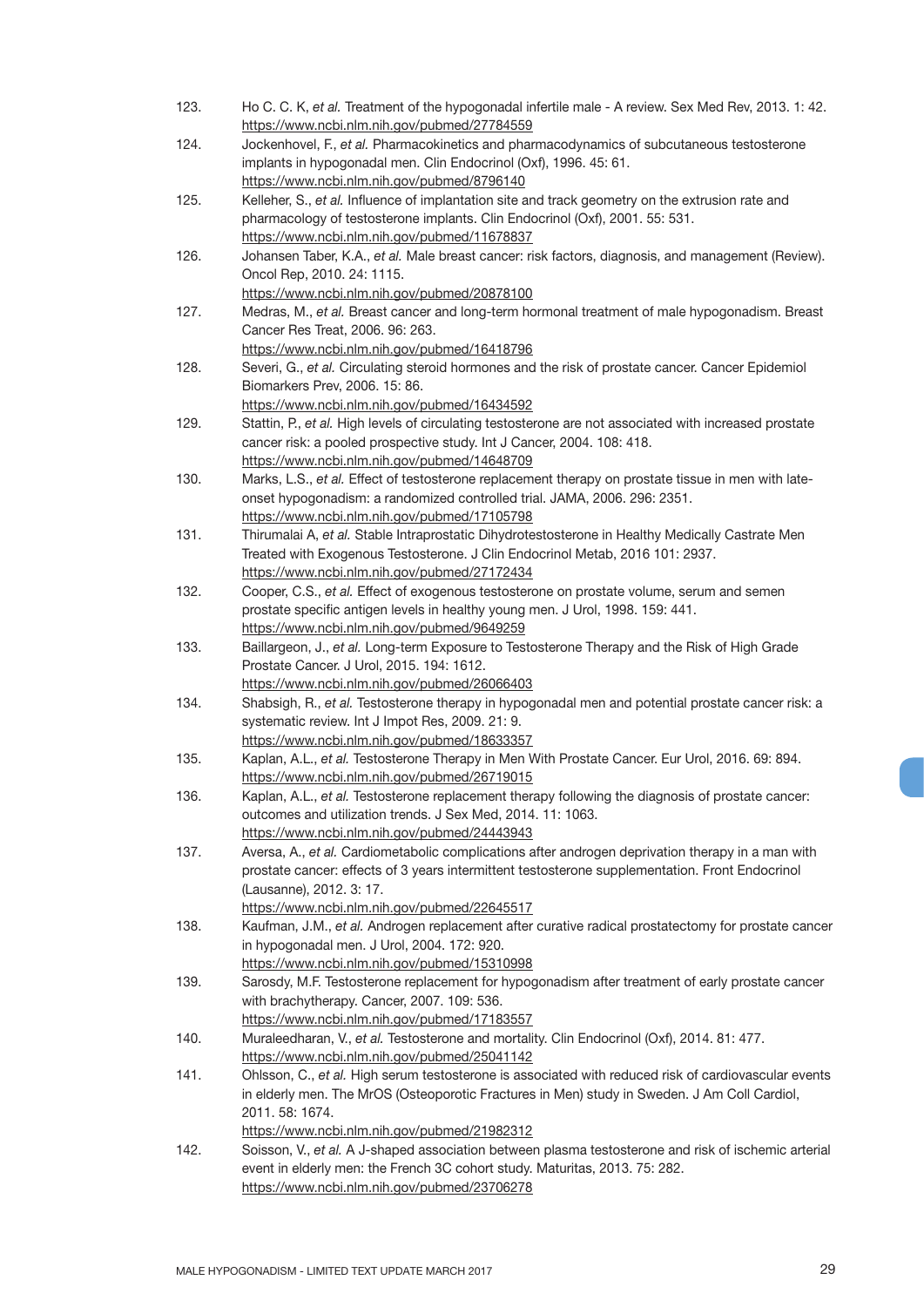| Metab, 2010. 21: 496.<br>https://www.ncbi.nlm.nih.gov/pubmed/20381374                                                                             |
|---------------------------------------------------------------------------------------------------------------------------------------------------|
|                                                                                                                                                   |
|                                                                                                                                                   |
| Corona, G., et al. Hypogonadism as a risk factor for cardiovascular mortality in men: a meta-analytic                                             |
| study. Eur J Endocrinol, 2011. 165: 687.                                                                                                          |
| https://www.ncbi.nlm.nih.gov/pubmed/21852391                                                                                                      |
| Malkin, C.J., et al. Low serum testosterone and increased mortality in men with coronary heart                                                    |
| disease. Heart, 2010. 96: 1821.                                                                                                                   |
| https://www.ncbi.nlm.nih.gov/pubmed/20959649                                                                                                      |
| Haddad, R.M., et al. Testosterone and cardiovascular risk in men: a systematic review and meta-                                                   |
| analysis of randomized placebo-controlled trials. Mayo Clin Proc, 2007. 82: 29.                                                                   |
| https://www.ncbi.nlm.nih.gov/pubmed/17285783                                                                                                      |
| Basaria, S., et al. Adverse events associated with testosterone administration. N Engl J Med, 2010.                                               |
|                                                                                                                                                   |
| https://www.ncbi.nlm.nih.gov/pubmed/20592293                                                                                                      |
| Finkle, W.D., et al. Increased risk of non-fatal myocardial infarction following testosterone therapy                                             |
| prescription in men. PLoS One, 2014. 9: e85805.                                                                                                   |
| https://www.ncbi.nlm.nih.gov/pubmed/24489673                                                                                                      |
| Vigen, R., et al. Association of testosterone therapy with mortality, myocardial infarction, and stroke                                           |
| in men with low testosterone levels. JAMA, 2013. 310: 1829.                                                                                       |
| https://www.ncbi.nlm.nih.gov/pubmed/24193080                                                                                                      |
| FDA. Briefing Information for the September 17, 2014 Joint Meeting of the Bone, Reproductive and                                                  |
| Urologic Drugs Advisory Committee (BRUDAC) and the Drug Safety and Risk Management (DSaRM)                                                        |
| Advisory Committee Meeting.                                                                                                                       |
| http://www.fda.gov/AdvisoryCommittees/ucm404905.htm                                                                                               |
| FDA. Advisory committee industry briefing document. Testosterone therapy. Bone, reproductive and                                                  |
| urologic drugs advisory committee and the drug safety and risk management advisory committee.                                                     |
|                                                                                                                                                   |
| http://www.fda.gov/downloads/AdvisoryCommittee//UCM412537.pdf                                                                                     |
| Xu, L., et al. Testosterone therapy and cardiovascular events among men: a systematic review and                                                  |
|                                                                                                                                                   |
| meta-analysis of placebo-controlled randomized trials. BMC Med, 2013. 11: 108.                                                                    |
| https://www.ncbi.nlm.nih.gov/pubmed/23597181                                                                                                      |
| Yuen K. C. J. Testosterone and cardiovascular disease: Controversy or wake-up call?                                                               |
| Cardiovascular Endocrinol, 2014. 3: 117.                                                                                                          |
| http://universalmensclinic.com/wp-content/uploads/2014/10/TRT-CVD-review-paper-Sept-2014.pdf                                                      |
| Schooling, C.M. Testosterone and cardiovascular disease. Curr Opin Endocrinol Diabetes Obes,                                                      |
| 2014.21:202.                                                                                                                                      |
| https://www.ncbi.nlm.nih.gov/pubmed/24722171                                                                                                      |
| Roberts C. K, et al. Effects of varying doses of testosterone on atherogenic markers in healthy                                                   |
| younger and older men. Am J Physiol Regul Integr Comp Physiol, 2014. 306: R118.                                                                   |
| https://www.ncbi.nlm.nih.gov/pubmed/24305063                                                                                                      |
| Sharma, R., et al. Normalization of testosterone level is associated with reduced incidence of                                                    |
| myocardial infarction and mortality in men. Eur Heart J, 2015. 36: 2706.                                                                          |
| https://www.ncbi.nlm.nih.gov/pubmed/26248567                                                                                                      |
| Anderson, J.L., et al. Impact of Testosterone Replacement Therapy on Myocardial Infarction, Stroke,                                               |
| and Death in Men With Low Testosterone Concentrations in an Integrated Health Care System. Am                                                     |
| J Cardiol, 2016. 117: 794.                                                                                                                        |
| https://www.ncbi.nlm.nih.gov/pubmed/26772440                                                                                                      |
| Shores, M.M., et al. Testosterone treatment and mortality in men with low testosterone levels. J Clin                                             |
| Endocrinol Metab, 2012. 97: 2050.                                                                                                                 |
| https://www.ncbi.nlm.nih.gov/pubmed/22496507                                                                                                      |
| Baillargeon, J., et al. Risk of Myocardial Infarction in Older Men Receiving Testosterone Therapy.                                                |
| Ann Pharmacother, 2014. 48: 1138.                                                                                                                 |
| https://www.ncbi.nlm.nih.gov/pubmed/26066403                                                                                                      |
| Jones S. D., et al. Erythrocytosis and Polycythemia Secondary to Testosterone Replacement                                                         |
| Therapy in the Aging Male. Sex Med Rev, 2015. 3: 101.                                                                                             |
| https://www.ncbi.nlm.nih.gov/pubmed/27784544                                                                                                      |
| Gagnon, D.R., et al. Hematocrit and the risk of cardiovascular disease--the Framingham study: a<br>34-year follow-up. Am Heart J, 1994. 127: 674. |
|                                                                                                                                                   |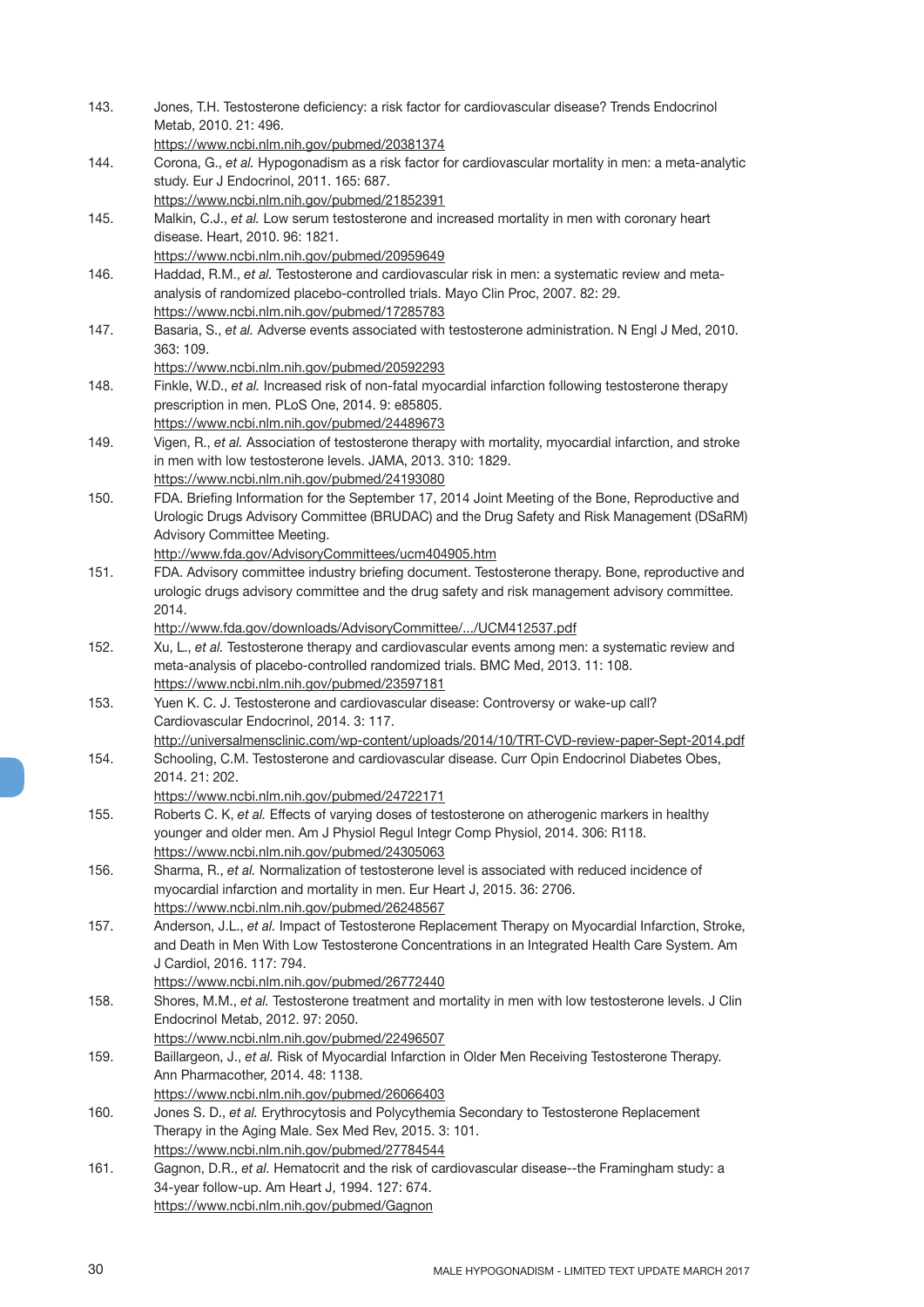| 162. | Boffetta, P., et al. A U-shaped relationship between haematocrit and mortality in a large prospective<br>cohort study. Int J Epidemiol, 2013. 42: 601.<br>https://www.ncbi.nlm.nih.gov/pubmed/23569195                                                                      |
|------|-----------------------------------------------------------------------------------------------------------------------------------------------------------------------------------------------------------------------------------------------------------------------------|
| 163. | McMullin, M.F., et al. Guidelines for the diagnosis, investigation and management of polycythaemia/<br>erythrocytosis. Br J Haematol, 2005. 130: 174.<br>https://www.ncbi.nlm.nih.gov/pubmed/16029446                                                                       |
| 164. | Baillargeon, J., et al. Risk of Venous Thromboembolism in Men Receiving Testosterone Therapy.<br>Mayo Clin Proc, 2015. 90: 1038.<br>https://www.ncbi.nlm.nih.gov/pubmed/26205547                                                                                            |
| 165. | Sharma, R., et al. Association Between Testosterone Replacement Therapy and the Incidence<br>of DVT and Pulmonary Embolism: A Retrospective Cohort Study of the Veterans Administration<br>Database. Chest, 2016. 150: 563.<br>https://www.ncbi.nlm.nih.gov/pubmed/27179907 |
| 166. | Glueck, C.J., et al. Testosterone therapy, thrombosis, thrombophilia, cardiovascular events.<br>Metabolism, 2014. 63: 989.<br>https://www.ncbi.nlm.nih.gov/pubmed/24930993                                                                                                  |
| 167. | Holmegard, H.N., et al. Endogenous sex hormones and risk of venous thromboembolism in women<br>and men. J Thromb Haemost, 2014. 12: 297.<br>https://www.ncbi.nlm.nih.gov/pubmed/24329981                                                                                    |
| 168. | Malkin, C.J., et al. Testosterone therapy in men with moderate severity heart failure: a double-blind<br>randomized placebo controlled trial. Eur Heart J, 2006. 27: 57.<br>https://www.ncbi.nlm.nih.gov/pubmed/16093267                                                    |
| 169. | Pugh, P.J., et al. Testosterone treatment for men with chronic heart failure. Heart, 2004. 90: 446.<br>https://www.ncbi.nlm.nih.gov/pubmed/15020527                                                                                                                         |
| 170. | Hanafy, H.M. Testosterone therapy and obstructive sleep apnea: is there a real connection? J Sex<br>Med, 2007. 4: 1241.<br>https://www.ncbi.nlm.nih.gov/pubmed/17645445                                                                                                     |
| 171. | Rahnema C. D, et al. Anabolic steroid-induced hypogonadism: Diagnosis and treatment. Fertil Steril,<br>2014. 101: 1271.<br>https://www.ncbi.nlm.nih.gov/pubmed/24636400                                                                                                     |
| 172. | Fernandez-Balsells, M.M., et al. Clinical review 1: Adverse effects of testosterone therapy in adult<br>men: a systematic review and meta-analysis. J Clin Endocrinol Metab, 2010. 95: 2560.<br>https://www.ncbi.nlm.nih.gov/pubmed/20525906                                |

## **8. CONFLICT OF INTEREST**

All members of the EAU Male Hypogonadism Guidelines Panel have provided disclosure statements on all relationships that they have that might be perceived to be a potential source of a conflict of interest. This information is publically accessible through the European Association of Urology website: http://www.uroweb. org/guideline/. This guidelines document was developed with the financial support of the European Association of Urology. No external sources of funding and support have been involved. The EAU is a non-profit organisation, and funding is limited to administrative assistance and travel and meeting expenses. No honoraria or other reimbursements have been provided.